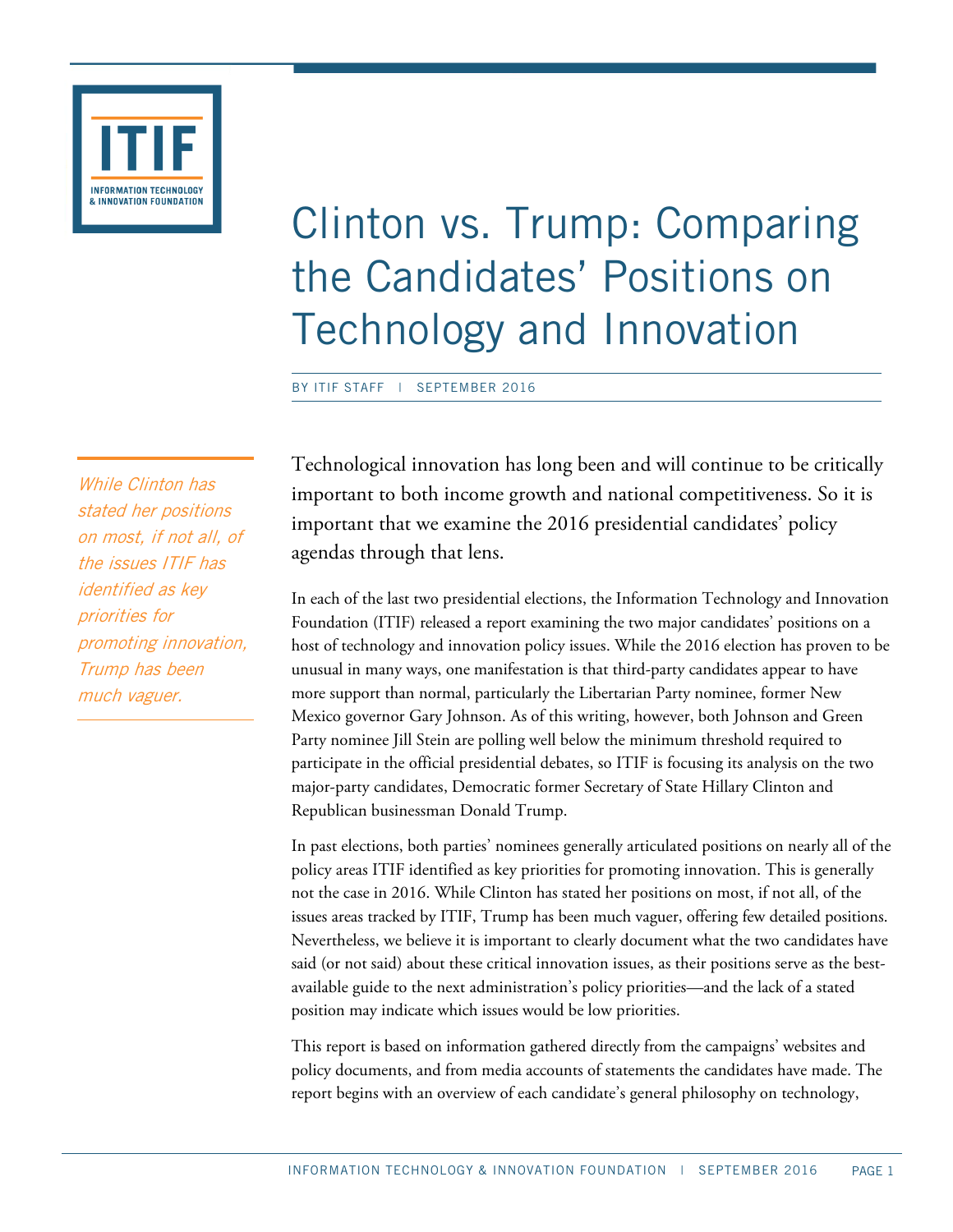innovation, and trade policy, and then compares the candidates' policy positions across nine specific issue areas:

- Regulation
- Innovation and R&D Broadband and Telecommunications Education and Skills **Internet and Digital Economy** Taxes and Budget Advanced Manufacturing Trade Life Sciences and Biotechnology

ITIF is a nonpartisan research and educational institution that focuses on innovation, productivity, and digital economy issues. It does not endorse any candidates for office. Rather, our goal in providing a factual, impartial comparison of the candidates' technology and innovation policies is to amplify the national dialogue around the need to bolster innovation-based economic growth.

#### **GENERAL PHILOSOPHY TOWARD TECHNOLOGY AND INNOVATION POLICY**

In many ways, the candidates have very different approaches to technology and innovation policy. Trump has focused more on reducing government barriers in the economy, including taxes and regulations, which would, among other things, affect innovation. But Trump has been largely silent on innovation as an issue overall. In contrast, Clinton has explicitly talked about innovation, but she has focused more on establishing and expanding public-private partnerships to drive innovation and ensure that its benefits are widely shared. As described below, the two are closer together on trade policy, where both would reject or at least question the prevailing Washington consensus on expanding trade, and focus much more on trade enforcement.

Clinton's approach to technology and innovation policy appears to be formulated to engage the government as an active partner alongside industry in setting a national technology and innovation agenda. However, a particular focus of the Clinton agenda is to support innovation policy that accomplishes social policy goals, such as revitalizing economically distressed communities and regions and supporting economic opportunities among disadvantaged minorities and other groups. Related to this, the candidate is particularly focused on boosting technology-related skills, including through high-skill immigration, something that would both accelerate innovation and expand economic opportunity. She would also support investment in public goods, including in federal research and technology areas such as broadband. And she would actively use technology to improve the operation of the federal government. However, when it comes to enabling U.S. companies to compete more effectively in global markets, through measures such as corporate tax reform, Clinton has been opposed.

Clinton also is supportive of some kinds of regulation in the innovation economy, including in areas such as the operation of broadband networks (e.g., to ensure "net neutrality"), privacy safeguards in the use of data, and more active antitrust enforcement. At the same time, however, the candidate has focused on deregulation or "smarter

Clinton's approach to technology and innovation policy appears to be formulated to engage the government as an active partner alongside industry in setting a national technology and innovation agenda.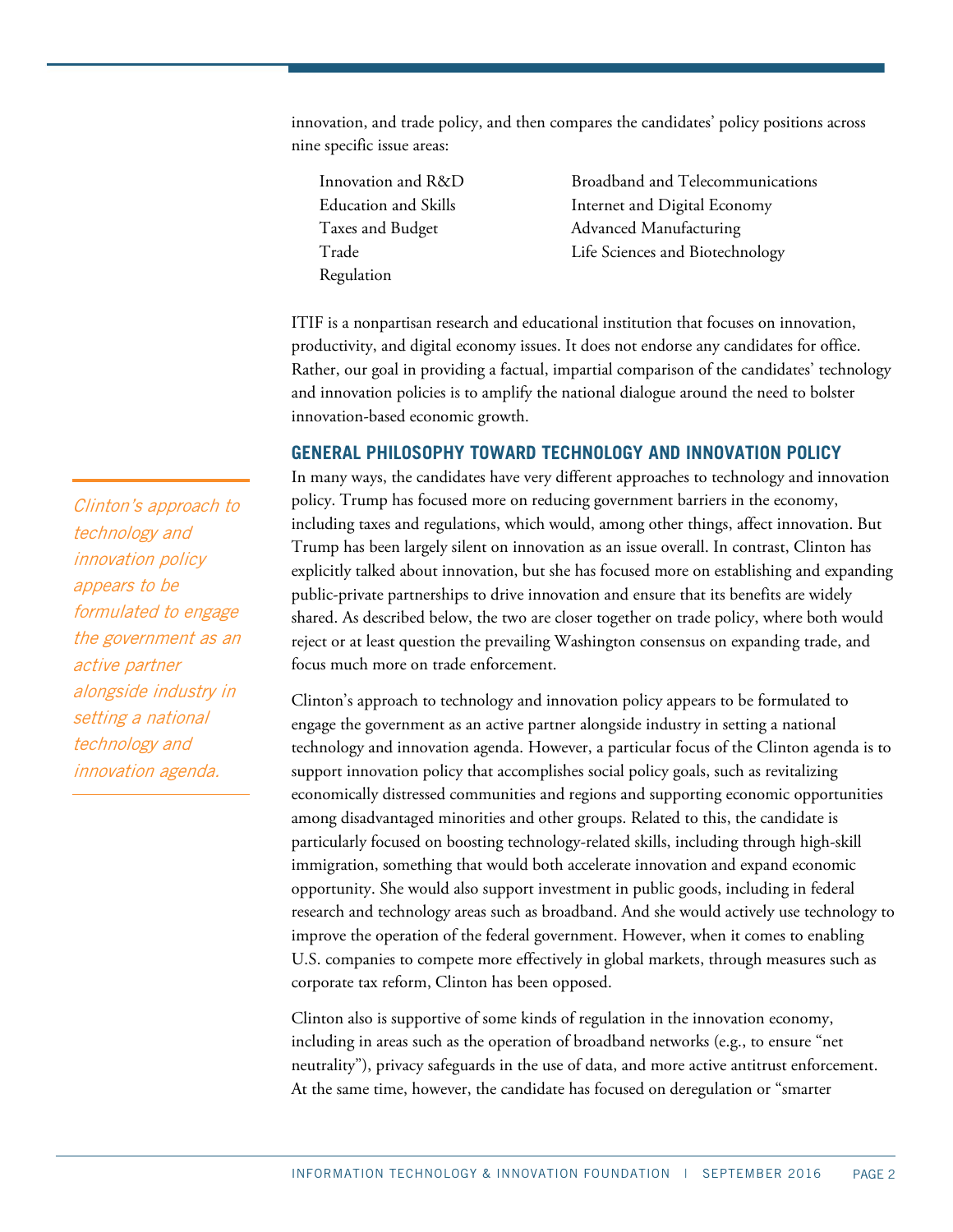regulation" in a number of areas, as evidenced by her plan to appoint a chief innovation officer within the White House Office of Management and Budget, who would be responsible for reducing some federal regulatory barriers.

Trump has largely been silent when it comes to technology and innovation policy. And when he has spoken about the tech industry, his comments have sometimes been critical. But the most distinguishing feature of the Trump campaign agenda in this area has been its notable lack of articulated policy positions. As of early August, there were just six policy positions listed under the "Positions" tab of the official Trump campaign website.<sup>1</sup> A separate "Issues" area of the site consisted of only about 20 short videos (most less than a minute in length) in which Trump discusses his agenda, but the videos that could be related to innovation (e.g., "jobs," "education," and "the economy") provided only broad brushstrokes and no specific mention of innovation. [2](#page-28-1) The Trump campaign site did provide some detail about his position on China, which would have the federal government take a much stronger position on issues such as currency manipulation and intellectual property theft. In an August 8 speech at the Detroit Economic Club, Trump also offered details on his economic plan, which includes reducing the corporate tax rate to 15 percent, allowing unlimited first-year expensing on all equipment, taxing foreign source income that is repatriated at 10 percent, and significantly reducing federal regulation.

# been silent when it comes to technology and innovation policy. And when he has spoken about the tech industry, his comments have sometimes been critical.

Trump has largely

#### **Table 1: The Candidates' General Philosophies Toward Technology and Innovation Policy**

| Clinton |                                                                                                                                             | <b>Trump</b>                                                                                                                                                   |  |
|---------|---------------------------------------------------------------------------------------------------------------------------------------------|----------------------------------------------------------------------------------------------------------------------------------------------------------------|--|
|         | Would engage government as an active<br>partner with private industry in setting<br>and implementing a technology and<br>innovation agenda. | General lack of focus or specificity<br>regarding tech and innovation policy.<br>To the extent there is a sector focus, it<br>is on traditional manufacturing. |  |
|         | Would focus innovation policy on<br>achieving key social goals related to<br>"place and person" economic<br>opportunity.                    | Generally conservative position of<br>significantly reducing business taxes<br>and regulations, including a significant<br>reduction of corporate taxes.       |  |
|         | Supports some regulations in the tech<br>economy but also stresses smarter<br>regulation in other areas.                                    | Unclear position on high-skill<br>immigration.                                                                                                                 |  |
|         | Would support high-skill immigration<br>and STEM education.                                                                                 | Supports strong homeland security<br>with likely effects on weakening<br>encryption.                                                                           |  |
|         | Less emphasis on policies to enable<br>innovative U.S. companies to be<br>competitive in global markets.                                    | Would strengthen trade enforcement<br>by renegotiating existing trade deals.                                                                                   |  |
|         | Would strengthen trade enforcement.                                                                                                         |                                                                                                                                                                |  |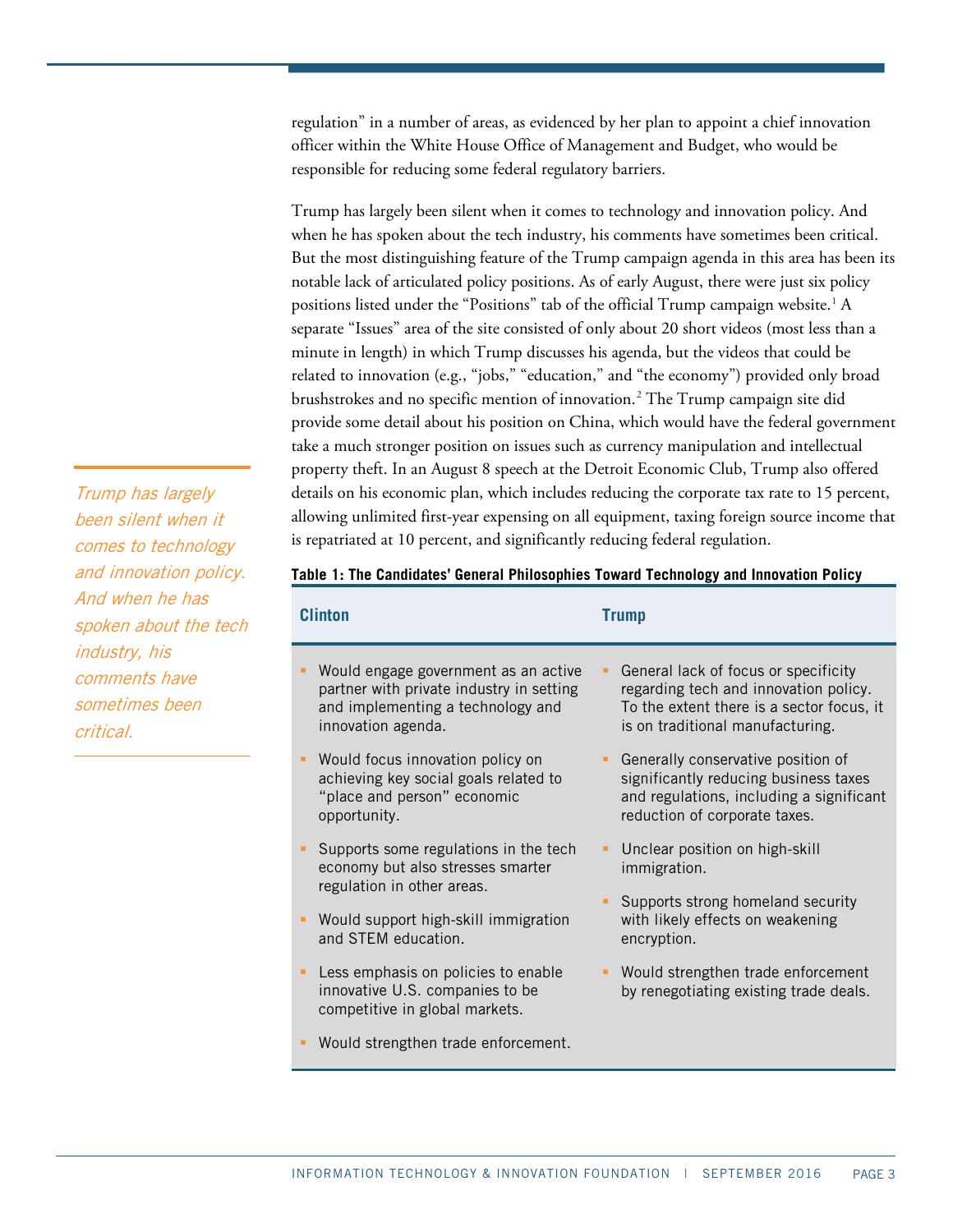#### **Innovation and R&D**

Among nations, a fierce race for global innovation leadership has emerged. [3](#page-28-2) Countries increasingly recognize the importance of coordinated national innovation and R&D strategies in driving growth and spurring the competitiveness of their enterprises, which explains why more than four dozen countries have now created national innovation strategies and/or launched national innovation foundations.[4](#page-28-3) But as ITIF found in a comparative analysis of 56 leading nations, U.S. policies are only the world's 10th-best (on a per capita basis) at proactively contributing to global innovation.<sup>[5](#page-28-4)</sup> That's in large part because the U.S. government underinvests in R&D relative both to historical norms and to peer nations (on a per capita basis) and also because the United States increasingly offers less attractive incentives for R&D activity; in fact, the U.S. R&D tax incentive is now only the world's 27th most generous.<sup>[6](#page-28-5)</sup>

While, as a nation, the United States continues to invest the most annually in scientific research in absolute terms, the country has slipped to just ninth among OECD nations in terms of research expenditures per capita.[7](#page-28-6) Much of this is due to cuts in federal funding of R&D. In fact, federal funding for R&D as a share of GDP in 2016 will be the lowest it has been since the Russians launched Sputnik, almost 50 years ago.<sup>[8](#page-28-7)</sup> And faltering federal R&D funding also explains why the United States has fallen to just 24th out of 39 OECD nations in government funding of university R&D.[9](#page-28-8)

In fact, to restore the federal R&D to GDP ratio to average levels in the 1980s, the federal government would need to invest \$65 billion more—per year.<sup>[10](#page-28-9)</sup> This matters because federal R&D funding is crucially important to U.S. innovation, as ITIF has documented in numerous reports.<sup>[11](#page-28-10)</sup> But so are a host of other policies to support innovation, including patent reform, and tech transfer. [Table 2](#page-3-0) reviews the 2016 presidential candidates' positions on innovation and R&D policy.

| <i><b>Issue</b></i>                      | <b>Clinton</b>                                                                                                                                                                                                                                                                                                                      | Trump                                                                                                                                                                                                                                             |  |  |
|------------------------------------------|-------------------------------------------------------------------------------------------------------------------------------------------------------------------------------------------------------------------------------------------------------------------------------------------------------------------------------------|---------------------------------------------------------------------------------------------------------------------------------------------------------------------------------------------------------------------------------------------------|--|--|
| <b>Federal R&amp;D</b><br><b>Funding</b> | Would "look to grow the<br>research budgets of the<br>National Science<br>Foundation, the Department<br>of Energy, and the Defense<br>Advanced Research<br>Projects Agency." <sup>12</sup><br>Supports robust federal R&D<br>funding in areas such as<br>high-performance<br>computing, green energy,<br>and machine learning. $13$ | • No position. However, has<br>signaled a desire to direct<br>funding to current<br>challenges (such as<br>infrastructure) as opposed to<br>future-oriented scientific<br>research or missions (such<br>as space-related research). <sup>14</sup> |  |  |

#### <span id="page-3-0"></span>**Table 2: The Candidates' Positions on Innovation and R&D Policy**

The United States invests the most annually in scientific research in absolute terms, but it has slipped to just ninth among OECD nations in terms of research expenditures.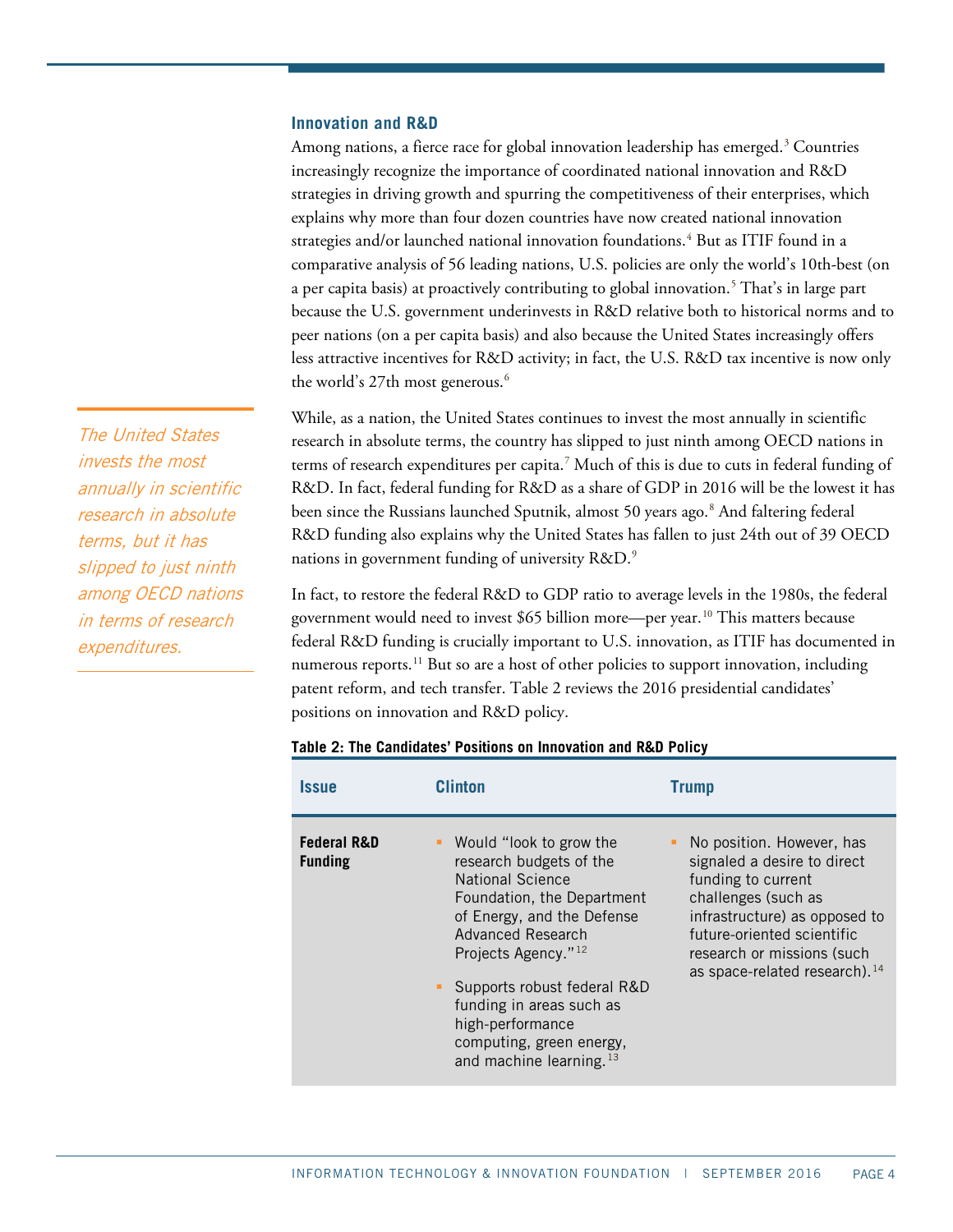| <b>Technology</b><br><b>Transfer and</b><br><b>Commercialization</b> | • Would "set aside a small<br>portion of federal research<br>budgets for<br>commercialization capacity<br>building and accelerator<br>grants." <sup>15</sup><br>Would expand the National<br><b>Science Foundation iCorps</b><br>program.                                                                                                                            | No position.<br>٠ |
|----------------------------------------------------------------------|----------------------------------------------------------------------------------------------------------------------------------------------------------------------------------------------------------------------------------------------------------------------------------------------------------------------------------------------------------------------|-------------------|
| <b>Supporting Start-</b><br>ups and Small<br><b>Businesses</b>       | Would increase access to<br>capital for small businesses,<br>in part by doubling funding<br>for the State Small Business<br>Credit Initiative. <sup>16</sup><br>Would double the Treasury<br>Department's investment in<br>the Community Development<br>Financial Institutions (CDFI)<br>Fund. $17$                                                                  | No position.<br>٠ |
| <b>Supporting</b><br><b>Entrepreneurs</b>                            | Would support incubators,<br>accelerators, mentoring, and<br>training for 50,000<br>entrepreneurs in underserved<br>areas. $18$<br>Would allow entrepreneurs to<br>ш<br>defer student loans for up to<br>three years, with zero<br>interest and zero principal<br>(and extend this not only to<br>founders but also to the<br>first 10-20 employees of<br>the firm). | No position.      |
| <b>Regional</b><br><b>Innovation</b>                                 | Would catalyze innovation<br>hubs across the country, in<br>part by expanding the<br>Regional Innovation<br>Program. <sup>19</sup>                                                                                                                                                                                                                                   | No position.      |
| <b>Patent System</b><br><b>Reform</b>                                | Would allow the Patent and<br>Trademark Office to retain<br>the fees it generates from<br>patent applications in a<br>separate fund. <sup>20</sup>                                                                                                                                                                                                                   | No position.<br>п |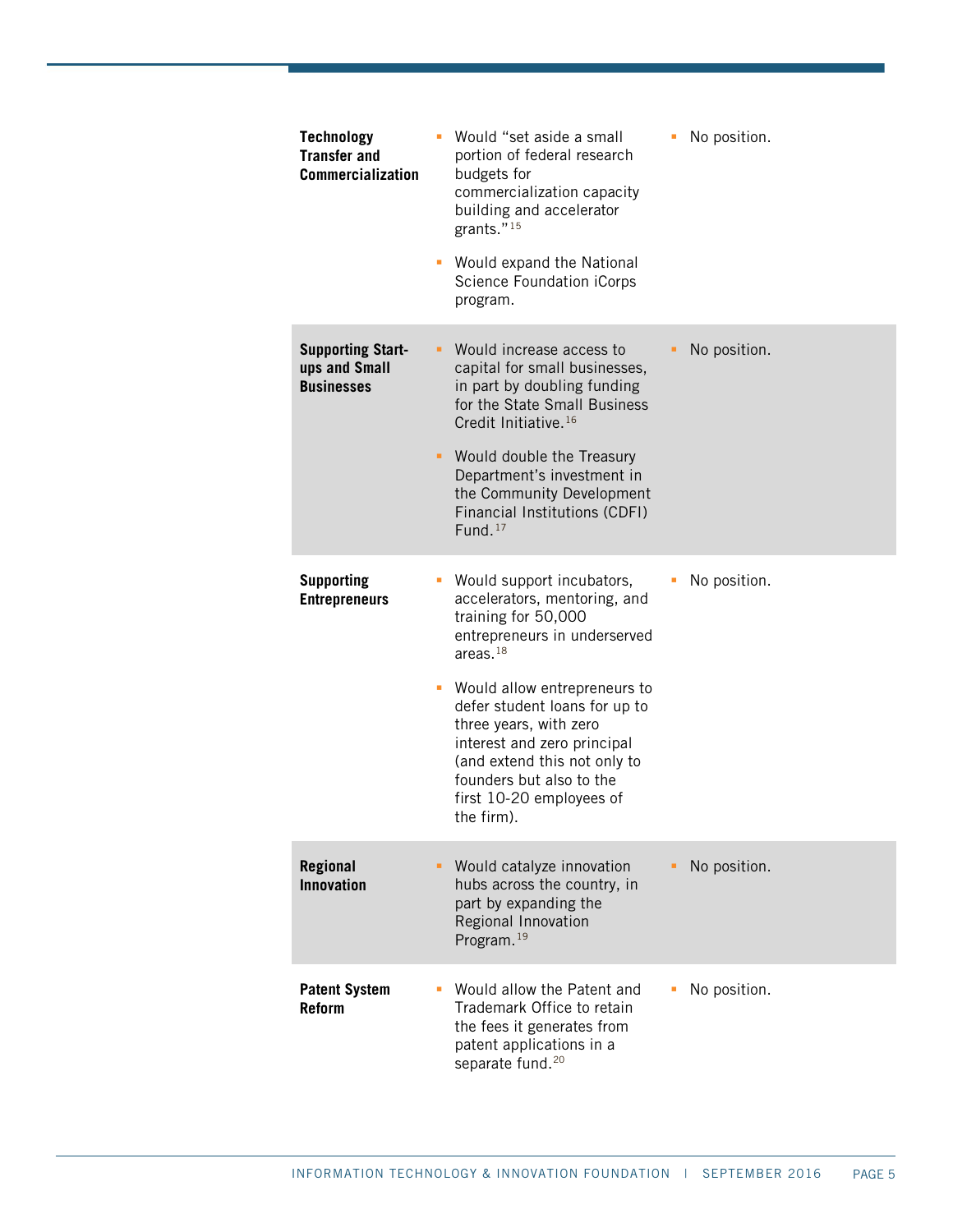Would enact patent reform legislation to curb forum shopping, require that specific allegations be made in demand letters, and increase transparency by making patent litigants disclose the real party at interest.

# **Education and Skills**

If America is to succeed in the innovation-powered global economy, then it is vital to boost education in the so-called "STEM" subjects of science, technology, engineering, and math. [21](#page-29-6) Yet the United States needs to bring a much-needed dose of innovation to STEM education policy, including moving from the current "some STEM for all" to an "all STEM for some" approach. One key way to bolster STEM education is through the creation of more math and science high schools.<sup>[22](#page-29-7)</sup>

One of the long-standing strengths of the U.S. national innovation system has been its ability to use scientific and technological talent effectively, regardless of its source*.*[23](#page-29-8) The global talent imperative requires that the United States implement policies that will both produce a domestic workforce equipped with globally demanded skills and be open to skilled foreign workers who wish to pursue their talents in the environment of economic opportunity the United States affords. This section focuses primarily on the candidates' high-skill immigration, K-12 STEM education proposals, tertiary education ideas covering community colleges, innovative educational programs, and support of underserved populations.

| <i><b>Issue</b></i>                                           | Clinton                                                                                                                                                                                                                                                                                                                                                 | <b>Trump</b>                                                                                                                                                                                                                                                                                                                                                                               |
|---------------------------------------------------------------|---------------------------------------------------------------------------------------------------------------------------------------------------------------------------------------------------------------------------------------------------------------------------------------------------------------------------------------------------------|--------------------------------------------------------------------------------------------------------------------------------------------------------------------------------------------------------------------------------------------------------------------------------------------------------------------------------------------------------------------------------------------|
| Immigration of<br><b>High-Skill Foreign</b><br><b>Workers</b> | Would give green cards to<br>foreign-born graduates of<br>accredited U.S. STEM<br>master's and Ph.D.<br>programs.<br>" Would create a "start-up"<br>visa to allow entrepreneurs in<br>"technology-oriented globally<br>treaded sectors" to create<br>companies and jobs in the<br>United States.<br>Though she has not<br>specifically mentioned the H- | While his view has changed<br>multiple times, Trump's<br>current position is against H-<br>1B visas, calling guest<br>workers cheap substitutes for<br>American labor. <sup>25</sup> He<br>proposes requiring<br>companies to hire from an<br>unemployed pool, and<br>suggests raising wage<br>requirements for H-1B<br>workers.<br>Has stated that he is for<br>high-skilled immigration, |
|                                                               |                                                                                                                                                                                                                                                                                                                                                         |                                                                                                                                                                                                                                                                                                                                                                                            |

#### **Table 3: The Candidates' Positions on Education and Skills Policy**

The United States needs to bring a much-needed dose of innovation to STEM education policy, including moving from the current "some STEM for all" to an "all STEM for some" approach.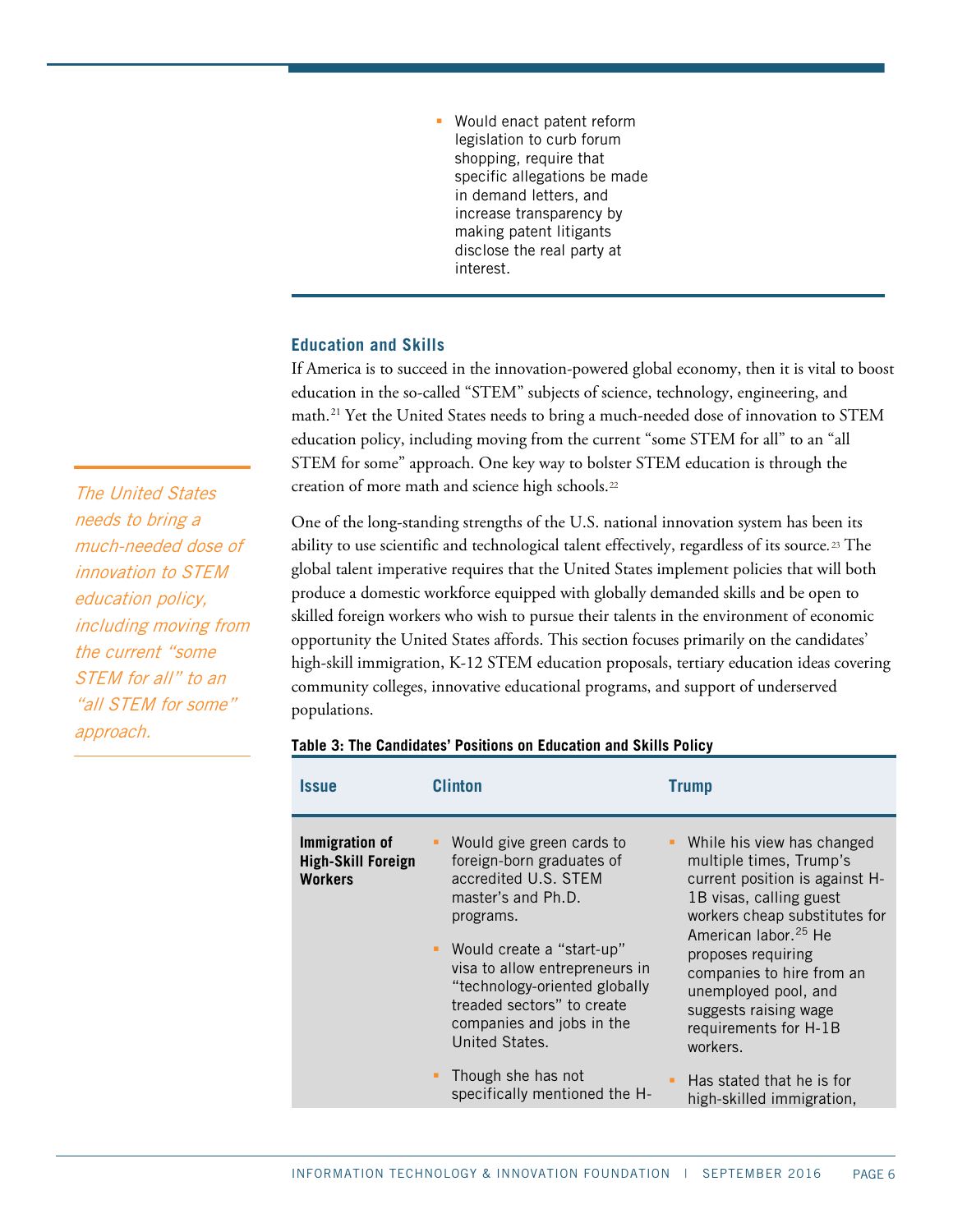|                                                               | despite opposition for H-1B<br>1B program during the<br>campaign, Clinton has<br>program.<br>generally supported H-1B<br>Proposal to keep Muslims<br>٠<br>visas in the past and has<br>from entering the country<br>proposed raising the cap on<br>would bar some highly<br>the number of visas awarded,<br>skilled workers.<br>supporting the I-Squared Act<br>in Congress, which would<br>raise the cap to 195,000<br>visas. $24$                                                                                                                                                                                                                                                                                                                                                   |
|---------------------------------------------------------------|---------------------------------------------------------------------------------------------------------------------------------------------------------------------------------------------------------------------------------------------------------------------------------------------------------------------------------------------------------------------------------------------------------------------------------------------------------------------------------------------------------------------------------------------------------------------------------------------------------------------------------------------------------------------------------------------------------------------------------------------------------------------------------------|
| <b>Support for STEM</b><br><b>Education</b>                   | Has called for the training of<br>Has suggested tying student<br>ш<br>loan decisions to job<br>50,000 computer science<br>teachers to meet unmet<br>prospects after graduation,<br>which would promote STEM<br>demand among students,<br>and pledges to make<br>majors with high expected<br>wages. <sup>27</sup><br>computer science education<br>available to every student in<br>Argues that there is no<br>the country.<br>Ľ,<br>shortage of skilled STEM<br>Would support cities and<br>workers because some STEM<br>states in establishing STEM-<br>graduates do not find jobs in<br>intensive high schools. <sup>26</sup><br>their fields. <sup>28</sup>                                                                                                                       |
| <b>Supporting</b><br><b>Innovation in</b><br><b>Education</b> | Has proposed allowing<br>Calls for education to be<br>students to use federal<br>locally driven.<br>student aid to pursue<br>Is against the Common Core,<br>alternative learning options,<br>and has stated that he will<br>such as Massive Open Online<br>dismantle it. <sup>31</sup><br>Courses (MOOCs) and<br>approved professional<br>certifications. <sup>29</sup><br>Has suggested providing<br>٠<br>incentives for universities to<br>incorporate MOOCs and other<br>alternative certifications into<br>traditional degree programs.<br>Proposed \$10 billion in<br>٠<br>federal funding for<br>"nanodegrees, accelerated<br>learning programs for<br>computer coding, career and<br>technical training,<br>certificates for<br>specializations, and online<br>learning." $30$ |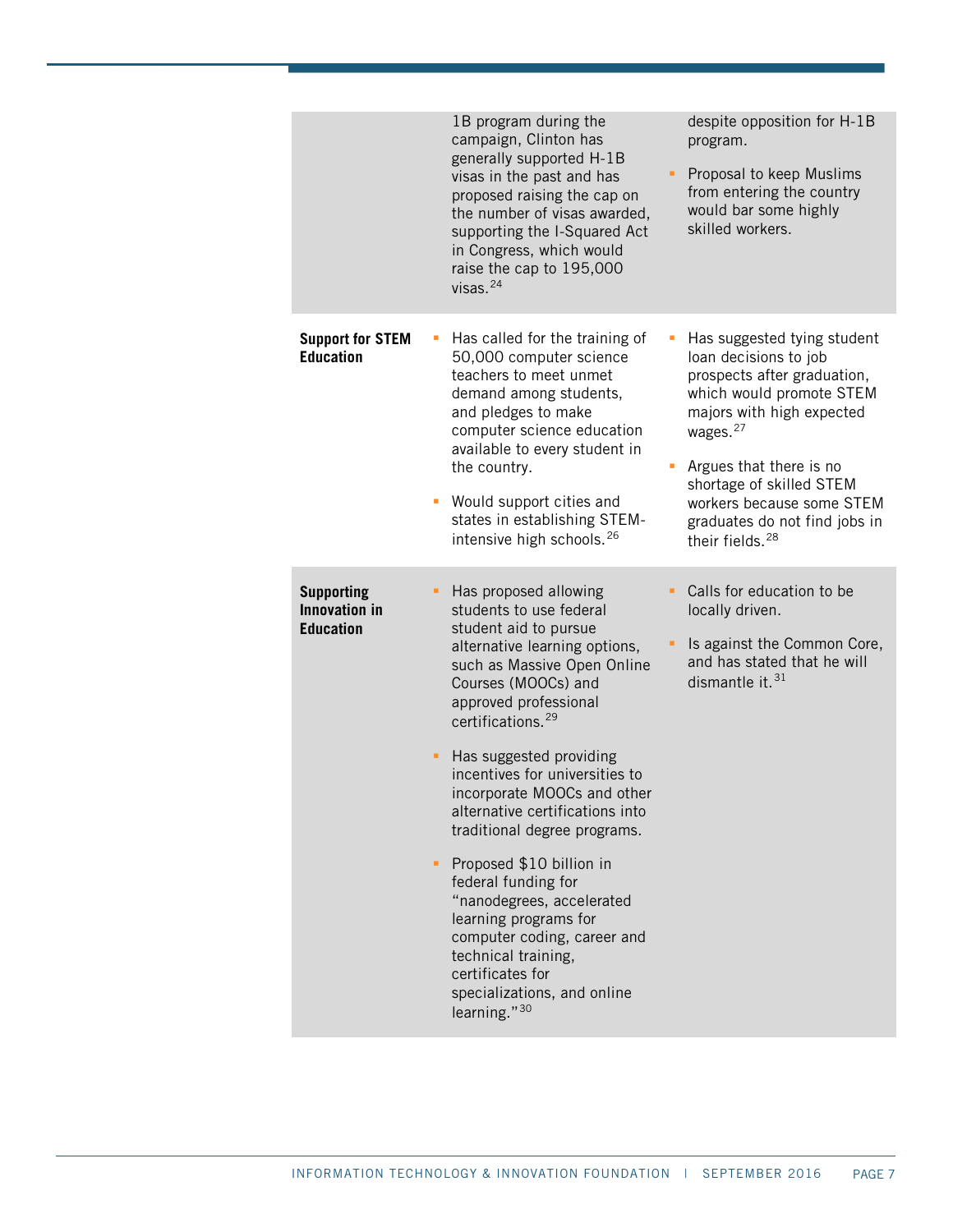| Accommodating<br><b>Needs of Minority</b><br>and Low-Income<br><b>Students</b> | Pledged \$25 billion in<br>federal funds for colleges<br>serving minority students<br>Would invest in education<br>٠<br>pathways serving<br>disadvantage communities,<br>using apprenticeship, linked<br>learning, P-tech, and Career<br>Academies models.<br>Would provide grants to<br>states to make tuition debt-<br>free for public four-year<br>colleges, relying on<br>affordable family<br>contribution and work-study<br>programs, as well as<br>reducing costs of books,<br>room, and board. | Seeks to have the federal<br>government stop subsidizing<br>student loans, relying on a<br>mix of private market<br>financing and increased<br>share of the risk being held<br>by colleges themselves. <sup>32</sup><br>Stated that the Department<br>$\mathbf{r}$<br>of Education, which<br>administers Pell grants for<br>low-income students, could<br>"largely be eliminated." <sup>33</sup> |
|--------------------------------------------------------------------------------|--------------------------------------------------------------------------------------------------------------------------------------------------------------------------------------------------------------------------------------------------------------------------------------------------------------------------------------------------------------------------------------------------------------------------------------------------------------------------------------------------------|--------------------------------------------------------------------------------------------------------------------------------------------------------------------------------------------------------------------------------------------------------------------------------------------------------------------------------------------------------------------------------------------------|
| <b>Community</b><br><b>Colleges</b>                                            | Part of her \$350 billion plan<br>for higher education would<br>include making community<br>college free, following<br>proposals from President<br>Obama.                                                                                                                                                                                                                                                                                                                                              | Representative of the Trump<br>Campaign stated that Trump<br>will not pursue making<br>community college free. 34                                                                                                                                                                                                                                                                                |

## **Taxes and Budget**

Governments can spur innovation by creating a favorable climate for private sector investment that makes the U.S. corporate tax code more competitive with other nations and also leverages tax policy to incent private sector R&D and investment. As ITIF has argued, the U.S. corporate tax code should explicitly promote the international competitiveness of American businesses and encourage innovation by providing incentives for the drivers of productivity and innovation: investment in R&D; new capital equipment, especially information and communications technology; and workforce education and training.<sup>[35](#page-30-2)</sup> Unfortunately, America now has the highest combined federalstate statutory corporate tax rate among OECD countries, at 39.2 percent.[36](#page-30-3) It is the only OECD country in which the statutory corporate tax rate did not decline between 2000 and 2012.[37](#page-30-4)

Moreover, even as an increasing number of countries use R&D tax incentives as a key component of their innovation-led economic development strategies, the United States fell from providing the most generous R&D tax incentive among OECD countries in the late 1980s, to ranking 17th in 2004, and 27th in 2012.[38](#page-30-5) Brazil, China, and India each offer more generous R&D tax credits than the United States. The United States should also

The corporate tax code should explicitly promote the international competitiveness of American businesses and encourage innovation.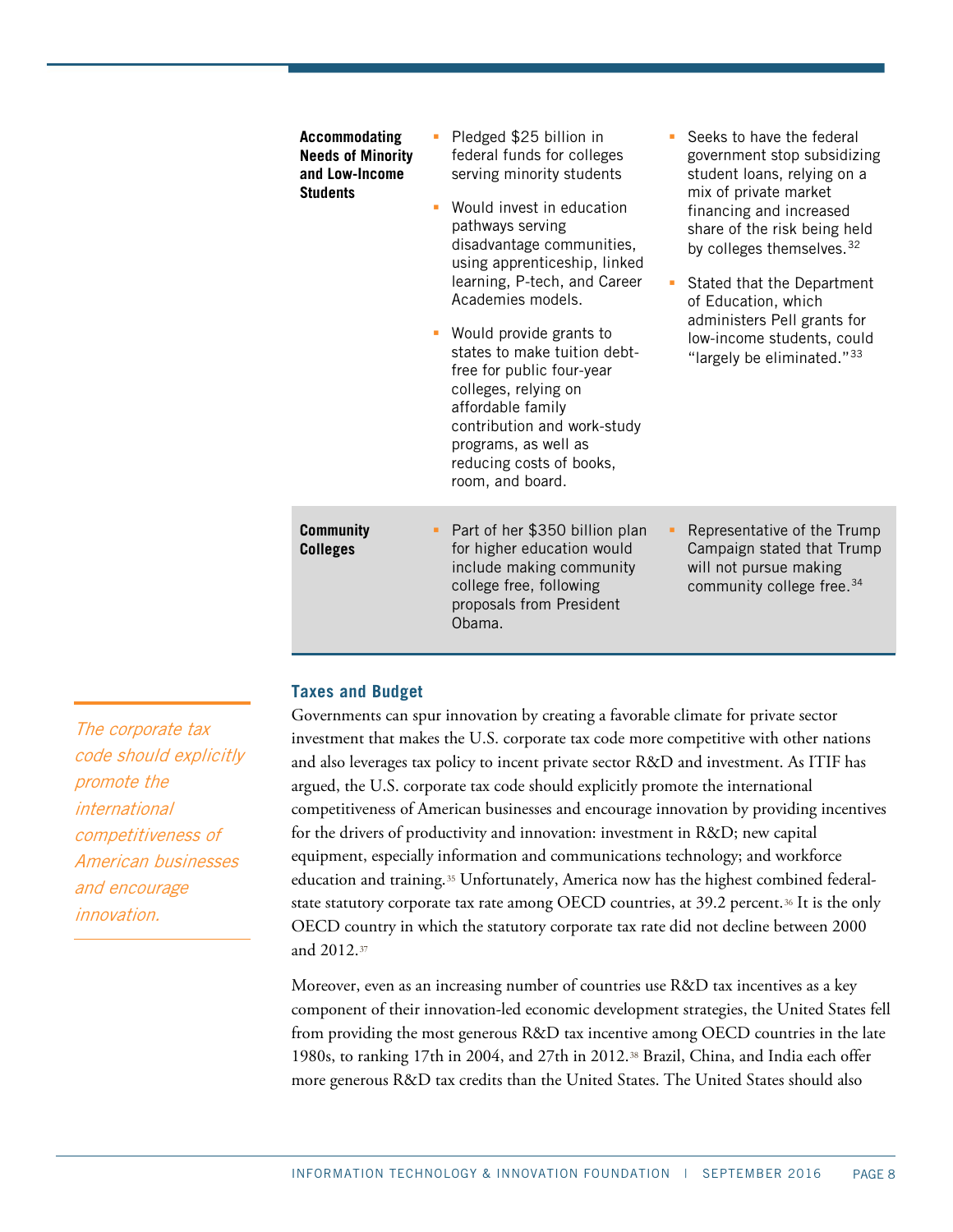bring more innovation to its tax code by introducing more collaborative R&D tax credits and by taxing revenues from newly patented products at preferential rates.<sup>[39](#page-30-6)</sup>

| <b>Clinton</b><br><i><b>Issue</b></i>         |                                                                                                                                                                                                                                                                                                                                                                                                                                                                                                                                                                                                       | <b>Trump</b>                                                                                                                                                                                                                                                                                                                                                                 |  |  |
|-----------------------------------------------|-------------------------------------------------------------------------------------------------------------------------------------------------------------------------------------------------------------------------------------------------------------------------------------------------------------------------------------------------------------------------------------------------------------------------------------------------------------------------------------------------------------------------------------------------------------------------------------------------------|------------------------------------------------------------------------------------------------------------------------------------------------------------------------------------------------------------------------------------------------------------------------------------------------------------------------------------------------------------------------------|--|--|
| <b>Corporate Tax</b><br><b>Rates</b>          | Would keep rate at 35<br>percent. <sup>40</sup>                                                                                                                                                                                                                                                                                                                                                                                                                                                                                                                                                       | Would reduce rate to 15<br>percent. <sup>46</sup>                                                                                                                                                                                                                                                                                                                            |  |  |
|                                               | Would impose an "exit tax"<br>٠<br>on companies moving<br>abroad, requiring them to<br>pay tax on all unrepatriated<br>earnings, repay any credits,<br>and prevent them from<br>deducting the costs of<br>leaving. $41$<br>Eliminate the deductibility of<br>٠<br>reinsurance premiums paid<br>to foreign corporations. <sup>42</sup><br>Create a new two-year tax<br>٠<br>credit for employers that<br>share profits with their<br>employees. <sup>43</sup><br>Create a \$1,500 tax credit<br>for every new worker<br>businesses train and hire. <sup>44</sup><br>Tax high frequency trading 45<br>٠ | End deferral of tax on foreign<br>earnings. <sup>47</sup><br>Reduce or eliminates<br>"corporate loopholes that<br>cater to special interests."48<br>Phase in a "reasonable" cap<br>on the deductibility of<br>interest expense. <sup>49</sup><br>Immediate expensing for all<br>new business investments. <sup>50</sup><br>Repeal corporate alternative<br>minimum tax. $51$ |  |  |
| <b>Deemed</b><br><b>Repatriation</b>          | No position.                                                                                                                                                                                                                                                                                                                                                                                                                                                                                                                                                                                          | Taxes past foreign profits<br>held in cash at 10 percent. <sup>52</sup>                                                                                                                                                                                                                                                                                                      |  |  |
| <b>Tax Rate on</b><br><b>Foreign Earnings</b> | No position.                                                                                                                                                                                                                                                                                                                                                                                                                                                                                                                                                                                          | • Lower rate to 15 percent. <sup>53</sup><br>Eliminate deferral of tax. <sup>54</sup>                                                                                                                                                                                                                                                                                        |  |  |
| <b>Innovation Box</b>                         | No position.                                                                                                                                                                                                                                                                                                                                                                                                                                                                                                                                                                                          | No position.                                                                                                                                                                                                                                                                                                                                                                 |  |  |
| <b>R&amp;D Tax Credit</b>                     | Would provide "federal<br>support and tax relief for<br>research and innovation in<br>America." <sup>55</sup><br>"Claw back" research and<br>innovation tax credits if                                                                                                                                                                                                                                                                                                                                                                                                                                | No position.                                                                                                                                                                                                                                                                                                                                                                 |  |  |

#### **Table 4: The Candidates' Positions on Tax Policy**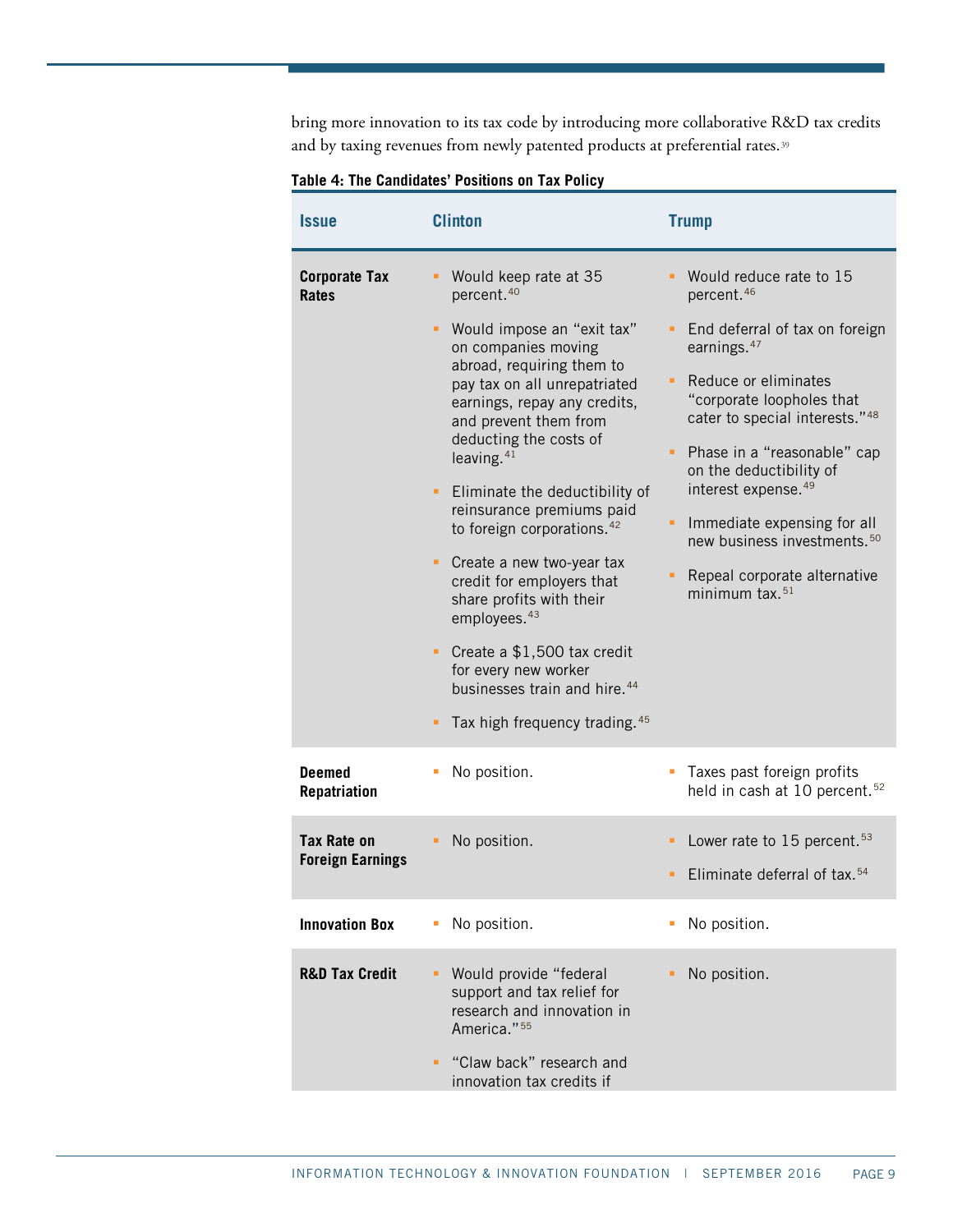|                                           | companies use them to "ship<br>jobs overseas."                                                                                                                                                                                                                                                                                                                                                                                                                                                                                                                                                                                                                                                                               |                                                                                                                                                                                                                                                                                                                                                                                                                                                                                                                                                                                                                                                                                                                                                                                                              |
|-------------------------------------------|------------------------------------------------------------------------------------------------------------------------------------------------------------------------------------------------------------------------------------------------------------------------------------------------------------------------------------------------------------------------------------------------------------------------------------------------------------------------------------------------------------------------------------------------------------------------------------------------------------------------------------------------------------------------------------------------------------------------------|--------------------------------------------------------------------------------------------------------------------------------------------------------------------------------------------------------------------------------------------------------------------------------------------------------------------------------------------------------------------------------------------------------------------------------------------------------------------------------------------------------------------------------------------------------------------------------------------------------------------------------------------------------------------------------------------------------------------------------------------------------------------------------------------------------------|
| <b>Accelerated</b><br><b>Depreciation</b> | No position.                                                                                                                                                                                                                                                                                                                                                                                                                                                                                                                                                                                                                                                                                                                 | No position.                                                                                                                                                                                                                                                                                                                                                                                                                                                                                                                                                                                                                                                                                                                                                                                                 |
| <b>Corporate Short-</b><br><b>Termism</b> | Has spoken about the<br>problem of "quarterly<br>capitalism," and would<br>lengthen the holding period<br>to qualify for capital gains<br>treatment. <sup>56</sup>                                                                                                                                                                                                                                                                                                                                                                                                                                                                                                                                                           | No position.                                                                                                                                                                                                                                                                                                                                                                                                                                                                                                                                                                                                                                                                                                                                                                                                 |
| <b>Individual Rate</b>                    | Impose a 4 percent "Fair<br>Share Surcharge" on<br>taxpayers making more than<br>\$5 million a year. <sup>57</sup><br>Implement the "Buffet" rule<br>subjecting those with<br>adjusted gross incomes of<br>more than \$1 million to a<br>minimum effective tax rate.<br>The rate gradually rises until<br>those with AGIs of \$2 million<br>pay a 30 percent rate. <sup>58</sup><br>Restore the estate tax to its<br>2009 parameters. <sup>59</sup><br>Limit size of tax-preferred<br>٠<br>savings accounts. <sup>60</sup><br>End Bermuda reinsurance<br>loophole. <sup>61</sup><br>Caps itemized deductions at<br>28 percent. <sup>62</sup><br>Provides a tax credit of<br>\$1,200 for caregiver<br>expenses. <sup>63</sup> | Create three brackets with a<br>top rate of 33 percent. <sup>64</sup><br>Eliminate marriage penalty. <sup>65</sup><br><b>Eliminate Alternative</b><br>Minimum Tax. <sup>66</sup><br>Pass-through entities pay 15<br>percent personal income tax<br>on business income. 67<br>Eliminate estate tax. <sup>68</sup><br>Reduce or eliminate "most<br>deductions and loopholes<br>available to the very rich." <sup>69</sup><br>Steepen the curve for<br>phasing out the personal<br>exemption and the Pease<br>limitation on itemized<br>deductions. <sup>70</sup><br>Phase out exemption on life-<br>insurance interest for high-<br>income earners. <sup>71</sup><br>Eliminate 3.8 percent net<br>investment tax. <sup>72</sup><br>Allow a full deduction for the<br>average cost of child care. <sup>73</sup> |
| <b>Capital Gains</b><br>Rate              | Tax capital gains as ordinary<br>income if held less than two<br>years. <sup>74</sup><br>Assets held for 2-6 years<br>would qualify for a lower                                                                                                                                                                                                                                                                                                                                                                                                                                                                                                                                                                              | Tax capital gains and<br>dividends at a top rate of 20<br>percent. <sup>80</sup>                                                                                                                                                                                                                                                                                                                                                                                                                                                                                                                                                                                                                                                                                                                             |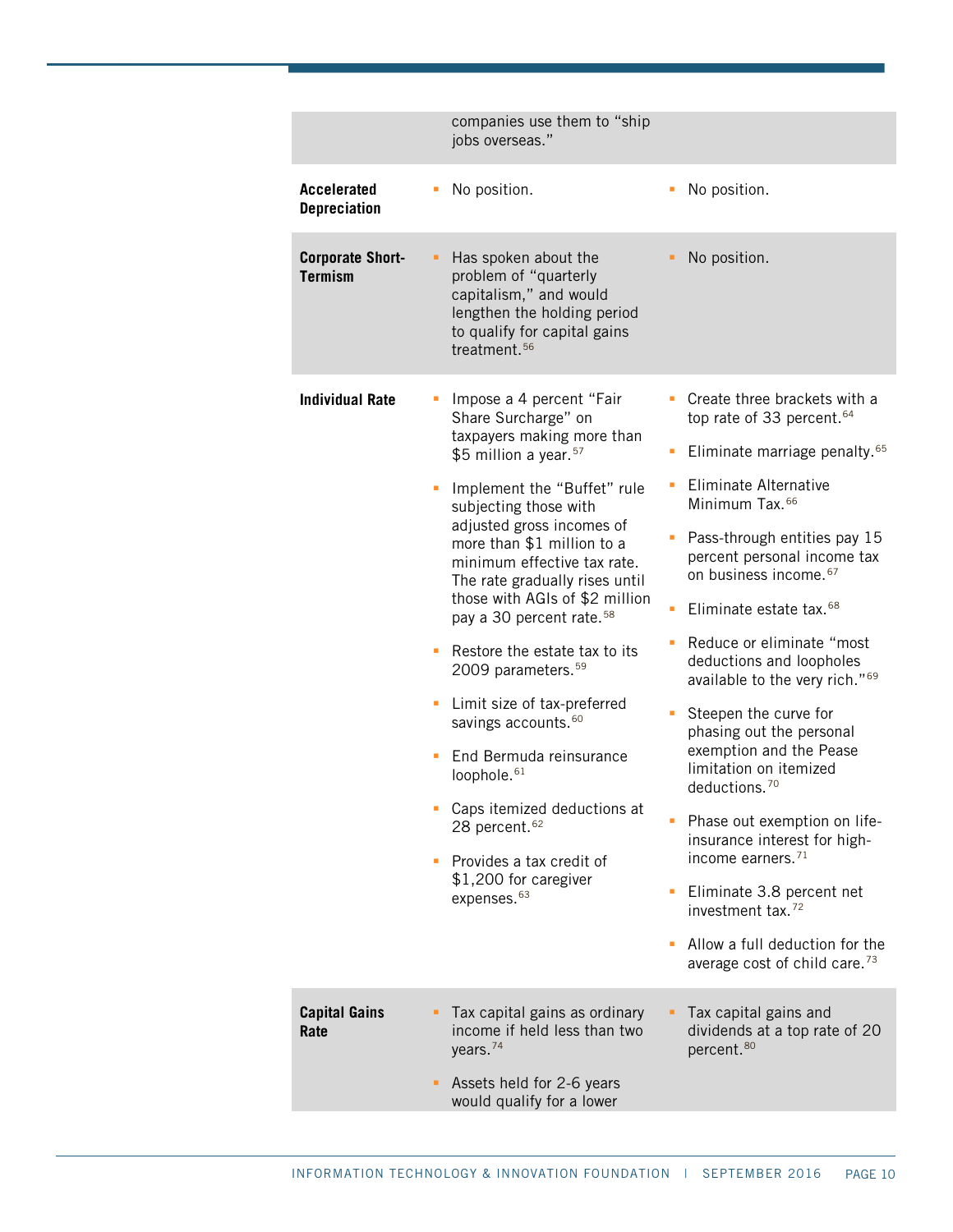|    |                         |   | rate. Assets held for 6 years<br>would be taxed at 23.8<br>percent. <sup>75</sup>                                                                           |    |                                     |
|----|-------------------------|---|-------------------------------------------------------------------------------------------------------------------------------------------------------------|----|-------------------------------------|
|    |                         | ٠ | Allows a zero percent capital<br>gains rate on long-term<br>investment in qualified small<br>business stock held for more<br>than five years. <sup>76</sup> |    |                                     |
|    |                         | ٠ | Allows a zero percent capital<br>gains rate on long-term<br>investment in depressed<br>areas. $77$                                                          |    |                                     |
|    |                         | ٠ | <b>Expands the New Markets</b><br>Tax Credit. <sup>78</sup>                                                                                                 |    |                                     |
|    |                         |   | • Subject capital gains and<br>dividends to the same 4<br>percent surcharge on those<br>making more than \$5 million<br>a year. $79$                        |    |                                     |
| ip |                         |   |                                                                                                                                                             |    |                                     |
|    | <b>Carried Interest</b> |   | <b>End carried interest.</b> $81$                                                                                                                           | a. | End carried interest. <sup>82</sup> |

The United States must play a leadersh role in defending an open and rules-based trading system, while demanding rigorous enforcement of trade commitments.

# **Trade**

With much of the U.S. economy based on innovation, where firms have relatively high fixed costs and lower marginal costs, the right trade policy is essential to ensuring open and fair access to global markets, as this spurs U.S. productivity, innovation, and jobs.<sup>[83](#page-31-28)</sup> But global trade is at a crossroads—multilateral trade negotiations have collapsed while a growing number of countries enact protectionist policies, often as part of "innovation mercantilist" strategies that seek to systematically disadvantage foreign goods and services, especially those in high-tech industries. As ITIF concludes in a number of reports, the United States must play a leadership role in defending an open and rules-based trading system, while demanding rigorous enforcement of trade commitments in order to show that open, market-driven commerce is the best way to achieve sustainable global prosperity.[84](#page-31-29) One way the United States can lead is by pioneering innovative new, highstandard trade agreements such as the Trans-Pacific Partnership (TPP), Transatlantic Trade and Investment Partnership (T-TIP), and Trade in Services (TiSA) Agreements.<sup>[85](#page-32-0)</sup> Another way is to give significantly more attention to trade enforcement.

Unfortunately, in large part because many, if not most, in the Washington trade establishment have ignored or dismissed the need for strong trade enforcement, the political economy of trade in the United States has increasingly soured, with both candidates taking positions against the recently concluded TPP agreement and even calling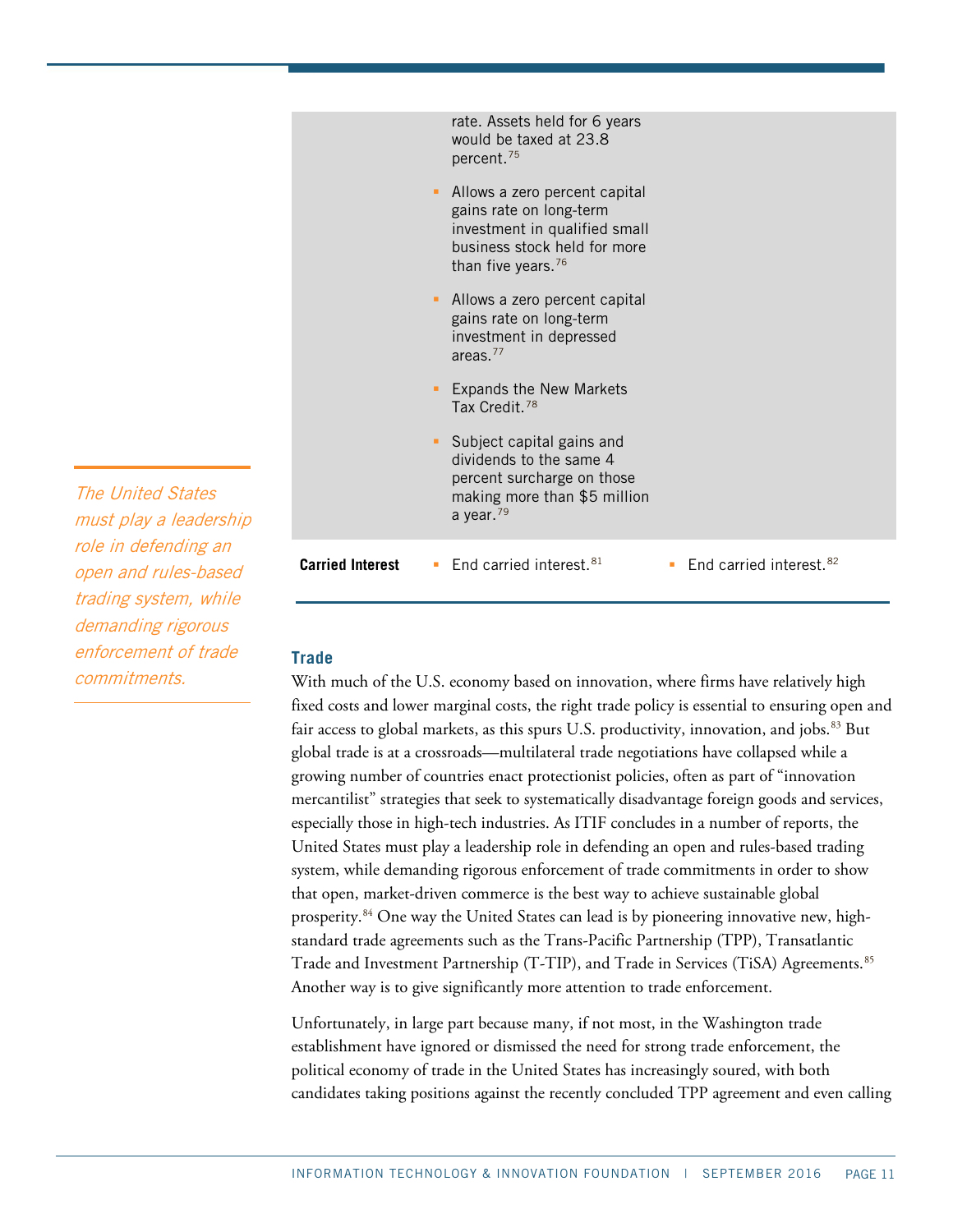into question past agreements such as the North America Free Trade Agreement (NAFTA). Yet both market opening and trade enforcement are vital for the health of both the U.S. and global economy, and the next president will need to show real leadership in crafting a more balanced trade agenda coupled with a robust national competitiveness strategy at home.

| <b>Issue</b>                                                                                      | <b>Clinton</b>                                                                                                                                                                                                                                                                                                                                                                                                                                                                | <b>Trump</b>                                                                                                                                                                                                                                                                                                                                                                                                                                                                                                                                                                   |  |
|---------------------------------------------------------------------------------------------------|-------------------------------------------------------------------------------------------------------------------------------------------------------------------------------------------------------------------------------------------------------------------------------------------------------------------------------------------------------------------------------------------------------------------------------------------------------------------------------|--------------------------------------------------------------------------------------------------------------------------------------------------------------------------------------------------------------------------------------------------------------------------------------------------------------------------------------------------------------------------------------------------------------------------------------------------------------------------------------------------------------------------------------------------------------------------------|--|
| <b>General Approach</b>                                                                           | Fair, rules- and market-based<br>trade can be beneficial for<br>both U.S. and broader global<br>economy.<br>• Would emphasize both<br>enhanced levels of trade<br>enforcement and also<br>negotiation of new trade<br>agreements with stronger<br>standards, including on<br>currency.<br>• Would place greater<br>emphasis on negotiating<br>labor and environmental<br>provisions in U.S. trade<br>agreements (e.g., asserts<br>TPP inadequately addresses<br>such issues). | Fair, rules- and market-based<br>trade can be beneficial for<br>both U.S. and broader global<br>economy. Has said "I'm not<br>against trade. I just want to<br>make better deals."86 Asserts<br>goal is "accountability," not<br>"protectionism."<br>Would place more emphasis<br>on trade enforcement as<br>opposed to negotiating new<br>trade agreements.<br>Favors the negotiation of<br>bilateral over multilateral<br>trade agreements. Has<br>threatened to pull the U.S.<br>out of the World Trade<br>Organization because he sees<br>it as ineffective. <sup>87</sup> |  |
| <b>Trans-Pacific</b><br>Partnership (TPP)                                                         | Opposes TPP "as currently<br>negotiated," citing concerns<br>with currency manipulation,<br>labor, environmental, and<br>some intellectual property<br>protection issues. <sup>88</sup>                                                                                                                                                                                                                                                                                       | Would "withdraw" the<br>United States from TPP. 89                                                                                                                                                                                                                                                                                                                                                                                                                                                                                                                             |  |
| <b>Trans-Atlantic</b><br><b>Trade and</b><br><b>Investment</b><br><b>Partnership</b><br>$(T-TIP)$ | Has not taken a position (text<br>٠<br>of the Agreement is still<br>under negotiation), but as<br>Secretary of State referred to<br>the T-TIP as an "economic<br>NATO."90                                                                                                                                                                                                                                                                                                     | Has not taken a position (text<br>of the Agreement is still<br>under negotiation), but has<br>consistently criticized free<br>trade agreements.                                                                                                                                                                                                                                                                                                                                                                                                                                |  |
| <b>Trade in Services</b><br><b>Agreement (TiSA)</b>                                               | No position.                                                                                                                                                                                                                                                                                                                                                                                                                                                                  | No position.                                                                                                                                                                                                                                                                                                                                                                                                                                                                                                                                                                   |  |

#### **Table 5: The Candidates' Positions on Trade Policy**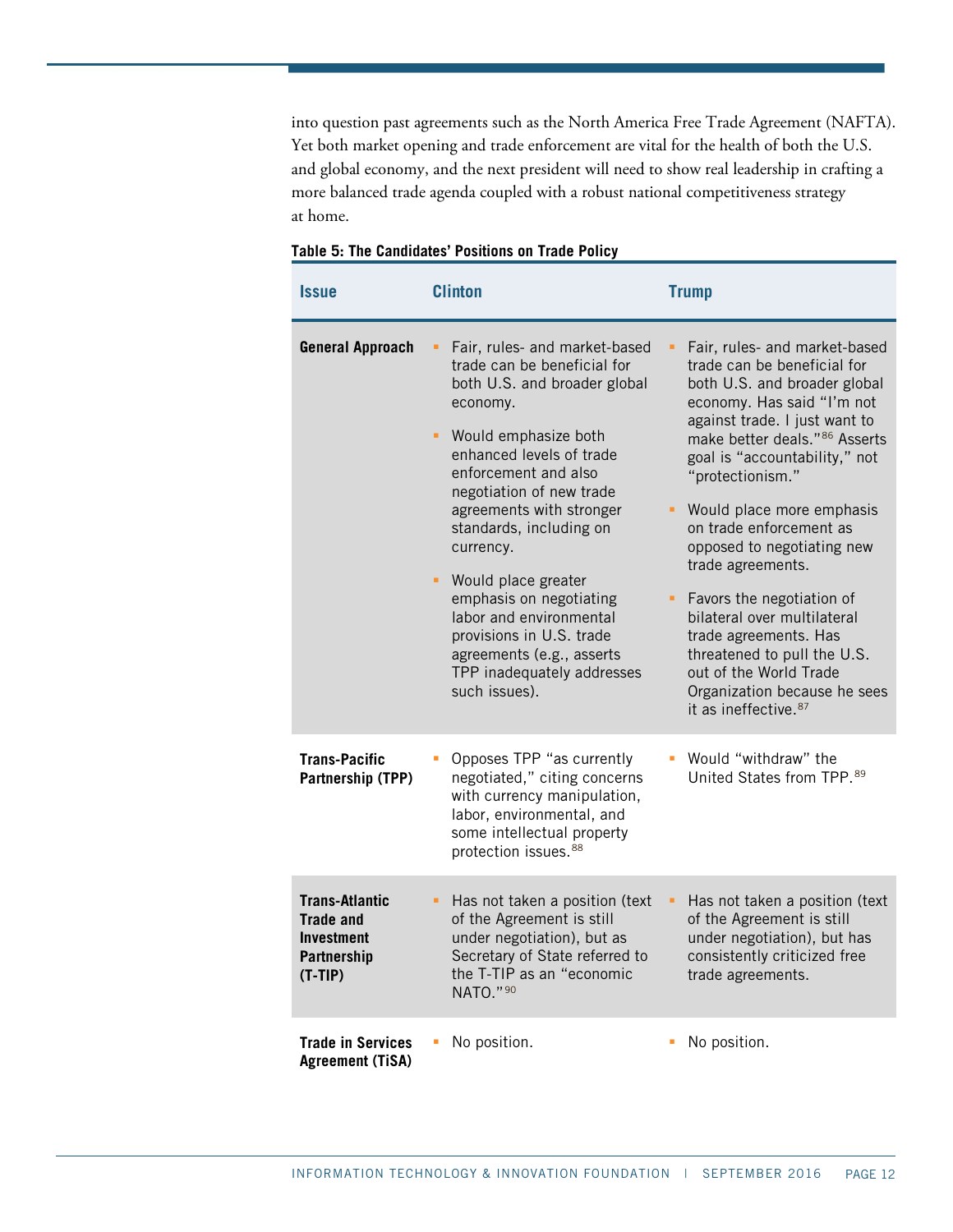| <b>Trade Promotion</b><br><b>Authority (TPA)</b>                          | Supports presidential<br>negotiating authority, but<br>opposed Congressional<br>approval of TPA in 2015. <sup>91</sup>                                                                                             | Supports presidential<br>negotiating authority, but<br>opposed Congressional<br>approval of TPA in 2015.92                                                                                                                                                                                                                                                 |
|---------------------------------------------------------------------------|--------------------------------------------------------------------------------------------------------------------------------------------------------------------------------------------------------------------|------------------------------------------------------------------------------------------------------------------------------------------------------------------------------------------------------------------------------------------------------------------------------------------------------------------------------------------------------------|
| <b>North American</b><br><b>Free Trade</b><br><b>Agreement</b><br>(NAFTA) | Supports renegotiating<br>elements of NAFTA. 93                                                                                                                                                                    | Would renegotiate elements<br>of NAFTA and withdraw the<br>U.S. if negotiations are not<br>satisfactory. <sup>94</sup>                                                                                                                                                                                                                                     |
| <b>Trade</b><br><b>Enforcement</b>                                        | Would "strengthen American<br>trade enforcement" by<br>appointing a new trade<br>prosecutor reporting directly<br>to the president and also<br>tripling the number of trade<br>enforcement officers. <sup>95</sup> | Would "direct the Secretary<br>٠<br>of Commerce to identify<br>every violation of trade<br>agreements a foreign country<br>is currently using." 96<br>Unilaterally apply tariffs<br>٠<br>against China if it "fails to<br>stop illegal activities."97                                                                                                      |
| <b>Currency</b><br><b>Manipulation</b>                                    | Impose tariffs or duties on<br>China "and other top Asian<br>nations" that engage in<br>currency manipulation. <sup>98</sup>                                                                                       | Immediately declare China a<br>currency manipulator and<br>begin to introduce<br>countervailing duties. <sup>99</sup>                                                                                                                                                                                                                                      |
| <b>China-Specific</b><br><b>Trade Policy</b><br><i><b>Issues</b></i>      | Oppose China's being<br>recognized as a "market<br>economy."100<br>Initiate countervailing duties<br>٠<br>if China continues to dump<br>products in U.S. markets.                                                  | Increase number of trade<br>cases the United States<br>brings against China, both at<br>the WTO and in the United<br>States. <sup>101</sup><br>"Put an end to China's<br>٠<br>illegal export subsidies and<br>lax labor and environmental<br>standards."102<br>• Will "adopt a zero tolerance<br>policy on intellectual<br>property theft." <sup>103</sup> |
| <b>Export-Import</b><br><b>Bank</b>                                       | Supports the Ex-Im Bank for<br>its role in supporting the<br>global competitiveness of<br>America's traded sectors. <sup>104</sup>                                                                                 | Favors shutting down the Ex-<br>Im Bank, calling it "feather<br>bedding."105                                                                                                                                                                                                                                                                               |
| <b>Trade Adjustment</b><br><b>Assistance (TAA)</b>                        | Supports Trade Adjustment<br>Assistance, and would not<br>support passage of a TPP or                                                                                                                              | No position.                                                                                                                                                                                                                                                                                                                                               |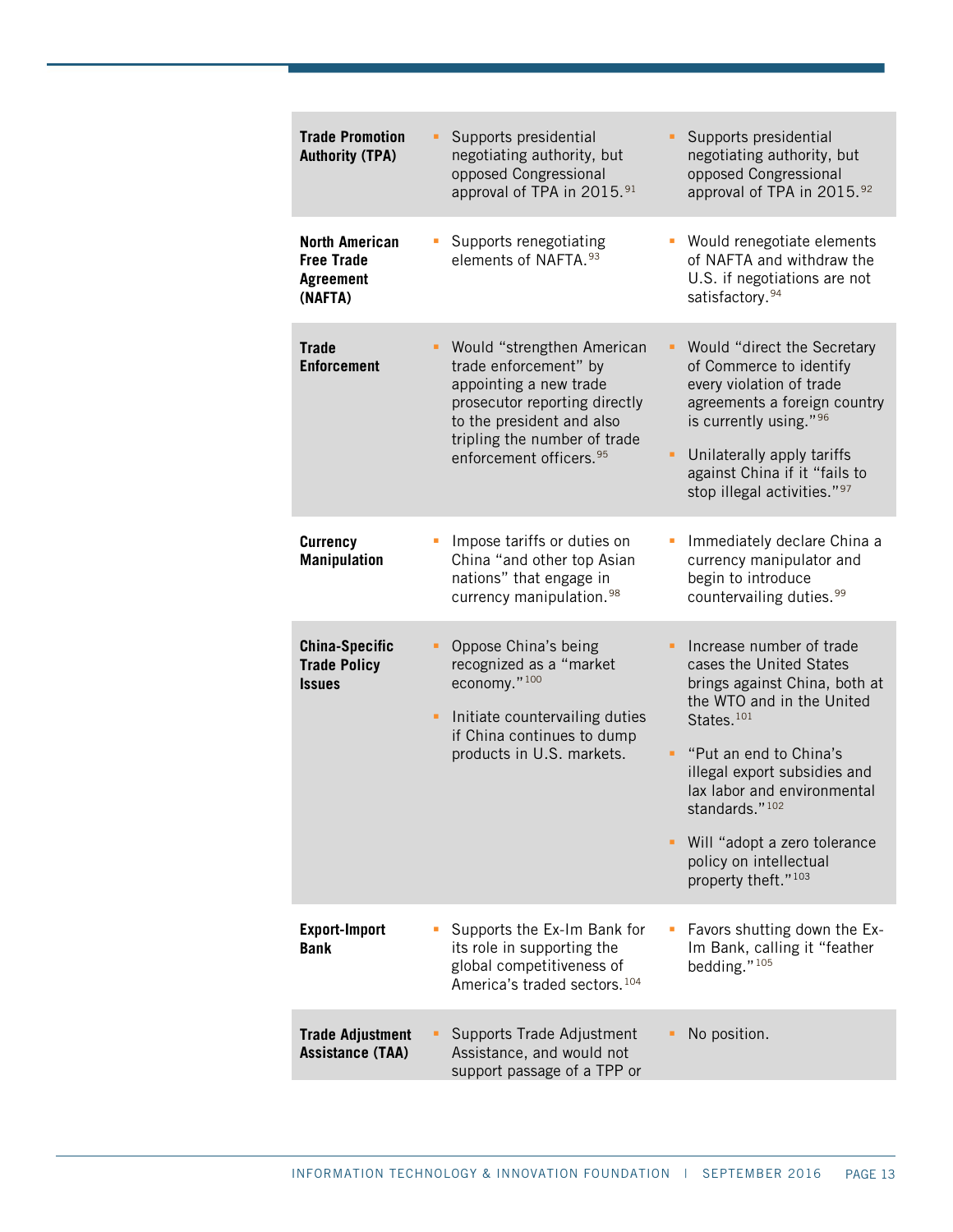|                                                                      | other trade deals<br>without it. <sup>106</sup>                                                                                                                                                                                                                                                                                                                                     |                                                                                                                                                                                                                                                   |
|----------------------------------------------------------------------|-------------------------------------------------------------------------------------------------------------------------------------------------------------------------------------------------------------------------------------------------------------------------------------------------------------------------------------------------------------------------------------|---------------------------------------------------------------------------------------------------------------------------------------------------------------------------------------------------------------------------------------------------|
| <b>Penalties for</b><br><b>Manufacturers</b><br><b>That Offshore</b> | Has called for imposing an<br>"exit tax" on "companies<br>that leave America to lower<br>their tax burden." <sup>107</sup><br>• Will make businesses<br>benefitting from "Make It in<br>America" incentives pledge<br>not to shift jobs created by<br>such measures offshore.                                                                                                       | Would punish companies<br>that offshore production by<br>taxing (or placing additional<br>tariffs on) their imports back<br>to the United States. <sup>108</sup>                                                                                  |
| <b>Digital Free Trade</b>                                            | • Will resist efforts by<br>countries to implement data<br>localization policies that<br>restrict the free flow of<br>information. <sup>109</sup><br>Supports the U.S.-EU<br>Privacy Shield to support the<br>transfer of data between the<br>United States and Europe.<br>Would resist calls for forced<br>٠<br>technology transfer or the<br>localization of data. <sup>110</sup> | No position.                                                                                                                                                                                                                                      |
| <b>Supporting U.S.</b><br><b>Exporters</b>                           | Advance export control<br>reform to promote access to<br>markets for U.S. technology<br>companies. <sup>111</sup>                                                                                                                                                                                                                                                                   | No position.                                                                                                                                                                                                                                      |
| <b>Buy America</b>                                                   | Insist on strong domestic<br>sourcing requirements and<br>"Buy American" laws<br>throughout federal<br>investments in<br>manufacturing and<br>infrastructure. <sup>112</sup>                                                                                                                                                                                                        | Supports "Buy America" in<br>principle, noting "We're<br>better off paying a little bit<br>more for U.S.-made<br>products."113                                                                                                                    |
| <b>Tariff Policy</b>                                                 | Would impose tariffs or<br>duties in cases of<br>confronting unfair foreign<br>mercantilist trade practices.                                                                                                                                                                                                                                                                        | Favors taxation of "foreign,<br>not domestic, production"<br>and has noted that the<br>Constitution did not include<br>an income tax because the<br>U.S. government was largely<br>financed through tariffs on<br>foreign imports. <sup>114</sup> |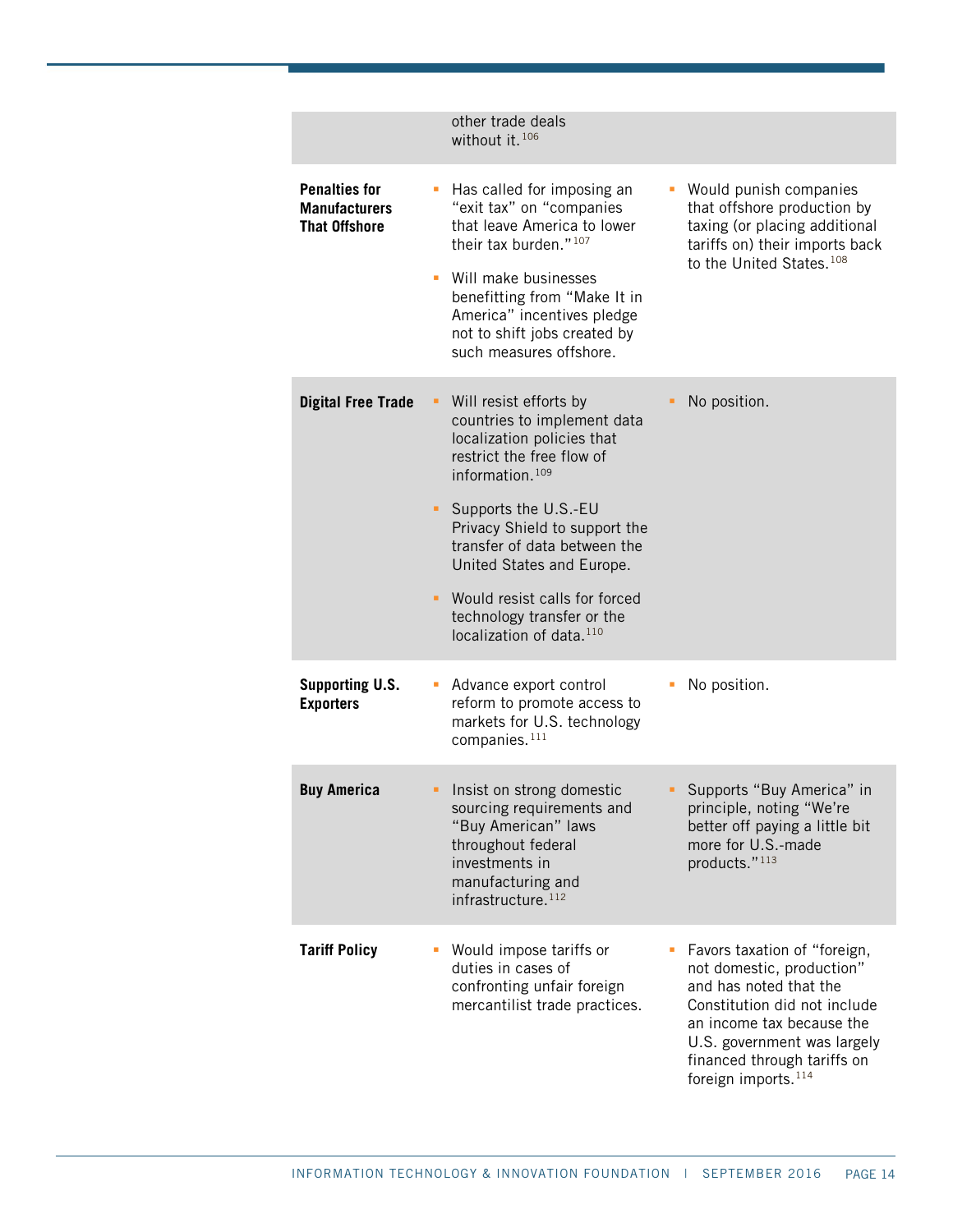Has proposed a blanket 45 percent tax on Chinese imports and 35 percent tax on Mexican importers ("if they don't behave.")<sup>[115](#page-33-15)</sup>

#### **Regulation**

The United States needs smarter regulations for its traded and non-traded firms alike.

Designed properly, regulations can sometimes spur innovation and productivity. Even when they can't do this, regulations should be designed in ways that limit cost and burdens on innovation. As such, the United States needs smarter regulations for its traded and nontraded firms alike. In this regard, ITIF has offered several recommendations, including forming an Office of Innovation Policy Review within the Office of Management and Budget (akin to an Office of Information and Regulatory Affairs for innovation).<sup>[116](#page-33-16)</sup> Moreover, OIRA should introduce an "international competitiveness screen" into its review of federal regulations. ITIF also supports passage of the REINS bill, which would reform the regulatory process for all agencies.

| Table 6: The Candidates' Positions on Regulatory Policy |  |  |
|---------------------------------------------------------|--|--|
|---------------------------------------------------------|--|--|

| <b>Issue</b>                                                                           | <b>Clinton</b>                                                                                                                                                                                                                        | <b>Trump</b>                                                                                                                                                                                                                                                                                                                                                    |
|----------------------------------------------------------------------------------------|---------------------------------------------------------------------------------------------------------------------------------------------------------------------------------------------------------------------------------------|-----------------------------------------------------------------------------------------------------------------------------------------------------------------------------------------------------------------------------------------------------------------------------------------------------------------------------------------------------------------|
| <b>REINS Act</b>                                                                       | No position.                                                                                                                                                                                                                          | No position.                                                                                                                                                                                                                                                                                                                                                    |
| <b>OMB Regulatory</b><br><b>Reforms</b>                                                | No position.<br>I.                                                                                                                                                                                                                    | Would issue "a temporary<br>moratorium on all new<br>agency regulations." $117$<br>Order agencies to catalogue<br>and eliminate all existing<br>regulations "which are not<br>necessary, do not improve<br>public safety, and which<br>needlessly kill jobs." <sup>118</sup><br>Immediately cancel "all<br>illegal and overreaching"<br>executive orders. $119$ |
| <b>Regulatory Policy</b><br><b>Toward the</b><br><b>Manufacturing</b><br><b>Sector</b> | Appoint a Chief Innovation<br>Advisor within the Office of<br>Management and Budget's<br>Office of Information and<br>Regulatory Affairs to reduce<br>federal regulatory barriers to<br>developing new products and<br>services $120$ | No sector-specific position.                                                                                                                                                                                                                                                                                                                                    |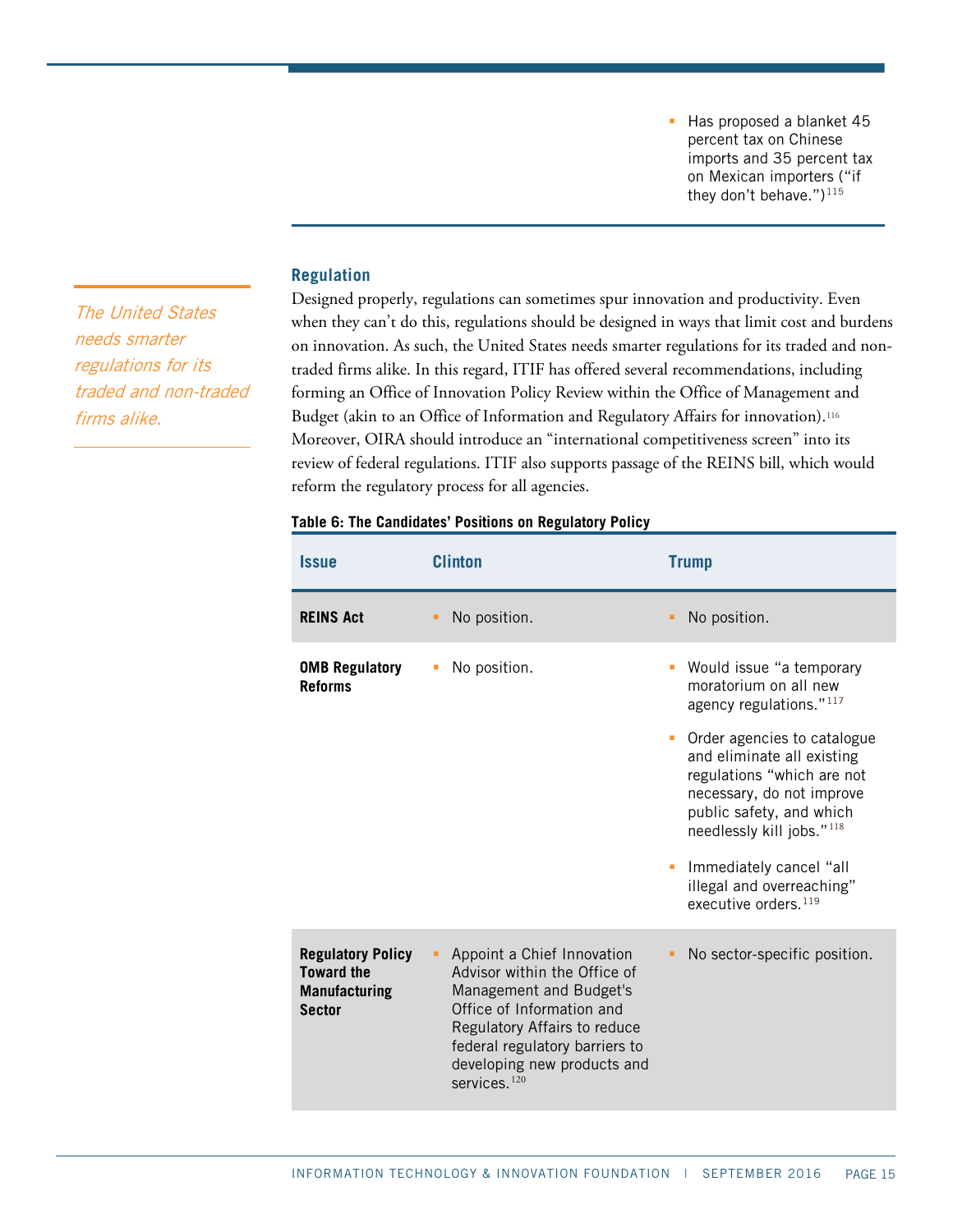Challenge state and local governments to identify, review, and reform legal and regulatory obligations that protect legacy incumbents against new innovators.

#### **Broadband and Telecommunications**

We live in an information-rich world in which citizens increasingly depend on advanced digital networks to connect our smartphones and computers with vital databases and information processing systems in the cloud. As ITIF has written in the past, the opportunities for information technology to deliver improvements in the economy and quality of life are multiplied by fast, reliable, and pervasive digital networks.<sup>[121](#page-33-21)</sup> Innovation is particularly fast in the mobile world, but next-generation wireline networks form the essential foundation of all digital networking. Broadband and telecommunication policy debates focus on a variety of issues, including the means of managing spectrum rights, the nature of net neutrality regulations, the transformation of telecommunications subsidies, and programs to spur Internet adoption and use.

Innovation is particularly fast in the mobile world, but next-generation wireline networks form the essential foundation of all digital networking.

#### **Table 7: The Candidates' Positions on Telecommunications Policy**

| <i><b>Issue</b></i>                          | <b>Clinton</b>                                                                                                                                                                                                            | <b>Trump</b>                                                                                                                                                                              |
|----------------------------------------------|---------------------------------------------------------------------------------------------------------------------------------------------------------------------------------------------------------------------------|-------------------------------------------------------------------------------------------------------------------------------------------------------------------------------------------|
| <b>Wireless</b><br><b>Spectrum and 5G</b>    | Clinton would reallocate and<br>repurpose spectrum for next-<br>generation uses. <sup>122</sup>                                                                                                                           | No position.                                                                                                                                                                              |
|                                              | Pledges to identify<br>٠<br>underutilized bands,<br>including those held by the<br>federal government that can<br>be put to more valuable<br>uses. $123$                                                                  |                                                                                                                                                                                           |
|                                              | Offered to foster the<br>٠<br>evolution to 5G networks and<br>the deployment of licensed,<br>unlicensed, and sharing<br>regimes, as well as support<br>the development of a "civic<br>Internet of Things." <sup>124</sup> |                                                                                                                                                                                           |
| <b>Title II and Net</b><br><b>Neutrality</b> | Clinton supports the FCC's<br>Open Internet Rules, which<br>classified Internet providers<br>as common carriers under<br>Title II of the<br>Communications Act. <sup>125</sup>                                            | Trump has expressed<br>displeasure with the FCC's<br>Open Internet Order,<br>tweeting that "Obama's<br>attack on the internet is<br>another top down power<br>grab. Net neutrality is the |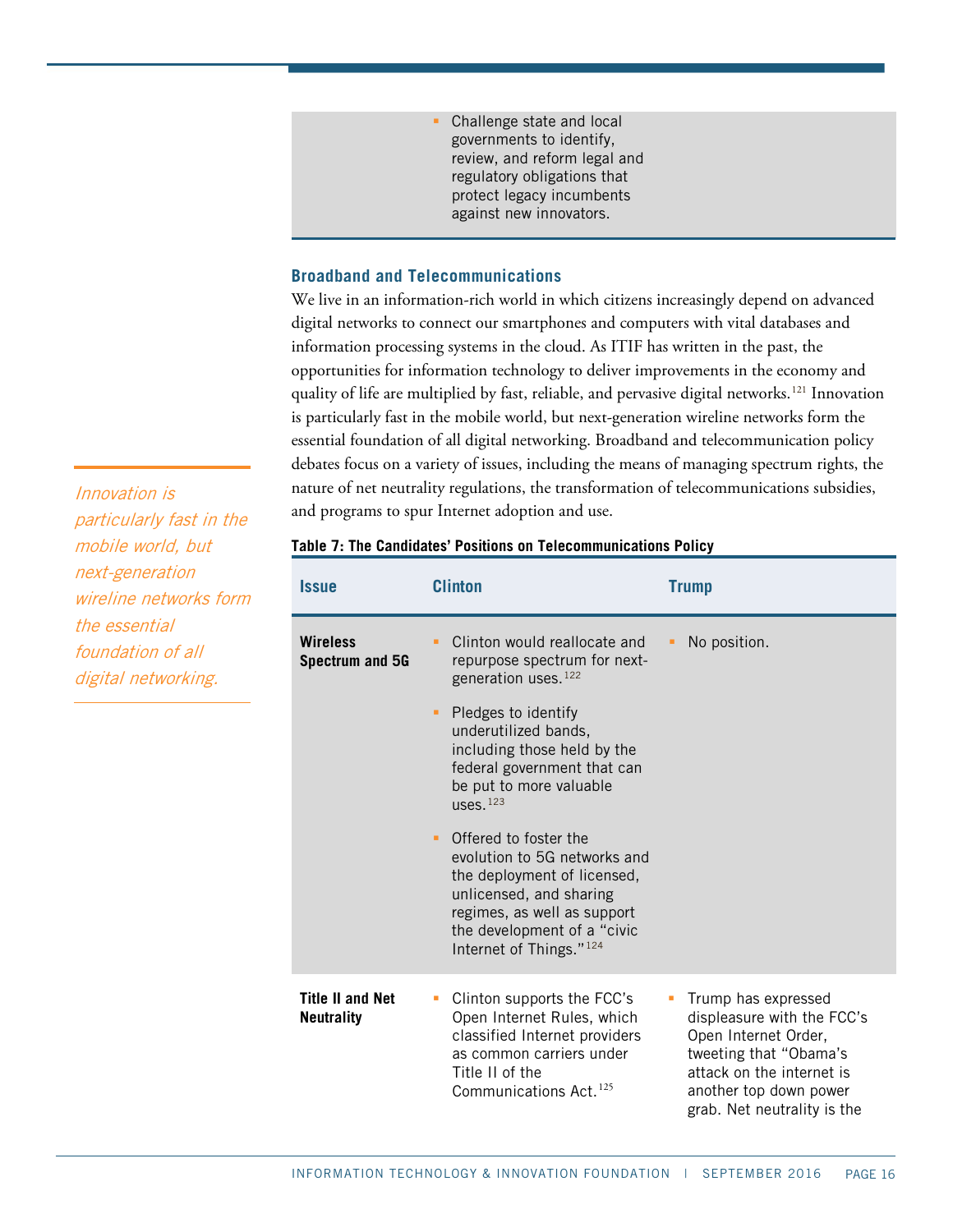|                                                                    | Has pledged to continue the<br>Fairness Doctrine. Will target<br>I.<br>fight she started as Secretary<br>conservative media." <sup>127</sup><br>of State for an Open Internet<br>abroad, and opposes<br>government interference with<br>broadband networks. <sup>126</sup>                                                                                                                                                                                                                                                                                                                                                                                                                                                                                                                                                                                                                                      |
|--------------------------------------------------------------------|-----------------------------------------------------------------------------------------------------------------------------------------------------------------------------------------------------------------------------------------------------------------------------------------------------------------------------------------------------------------------------------------------------------------------------------------------------------------------------------------------------------------------------------------------------------------------------------------------------------------------------------------------------------------------------------------------------------------------------------------------------------------------------------------------------------------------------------------------------------------------------------------------------------------|
| <b>Communications</b><br><b>Act Update</b>                         | In an interview, Clinton<br>Trump does not appear to<br>٠<br>characterized Title II as the<br>have commented on the<br>"only hook [the FCC's] got"<br>need for an update to the<br>Communications Act.<br>to write net neutrality rules<br>and expressed preference for<br>"another hook" for net<br>neutrality and an update to<br>the Communications Act. <sup>128</sup>                                                                                                                                                                                                                                                                                                                                                                                                                                                                                                                                      |
| <b>Broadband and</b><br><b>Telecom</b><br><b>Subsidies</b>         | No position.<br>Supports delivering<br>Ш<br>affordable broadband to all<br>American households by<br>2020. Networks should<br>provide "speeds sufficient to<br>meet families' needs." <sup>129</sup><br>This 100 percent goal will be<br>ш<br>achieved through continued<br>investments in the Connect<br>America Fund, Rural Utilities<br>Service program, and<br><b>Broadband Technology</b><br>Opportunities Program. 130<br>Supports recent reform of<br>the Lifeline program to<br>include broadband, and<br>looks to expand the E-rate<br>program to include<br>additional anchor institutions<br>beyond schools and libraries<br>for subsidized access. <sup>131</sup><br>As part of her proposed<br>ш<br>\$275 billion infrastructure<br>investment, Clinton has<br>pledged a \$25 billion<br>national infrastructure bank<br>that would support<br>broadband projects, among<br>others. <sup>132</sup> |
| <b>Broadband</b><br><b>Adoption and</b><br><b>Digital Literacy</b> | Clinton aims to "close the<br>No position.<br>digital divide" through                                                                                                                                                                                                                                                                                                                                                                                                                                                                                                                                                                                                                                                                                                                                                                                                                                           |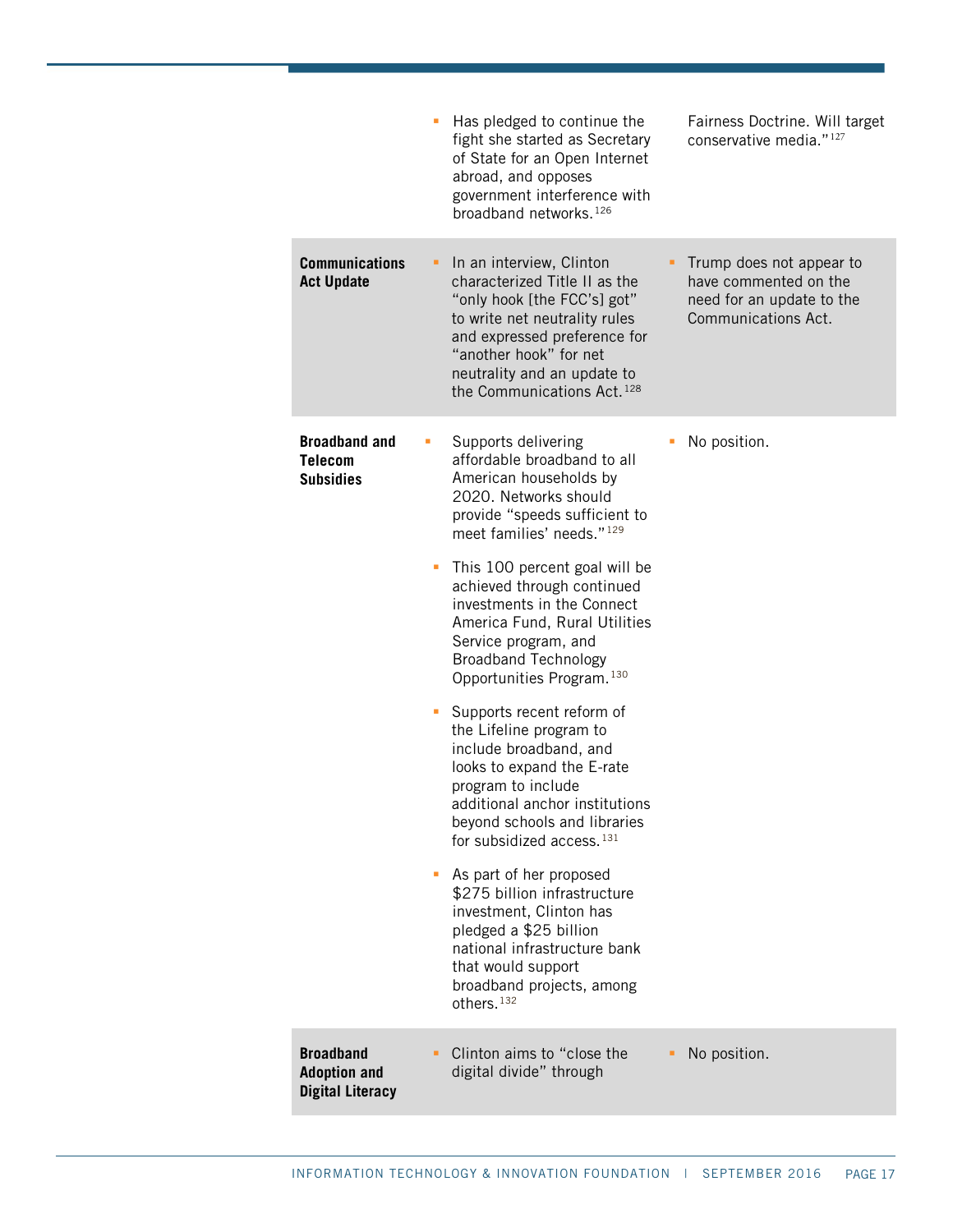|                                                                                            | expanded network<br>deployment. <sup>133</sup>                                                                                                                                                                                                                                                        |  |
|--------------------------------------------------------------------------------------------|-------------------------------------------------------------------------------------------------------------------------------------------------------------------------------------------------------------------------------------------------------------------------------------------------------|--|
|                                                                                            | Pledged to connect Lifeline<br>ш.<br>recipients with community-<br>based digital literacy training<br>and access to low-cost<br>devices. $134$                                                                                                                                                        |  |
| <b>Broadband</b><br><b>Competition and</b><br><b>Public Private</b><br><b>Partnerships</b> | As part of her proposed<br>No position.<br>"Model Digital Communities"<br>program, under her<br>Infrastructure Bank, Clinton<br>would award grants on a<br>competitive basis to regions<br>or municipalities for<br>proposals that foster greater<br>access to high-speed<br>Internet. <sup>135</sup> |  |
|                                                                                            | These grants would reward<br>ш<br>proposals that seek to<br>streamline regulatory barriers<br>to private investment,<br>coordinate broadband<br>deployment with other<br>municipal projects, and fill<br>gaps in underserved areas<br>through public-private<br>partnerships. <sup>136</sup>          |  |

# Because many technologies, such as the Internet of Things, are not pure private goods and exhibit what economists call network externalities, policymakers should partner with the private sector in enabling the robust development and use of such technologies.

#### **Internet and Digital Economy**

The digital economy is a key driver of U.S. competitiveness and economic growth, and as such, the federal government should pursue policies that foster the adoption and use of information technology (IT). In general, policymakers should use a light touch to regulate legitimate use of digital technology, and take a hard line on regulating illegitimate digital activity, such as cybercrime and online piracy. In addition, as ITIF has written, because many technologies, such as the Internet of Things, are not pure private goods and exhibit what economists call network externalities, policymakers should partner with the private sector in enabling the robust development and use of such technologies.<sup>[137](#page-34-12)</sup> The next administration will need to bring smart policies to the table to promote the adoption of important productivity-enhancing technologies such as telehealth, artificial intelligence, intelligent transportation systems, and e-government as well as grapple with complex policy questions on a wide variety of issues including cybersecurity, copyright, and digital trade.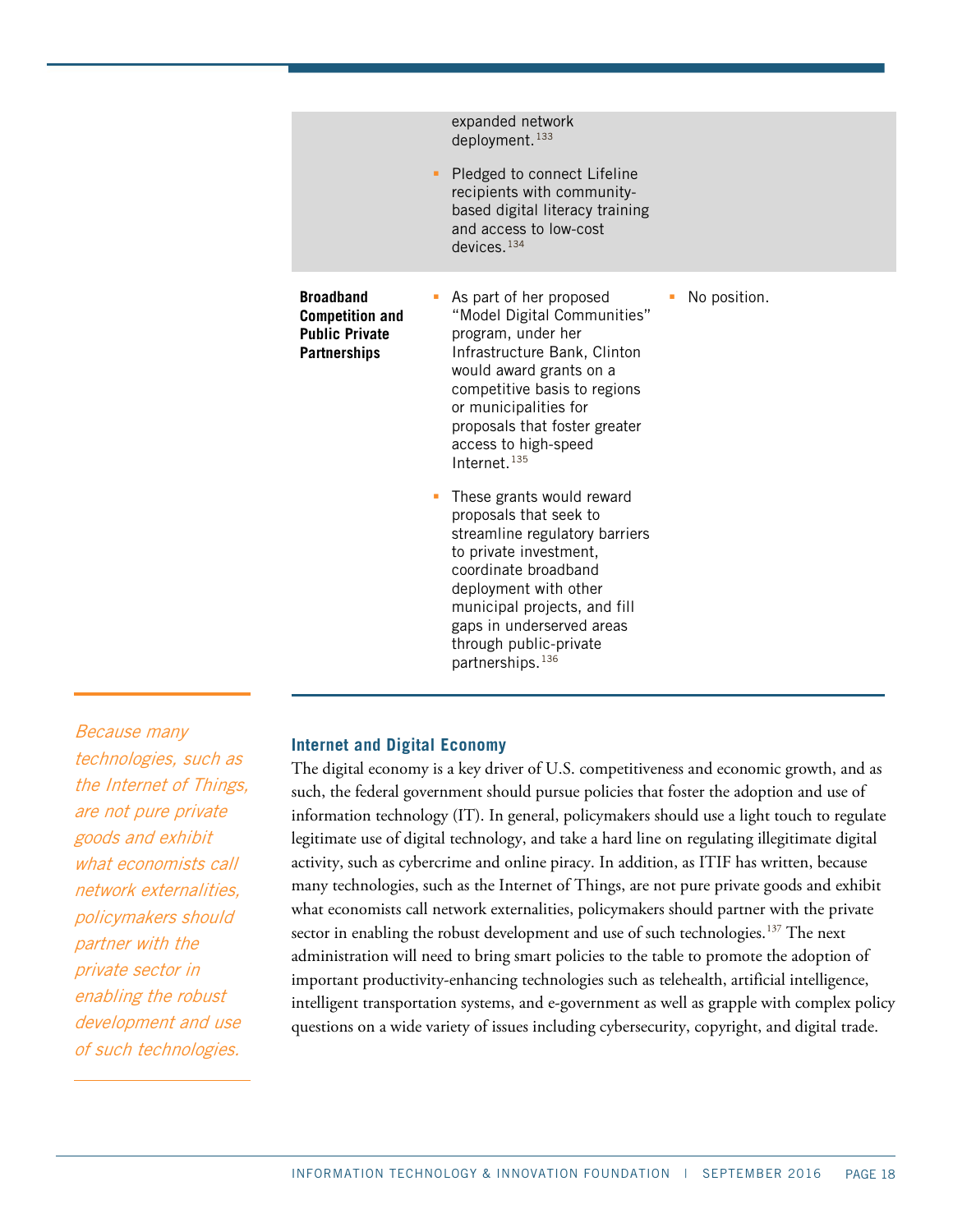| <b>Issue</b>                  | <b>Clinton</b>                                                                                                                                                                                                                                                                                                                                                                                                                                                                                    | <b>Trump</b>                                                                                                                                                                                                                                                                                                                                                                                                                       |
|-------------------------------|---------------------------------------------------------------------------------------------------------------------------------------------------------------------------------------------------------------------------------------------------------------------------------------------------------------------------------------------------------------------------------------------------------------------------------------------------------------------------------------------------|------------------------------------------------------------------------------------------------------------------------------------------------------------------------------------------------------------------------------------------------------------------------------------------------------------------------------------------------------------------------------------------------------------------------------------|
| <b>Cybersecurity</b>          | Clinton has stated that she<br>٠<br>will expand investments in<br>cybersecurity and encourage<br>public-private partnerships to<br>encourage cybersecurity<br>innovation and information-<br>sharing about threats.<br>She has promised to build on<br>٠<br>the Obama Administration's<br><b>Cybersecurity National Action</b><br>Plan, such as by giving<br>greater authority to a federal<br>chief information security<br>officer and upgrading federal<br>IT systems. <sup>138</sup>          | Trump has argued that the<br>United States has obsolete<br>cybersecurity capabilities<br>and that it is falling further<br>behind other countries. To<br>address this, he has said that<br>"cyber has to be in our<br>thought process." <sup>139</sup><br>Trump has also vowed to<br>"enforce stronger protections<br>against Chinese hackers<br>and our responses to Chinese<br>theft will be swift, robust,<br>and unequivocal." |
| <b>Encryption</b>             | Clinton supports the idea of<br>establishing a national<br>commission to study how to<br>address the needs of law<br>enforcement while protecting<br>the privacy and security of<br>Americans and advancing<br>U.S. competitiveness. <sup>140</sup><br>She previously called for a<br>٠<br>"Manhattan-like project"<br>where the government and<br>tech community would work<br>together to develop a way for<br>law enforcement to gain<br>access to encrypted<br>communications. <sup>141</sup> | Trump said that he fully<br>agreed with a court order<br>calling for Apple to facilitate<br>access to an encrypted<br>iPhone used by the San<br>Bernardino shooter. <sup>142</sup> In<br>addition, he called on<br>consumers to boycott Apple<br>until the company cooperates<br>with the law enforcement<br>requests. <sup>143</sup>                                                                                              |
| <b>Internet</b><br>Governance | Clinton has vowed to promote<br>٠<br>multi-stakeholder Internet<br>governance, and she supports<br>the Department of<br>Commerce's plans to<br>transition its historic<br>oversight of the domain name<br>system to the global<br>community. <sup>144</sup><br>Clinton has also committed to<br>٠<br>"[standing] with like-                                                                                                                                                                       | No position.                                                                                                                                                                                                                                                                                                                                                                                                                       |

# **Table 8: The Candidates' Positions on Digital Economy Policy**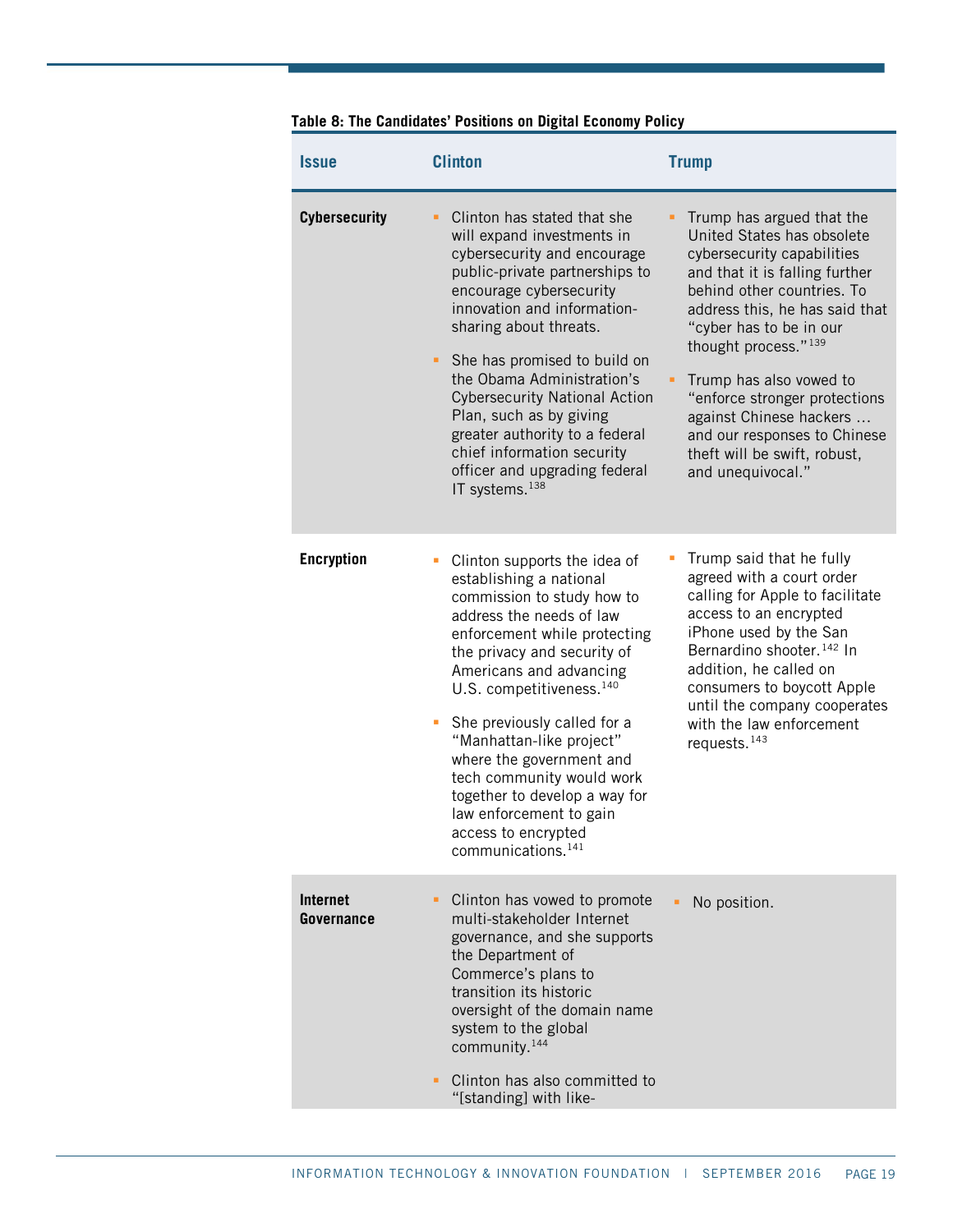|                         | minded countries against<br>efforts by countries like<br>China or Russia to create a<br>balkanized internet run by<br>governments." <sup>145</sup>                                                                                                                                                                                                                                                                                                                                                                                                                                                     |
|-------------------------|--------------------------------------------------------------------------------------------------------------------------------------------------------------------------------------------------------------------------------------------------------------------------------------------------------------------------------------------------------------------------------------------------------------------------------------------------------------------------------------------------------------------------------------------------------------------------------------------------------|
| <b>Online Sales Tax</b> | According to a Reuters<br>Trump has suggested that he<br>believes online retailers<br>article, Clinton has stated<br>that "she supported allowing<br>should collect and remit<br>cities and states to tax online<br>sales taxes. <sup>147</sup><br>purchases, but she would not<br>mandate it." <sup>146</sup>                                                                                                                                                                                                                                                                                         |
| <b>E-Government</b>     | Clinton supports modernizing<br>Trump has not addressed<br>IT in the federal government,<br>this issue explicitly.<br>including by: expanding the<br>He has outlined a plan to<br>٠<br>U.S. Digital Services<br>modernize the Department of<br>programs and making it<br>Veterans Affairs "by<br>permanent, redesigning the<br>accelerating and expanding<br>25 most popular federal<br>investments in state of the<br>government websites, and<br>art technology to deliver<br>reforming the procurement<br>best-in-class care quickly<br>process. <sup>148</sup><br>and effectively." <sup>151</sup> |
|                         | Clinton has vowed to expand<br>٠.<br>In addition, he has stated<br>the Obama Administration's<br>that "All veterans should be<br>use of data-driven<br>able to conveniently<br>government to increase<br>schedule appointments,<br>transparency and<br>communicate with their<br>accountability. <sup>149</sup><br>doctors, and view accurate                                                                                                                                                                                                                                                          |
|                         | She has stated that federal<br>wait times with the push of a<br>٠<br>button." <sup>152</sup><br>agencies will report<br>performance online, measure<br>progress against goals, and<br>provide action plans to<br>address any issues blocking<br>progress as a way to increase<br>citizens' confidence in<br>government.                                                                                                                                                                                                                                                                                |
|                         | Has specifically called for<br>modernizing the Copyright<br>Office to bring it into the<br>digital age and modernizing<br>the Department of Labor's<br>systems "so that there is<br>better information-sharing<br>between employers, job<br>seekers, and education<br>providers about the<br>credentials and                                                                                                                                                                                                                                                                                           |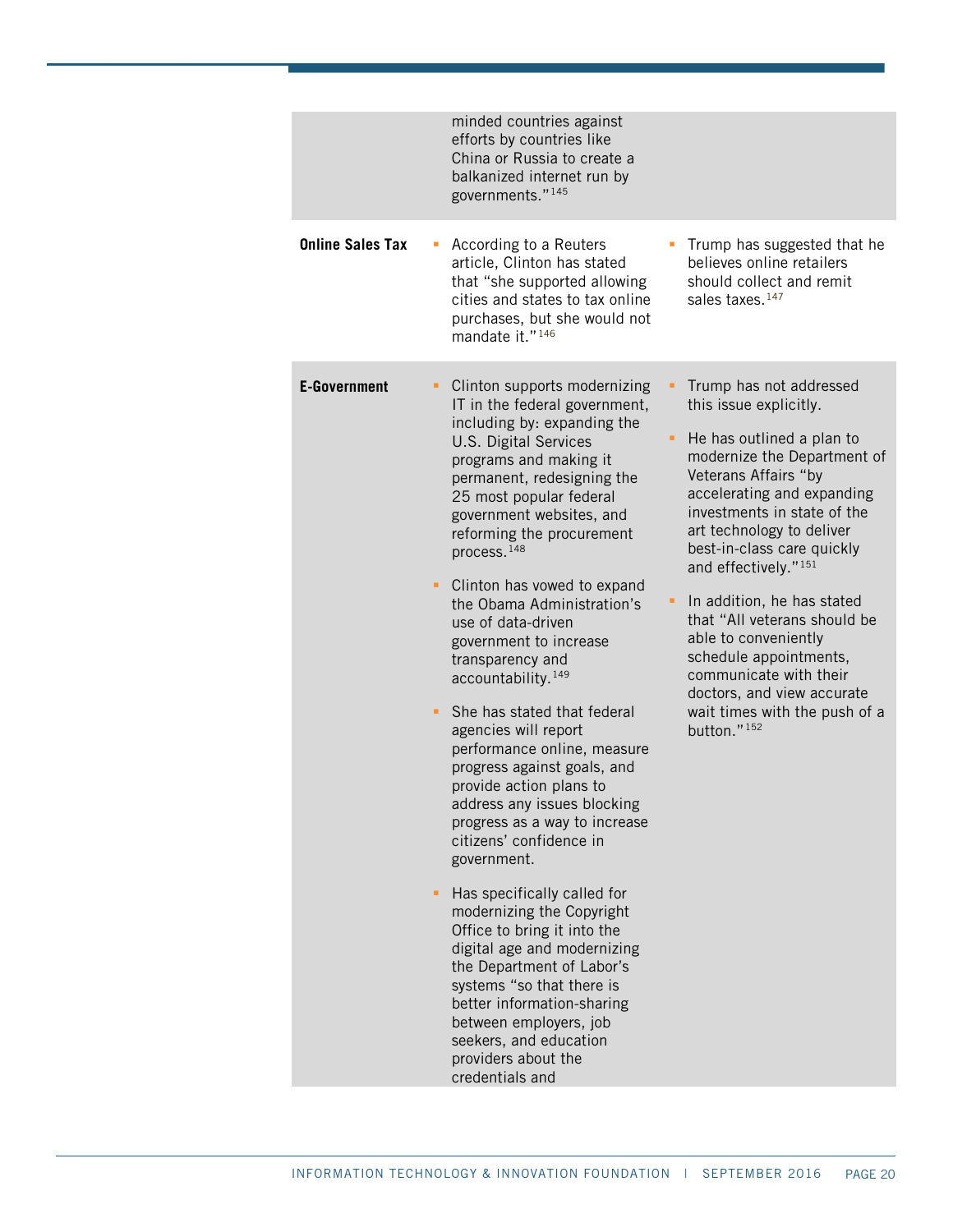|                      | competencies employers are<br>seeking." <sup>150</sup>                                                                                                                                                                                                                                                                                                                                      |
|----------------------|---------------------------------------------------------------------------------------------------------------------------------------------------------------------------------------------------------------------------------------------------------------------------------------------------------------------------------------------------------------------------------------------|
| <b>Open Data</b>     | • Clinton has vowed to<br>No position.<br>u,<br>accelerate the Obama<br>Administration's open data<br>initiative, fully implement<br>the DATA Act to make<br>government spending data<br>more transparent, and allow<br>businesses to submit<br>structured data instead of<br>paper or electronic<br>documents to regulators to<br>increase oversight and<br>accountability. <sup>153</sup> |
|                      | Has also stated that she will<br>"promote open-licensing<br>arrangements for copyrighted<br>material and data supported<br>by federal grant funding." <sup>154</sup>                                                                                                                                                                                                                        |
|                      | In addition, she has<br>committed to developing<br>"technological infrastructure<br>to support digitization,<br>search, and repositories of<br>such content, to facilitate its<br>discoverability and use." <sup>155</sup>                                                                                                                                                                  |
| Copyright            | Clinton supports modernizing<br>No position.<br>٠<br>the copyright system to<br>increase access to orphan<br>works. $156$                                                                                                                                                                                                                                                                   |
|                      | She also wants to encourage<br>stakeholders to make<br>licensing content more<br>seamless and efficient in the<br>United States and abroad. <sup>157</sup>                                                                                                                                                                                                                                  |
|                      | Clinton opposes legislative<br>measures, such as the Stop<br>Online Piracy Act (SOPA),<br>intended to combat copyright<br>infringement online.                                                                                                                                                                                                                                              |
| <b>Online Speech</b> | Clinton has stated that<br>Trump has repeatedly stated<br>"Internet freedom" is a core<br>that he wants to work with<br>value of open societies, and<br>the tech industry to find<br>she has pledged to promote<br>ways to prevent ISIS from<br>this value both at home and<br>recruiting online, stating, "I                                                                               |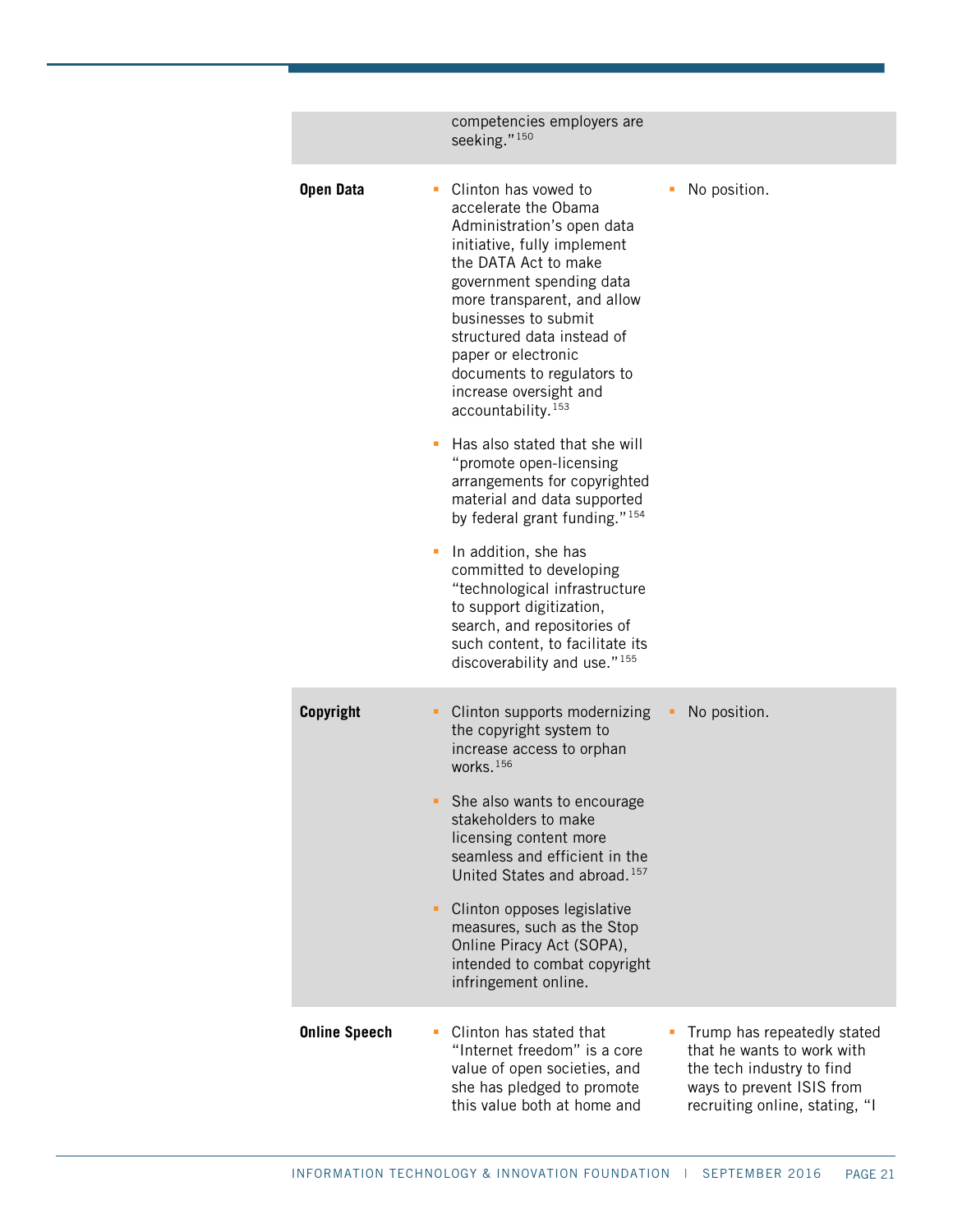| abroad. She has stated that  |  |  |
|------------------------------|--|--|
| she "will oppose efforts to  |  |  |
| block or degrade internet    |  |  |
| access or to shutdown social |  |  |
| media. $"158$                |  |  |

- **She has also argued that the** government should work with the tech community on "depriving jihadists of virtual territory."[159](#page-35-8)
- In response to potential criticism of such an approach, she stated, "And this is complicated. You're going to hear all of the usual complaints, you know, freedom of speech, et cetera. But if we truly are in a war against terrorism and we are truly looking for ways to shut off their funding, shut off the flow of foreign fighters, then we've got to shut off their means of communicating." [160](#page-35-9)

would certainly be open to closing areas where we are at war with somebody. I sure as hell don't want to let people that want to kill us and kill our nation use our Internet."[161](#page-35-10)

In response to concerns that this might not be constitutional, Trump stated, "Somebody will say, 'Oh freedom of speech, freedom of speech.' These are foolish people. We have a lot of foolish people."[162](#page-35-11)

| <b>Commercial Data</b><br><b>Privacy</b> | No position.<br>Clinton has stated that she<br>will use "adaptive" regulatory<br>enforcement to protect<br>consumer privacy and<br>encourage the private sector<br>to adhere to strong privacy<br>standards. <sup>163</sup>                                                                                                                                                                                                                                                                                |
|------------------------------------------|------------------------------------------------------------------------------------------------------------------------------------------------------------------------------------------------------------------------------------------------------------------------------------------------------------------------------------------------------------------------------------------------------------------------------------------------------------------------------------------------------------|
| <b>Government</b><br><b>Surveillance</b> | Trump has stated that "I<br>Clinton supported the USA<br>assume when I pick up my<br>Freedom Act, which<br>telephone, people are<br>established some limits on<br>listening to my conversations<br>government bulk data<br>anyway, if you want to know<br>collection, increased<br>the truth. It's pretty sad<br>transparency over the FISA<br>commentary, but I err on the<br>court, and extended certain<br>side of security." <sup>166</sup><br>Patriot Act surveillance<br>authorities. <sup>164</sup> |
|                                          | He has also stated that he<br>In addition, Clinton has<br>wants to restore the Patriot<br>Act. 167<br>promised to try to modernize<br>the MLAT process and<br>Finally, he has called for a<br>"pursue agreements with<br>"database on the people<br>likeminded countries to allow<br>coming in from Syria" and<br>for law enforcement agencies<br>to obtain data across borders                                                                                                                            |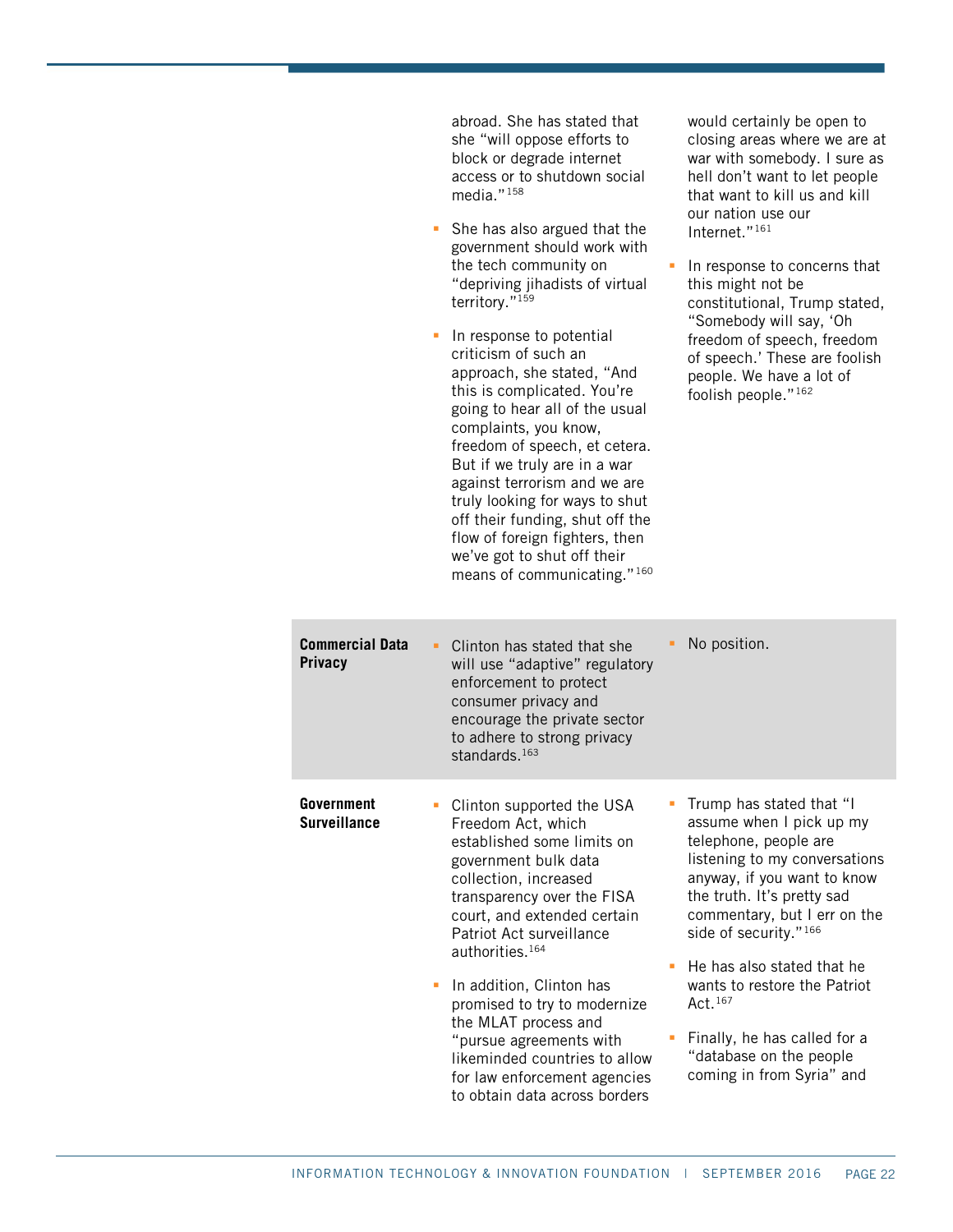|                            | in a manner that respects<br>privacy, security and human<br>rights." $165$ | surveillance of certain<br>mosques. <sup>168</sup> |
|----------------------------|----------------------------------------------------------------------------|----------------------------------------------------|
| Artificial<br>Intelligence | No position.                                                               | No position.                                       |

#### **Advanced Manufacturing**

While U.S. manufacturing has recovered somewhat since the Great Recession, recovering some 850,000 manufacturing jobs, that barely makes up a fraction of the 5.6 million manufacturing jobs the United States lost from 2000 to 2009.<sup>[169](#page-35-18)</sup> Since 2006, U.S. manufacturing productivity has grown at just 36 percent of the rate of the preceding decade, and, since 2008, 15 of 19 major U.S. manufacturing sectors have recorded declines in output. Moreover, in 2015, the United States recorded a record high trade deficit in manufacturing of \$630 billion.<sup>[170](#page-35-19)</sup>

However, these dire statistics do not mean that manufacturing is no longer vitally important to the U.S. economy. In fact, the U.S. manufacturing sector pays for and performs 70 percent of U.S. industrial research, accounts for 65 percent of U.S. exports, pays workers 17 percent more than other sectors on average, and generates the largest economic multiplier of any U.S. sector.<sup>[171](#page-35-20)</sup> As ITIF has argued, the United States needs to put in place much better tax, talent, technology, and trade policies (the "4 Ts") to help U.S. manufacturing and other traded sectors thrive and remain globally competitive.<sup>[172](#page-35-21)</sup>

To its credit, the Obama administration made significant strides in many of these areas, including standing up a network of, so far, nine Institutes of Manufacturing Innovation (IMIs) focused on industrially relevant pre-competitive R&D across a range of advanced manufacturing product and process technologies.[173](#page-36-0) In December 2014, Congress passed the *Revitalize American Manufacturing and Innovation Act* (RAMI), which on a bipartisan, bicameral basis endorsed and provided additional funding for the NNMI approach.<sup>[174](#page-36-1)</sup> It will be important that the next administration continue to pursue effective policies to bolster the U.S. manufacturing ecosystem.

Both candidates have recognized the central importance manufacturing plays in underpinning U.S. economic vitality, although their policy proposals would look to revitalize U.S. manufacturing from different directions, as [Table 9](#page-23-0) illustrates. Trump would focus primarily on tax, trade, and regulatory policy levers to bolster U.S. manufacturing (reviewed mostly in other policy sections), while offering virtually no specifics on talent and technology support policies. Clinton offers a lengthier set of policy prescriptions to bolster U.S. manufacturing, including more specifics on technology and talent policy.

The United States needs to put in place much better tax, talent, technology, and trade policies (the "4 Ts") to help U.S. manufacturing and other traded sectors thrive and remain globally competitive.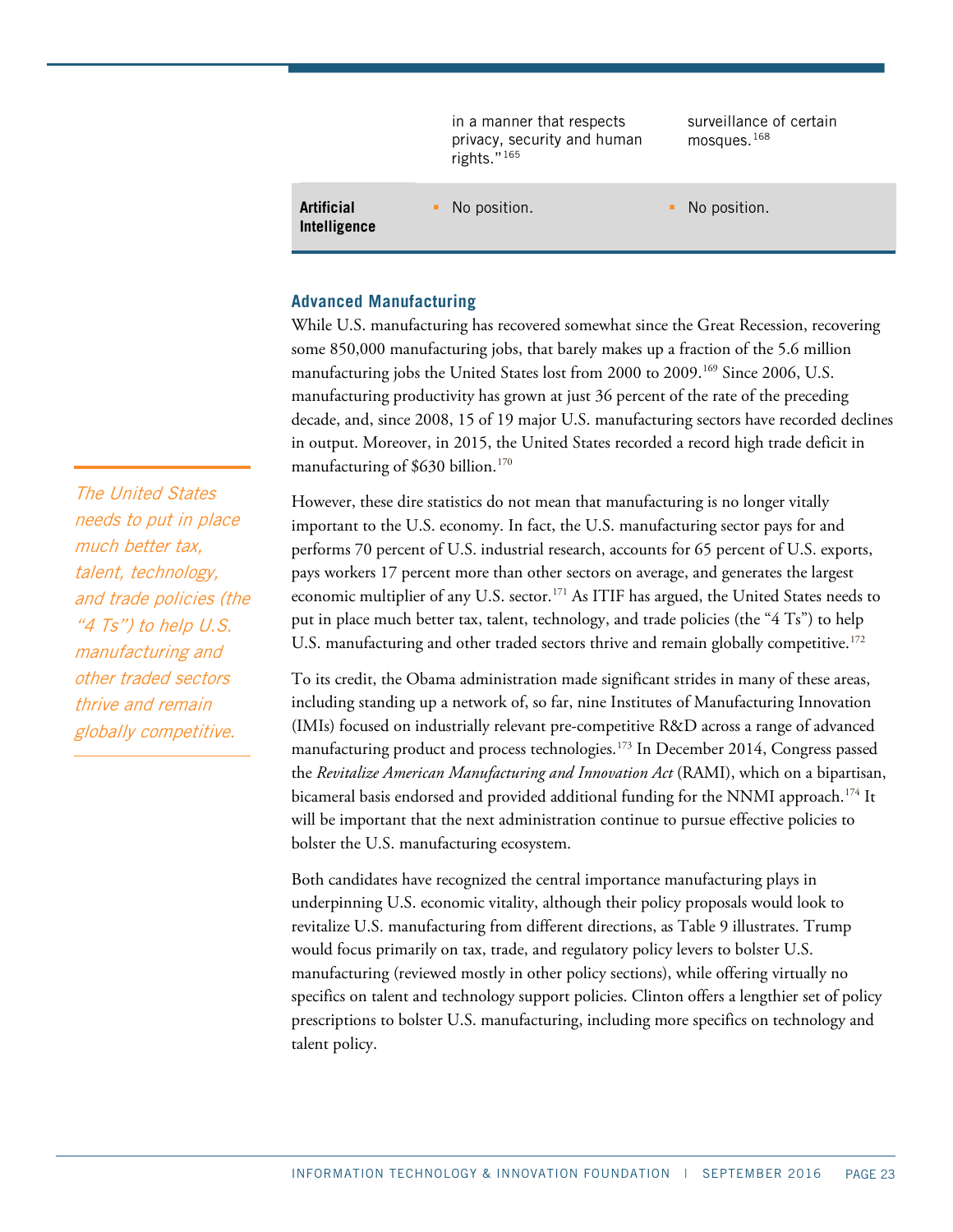| <b>Issue</b>                                                                                         | <b>Clinton</b>                                                                                                                                                                                                                                                                          | <b>Trump</b>                                                               |
|------------------------------------------------------------------------------------------------------|-----------------------------------------------------------------------------------------------------------------------------------------------------------------------------------------------------------------------------------------------------------------------------------------|----------------------------------------------------------------------------|
| <b>Support for the</b><br><b>National Network</b><br>for Manufacturing<br><b>Innovation (NNMI)</b>   | Clinton has expressed<br>٠<br>support for doubling NNMI<br>funding and expanding the<br>network to up to 45<br>institutes, as recommended<br>by the Obama<br>administration. <sup>175</sup>                                                                                             | No position.                                                               |
| <b>Manufacturing</b><br><b>Extension</b><br>Partnership (MEP)                                        | Doubling MEP funding<br>п<br>(which would increase it to<br>approximately \$280 million<br>annually). $176$                                                                                                                                                                             | No position.                                                               |
| Regional<br><b>Manufacturing</b><br><b>Support</b>                                                   | Supports a \$10 billion<br>٠.<br>investment in "Make It in<br>America" partnerships to<br>bolster regional<br>manufacturing economies<br>and supply chains. <sup>177</sup>                                                                                                              | No position.                                                               |
| <b>Tax-Related</b><br><b>Manufacturing</b><br><b>Incentives</b>                                      | Would create a<br>ш<br>Manufacturing Renaissance<br>Tax Credit for investments in<br>communities facing<br>significant shutdowns or<br>layoffs. <sup>178</sup>                                                                                                                          | No position (see tax section<br>for general tax proposals). <sup>179</sup> |
| <b>Workforce</b><br><b>Training</b><br><b>Incentives</b>                                             | Provide a \$1,500 tax credit<br>for every new apprentice<br>companies hire through<br>apprenticeship programs. <sup>180</sup>                                                                                                                                                           | No position.                                                               |
| <b>Manufacturing</b><br><b>Skills</b><br><b>Credentialing &amp;</b><br>Retraining<br><b>Programs</b> | Supports expanding<br>ш<br>nationwide credentialing,<br>with "industry input." <sup>181</sup><br>Would allow federal student<br>Ľ,<br>aid to be used toward career<br>and technical training<br>programs. <sup>182</sup><br>Would create a competitive<br>٠<br>grant program to support | No position.                                                               |

# <span id="page-23-0"></span>**Table 9: The Candidates' Positions on Manufacturing Policy**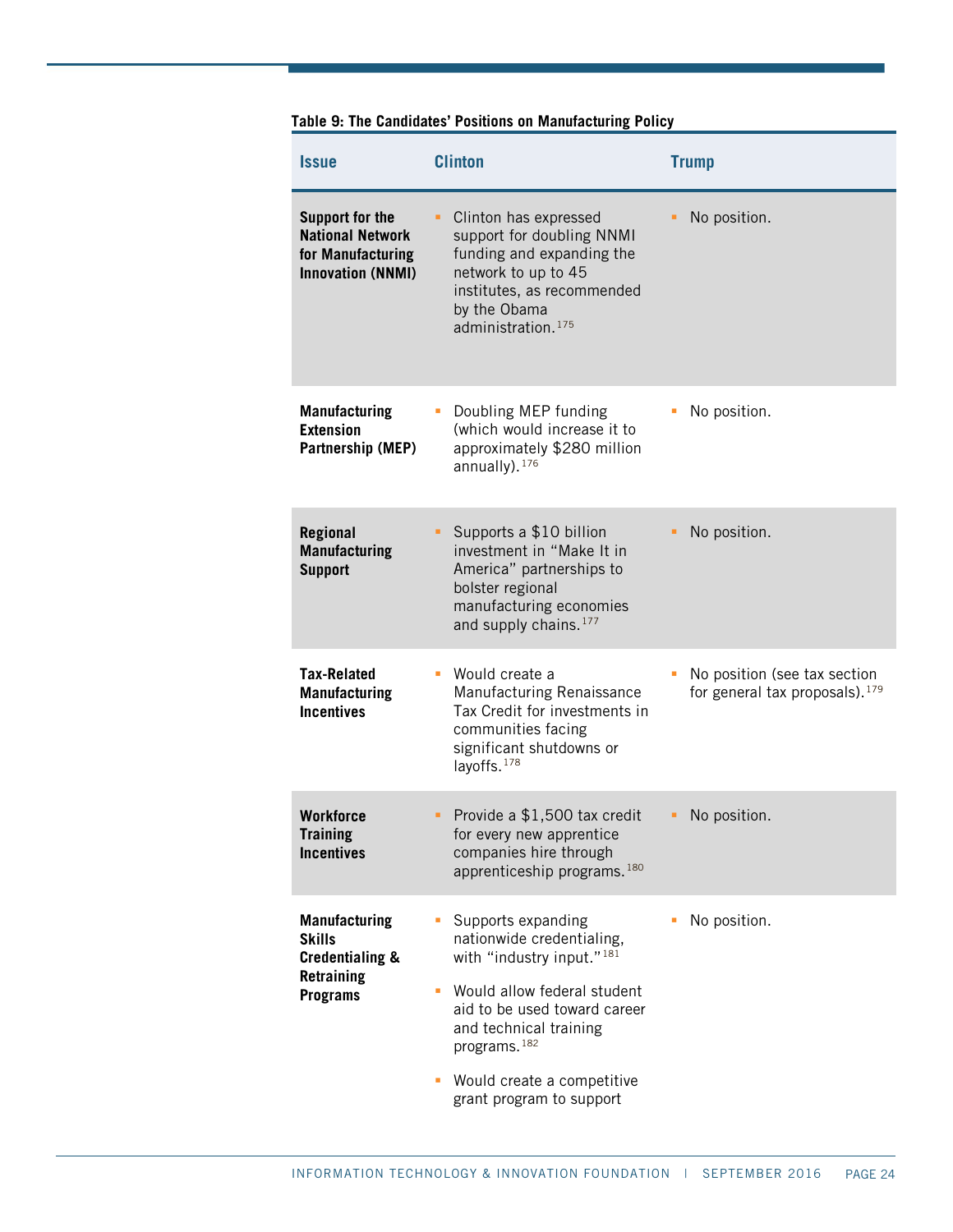|                                                | state and regional public-<br>private partnerships<br>developing methods to tailor<br>job training opportunities to<br>match labor demand in<br>technology-driven<br>industries. $183$ |              |
|------------------------------------------------|----------------------------------------------------------------------------------------------------------------------------------------------------------------------------------------|--------------|
| <b>Policies to</b><br><b>Support Reshoring</b> | Coordinate government<br>efforts within the United<br>States and overseas to make<br>it easier for companies to<br>bring jobs back to the United<br>States. <sup>184</sup>             | No position. |

#### **Life Sciences and Agricultural Biotechnology**

Progress in life sciences and agricultural biotechnology in the 21st century is expected to dwarf the unprecedented advances in understanding in those fields over the preceding 100 years, bringing even more prodigious benefits. Informed observers expect dramatic transformations in the way we diagnose, treat, and prevent diseases; produce food, feed, and fiber for myriad uses; support our energy economy; and more. But these advances, derived from new understanding, depend on a number of essential prerequisites. These include strong intellectual property (IP) protections that stimulate and reward innovation; robust policies to encourage and enable research and development; a deep and wide foundation of fundamental research involving academic, government, and private-sector research enterprises; and cost-effective regulations to ensure safety for humans and the environment. Especially since the 1970s, the United States' ability both to invest significantly in life-sciences research and to ensure that its drug pricing and IP policies support robust private-sector innovation explain why America continues to lead the world in fostering an enabling environment for life-sciences innovation.<sup>[185](#page-36-12)</sup>

However, continued U.S. life-sciences leadership depends on a strong commitment to investing in life-sciences research and to implementing policies, such as streamlined Food and Drug Administration (FDA) drug approval pathways, that promote innovation.[186](#page-36-13) Moreover, such leadership depends on a firm bipartisanship commitment to the preceding tenets, although, unfortunately, that bipartisan comity is increasingly tenuous.<sup>[187](#page-36-14)</sup>

At the same time, the total U.S. (public plus private) share of global life-sciences research funding declined from 57 percent in 2004 to 44 percent in 2012. But the problem is not only that other nations are catching up, it's also that the United States is not doing enough to sustain its historically robust investments in life-sciences research.<sup>188</sup> Indeed, following a decade of remarkable public sponsorship of medical research, with growth exceeding 7 percent per year in the 1990s, funding for the U.S. National Institutes of Health (NIH) declined nearly 2 percent per year in real terms after the mid-2000s, with this decrease accruing to a 13 percent decrease in NIH purchasing power (after inflation adjustment)

The United States' ability both to invest significantly in lifesciences research and to ensure that its drug pricing and IP policies support robust privatesector innovation explain why America continues to lead the world in fostering an enabling environment for life-sciences innovation.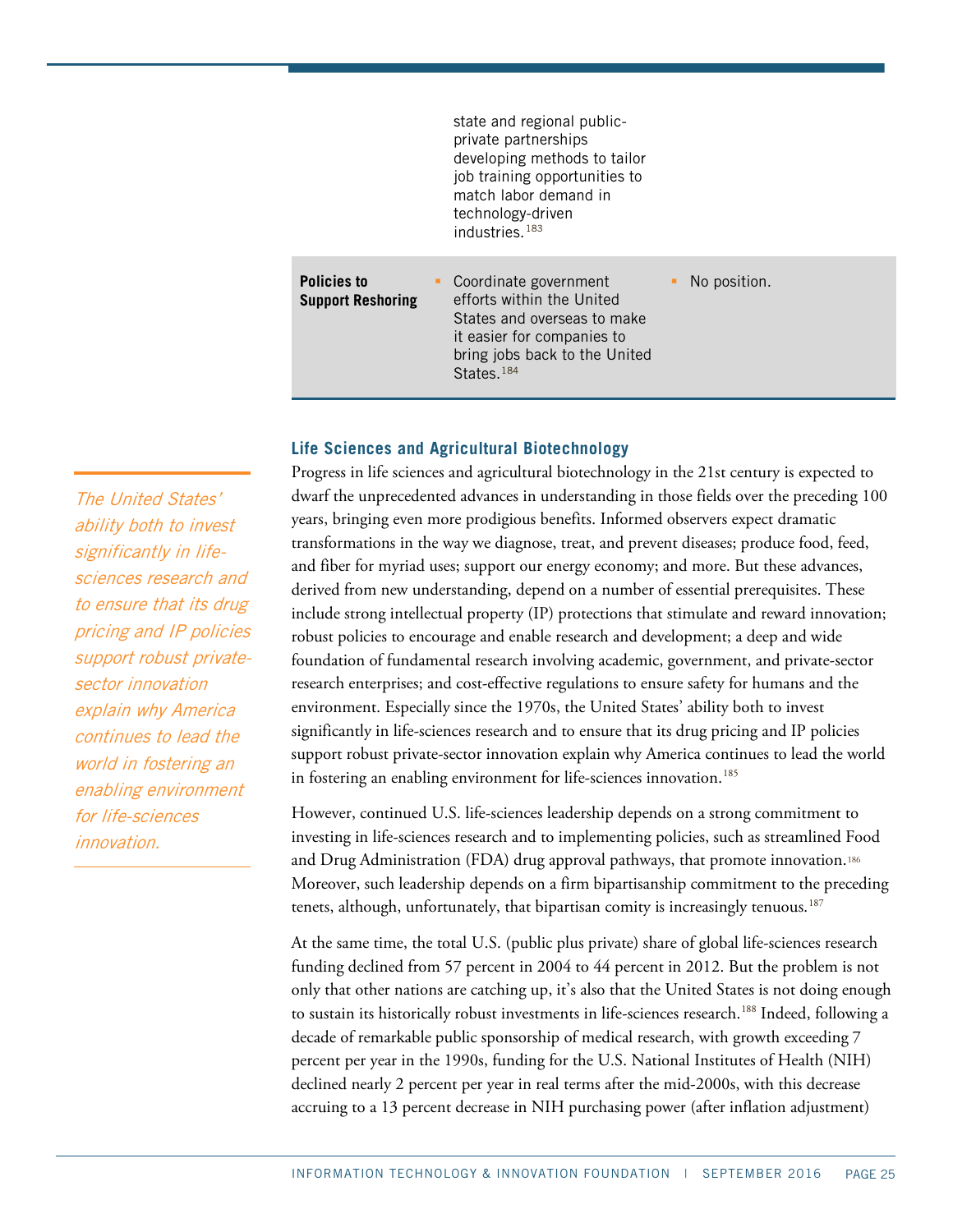since 2004.<sup>[189](#page-36-16)</sup> Accordingly, going forward, U.S. policy should be to grow life-sciences funding at least at a rate that accounts for inflation and ideally at a level at least one-quarter of one percent (0.25 percent) of national GDP or higher.[190](#page-36-17)

In addition, with an anticipated global population of approximately 10 billion by 2050, humanity will need to nearly double the present annual production of food, feed, and fiber.<sup>[191](#page-36-18)</sup> This must be done on a sustainable basis and in the face of increased challenges associated with climate change.<sup>[192](#page-36-19)</sup> Biotechnology innovation will be one of the main ways this challenge can be solved.

| <i><b>Issue</b></i>                                                       | <b>Clinton</b>                                                                                                                                                                                                                                                                  | <b>Trump</b>                                                                                                                                                                                                                                                |
|---------------------------------------------------------------------------|---------------------------------------------------------------------------------------------------------------------------------------------------------------------------------------------------------------------------------------------------------------------------------|-------------------------------------------------------------------------------------------------------------------------------------------------------------------------------------------------------------------------------------------------------------|
| <b>National</b><br><b>Institutes of</b><br>Health (NIH)<br><b>Funding</b> | Clinton would increase<br>×.<br>funding for medical research,<br>particularly for cancer<br>research. <sup>193</sup>                                                                                                                                                            | Trump believes that a<br>considerable amount of NIH<br>funding is wasteful, stating,<br>"I hear so much about the<br>NIH, and it's terrible." <sup>194</sup><br>However, he has not<br>articulated a specific<br>position on funding levels. <sup>195</sup> |
| <b>Regulatory Policy</b>                                                  | Increase funding for the<br>FDA's Office of Generic<br>Drugs "to clear out their<br>multi-year generic drug<br>approval backlog." <sup>196</sup>                                                                                                                                | No position.                                                                                                                                                                                                                                                |
|                                                                           | Would "require<br>ш<br>pharmaceutical companies<br>that benefit from federal<br>support to invest a sufficient<br>amount of their revenue in<br>R&D, and if they do not meet<br>targets, boost their<br>investment or pay rebates to<br>support basic research." <sup>197</sup> |                                                                                                                                                                                                                                                             |
| <b>Data Exclusivity</b><br><b>Periods for</b><br><b>Biologic Drugs</b>    | Reduce the data exclusivity<br>٠<br>period for novel biologic<br>drugs from 12 to 7 years. <sup>198</sup>                                                                                                                                                                       | No position.                                                                                                                                                                                                                                                |
| <b>Drug Pricing</b>                                                       | Permit Medicare to negotiate<br>drug prices. <sup>199</sup>                                                                                                                                                                                                                     | Permit Medicare to negotiate<br>drug prices. <sup>200</sup>                                                                                                                                                                                                 |
| <b>Agricultural</b><br><b>Innovation</b>                                  | Clinton has long been<br>×.<br>supportive of agricultural<br>innovation. As Secretary of                                                                                                                                                                                        | No position.                                                                                                                                                                                                                                                |

**Table 10: The Candidates' Positions on Life Sciences and Agricultural Biotechnology Policy**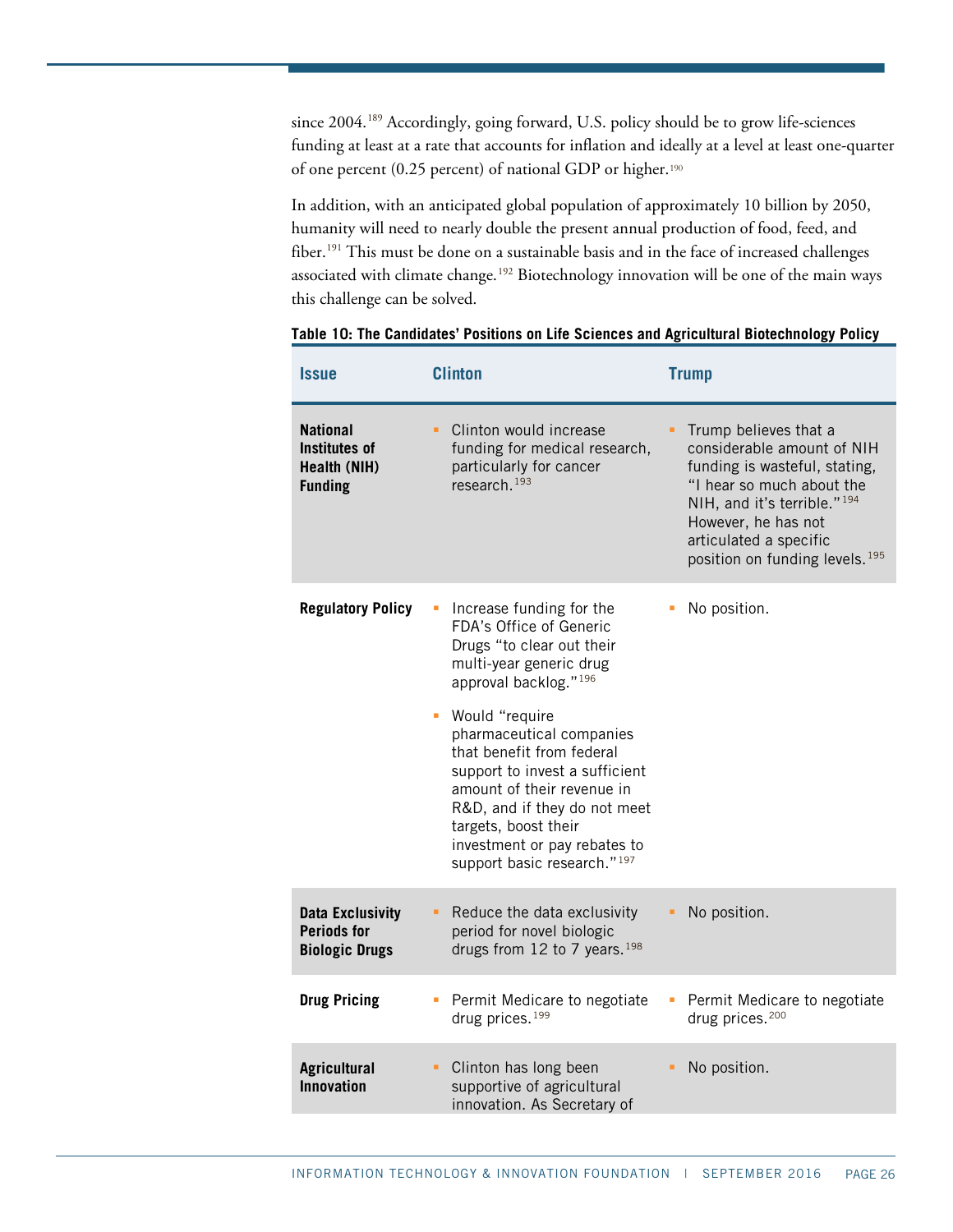|                                            | State, she advocated for R&D<br>support and science-based<br>regulatory policies for<br>agricultural biotechnology<br>products (GMOs). 201 |                |
|--------------------------------------------|--------------------------------------------------------------------------------------------------------------------------------------------|----------------|
| <b>Mandatory GMO</b><br><b>Food Labels</b> | • Clinton has stated opposition<br>to federal preemption of<br>state labeling mandates. <sup>202</sup>                                     | • No position. |

# **CONCLUSION**

Whether one believes America is "already great" or needs to be made "great again," it should be clear that technological innovation is a key factor in that greatness. As such, ensuring that the United States is doing all it can to advance innovation will continue to be central in addressing key policy challenges, including maintaining national security leadership, spurring productivity and wage growth, driving health-care quality improvement and cost reduction, improving education from grade school through graduate school, and reducing greenhouse gas emissions.

That will not happen if government does not develop and implement a coherent set of policies to advance innovation. Some of these policies should involve public-private partnerships, which Clinton has supported. Others should involve corporate tax and regulatory reform, including ensuring that the United States has a more globally competitive tax code, as Trump has advocated.

Yet, more broadly, Republicans all too often focus on limiting or denying government's contributions to bolstering U.S. innovation and competitiveness, while Democrats often seem more interested in shackling rather than harnessing the power of American enterprise. Each side argues that if the country would just pursue the menu items in their respective agendas, then U.S. competitiveness and innovation will be restored and all will be well. But there are two major problems with these perspectives. First, because neither side wants the other to receive credit for their items, little gets done. Second, even if one side would acquiesce to the other to get some things done, it would not be enough. We need a wide array of policy reforms.

Each side ultimately must bend if we are to restore or maintain U.S. economic greatness. In general, the left needs to accept the fact that successful companies that innovate and compete globally are not the enemy, and that public policy should help companies succeed in creating new products, services, and jobs domestically. For its part, the right should abandon its opposition to government's role in promoting competitiveness. All the tax cuts and regulatory relief in the world will not enable the United States and its enterprises to succeed in global competition if the country lacks a robust national innovation policy that includes partnerships with the private sector.

Whether one believes America is "already great" or needs to be made "great again," it should be clear that technological innovation is a key factor in that greatness.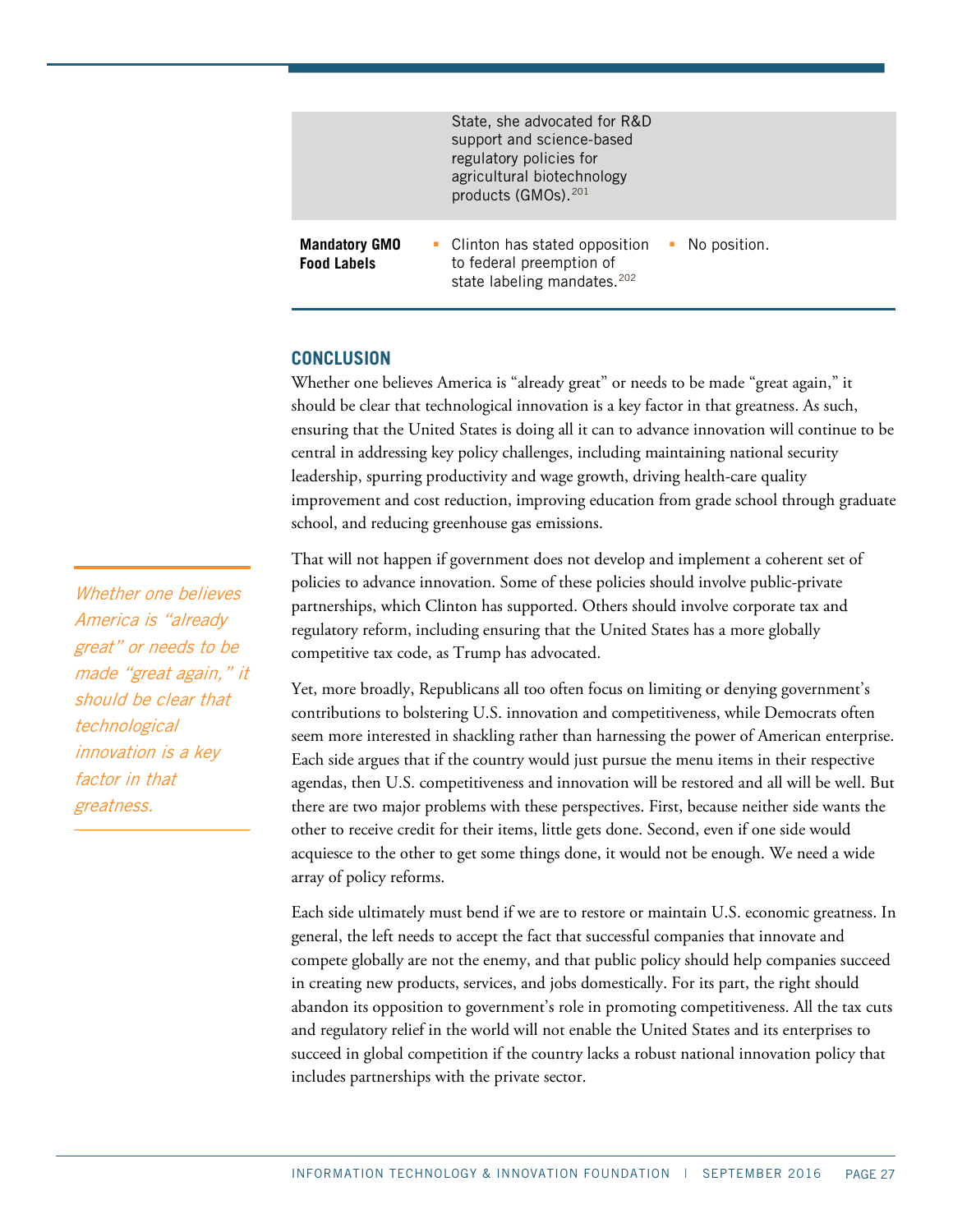In addition, while both candidates are bringing needed attention to the importance of ensuring that our trade agreements are effectively enforced and that we do much more to confront and roll back the growing tide of what ITIF terms "innovation mercantilism," there is a real risk that this course correction on trade and globalization will lead off the road and into a ditch. The key for candidates is to continue supporting global integration while also pressing for stronger and more effective enforcement of trade rules.

Finally, it is striking that in this campaign season there has been virtually no discussion of the most troubling and important issue in the U.S. economy, which is the country's anemic, and recently negative, productivity growth. The economy and quality of life will steadily decline unless the rate of productivity growth is restored to past levels of at least 2 percent per year. That is the basis of sustainable growth in wages and government revenue. Restoring that growth will require accelerating the rate of technological innovation, particularly in areas such as machine learning and robotics, and an increase in the rate of private sector capital investment in the United States. Yet neither candidate has spoken to the issue, nor laid out a productivity agenda.<sup>[203](#page-37-10)</sup>

Even in this intense election season, policymakers must work harder to develop a bipartisan consensus around the need to advance a serious and comprehensive competitiveness, innovation, and productivity strategy for the United States.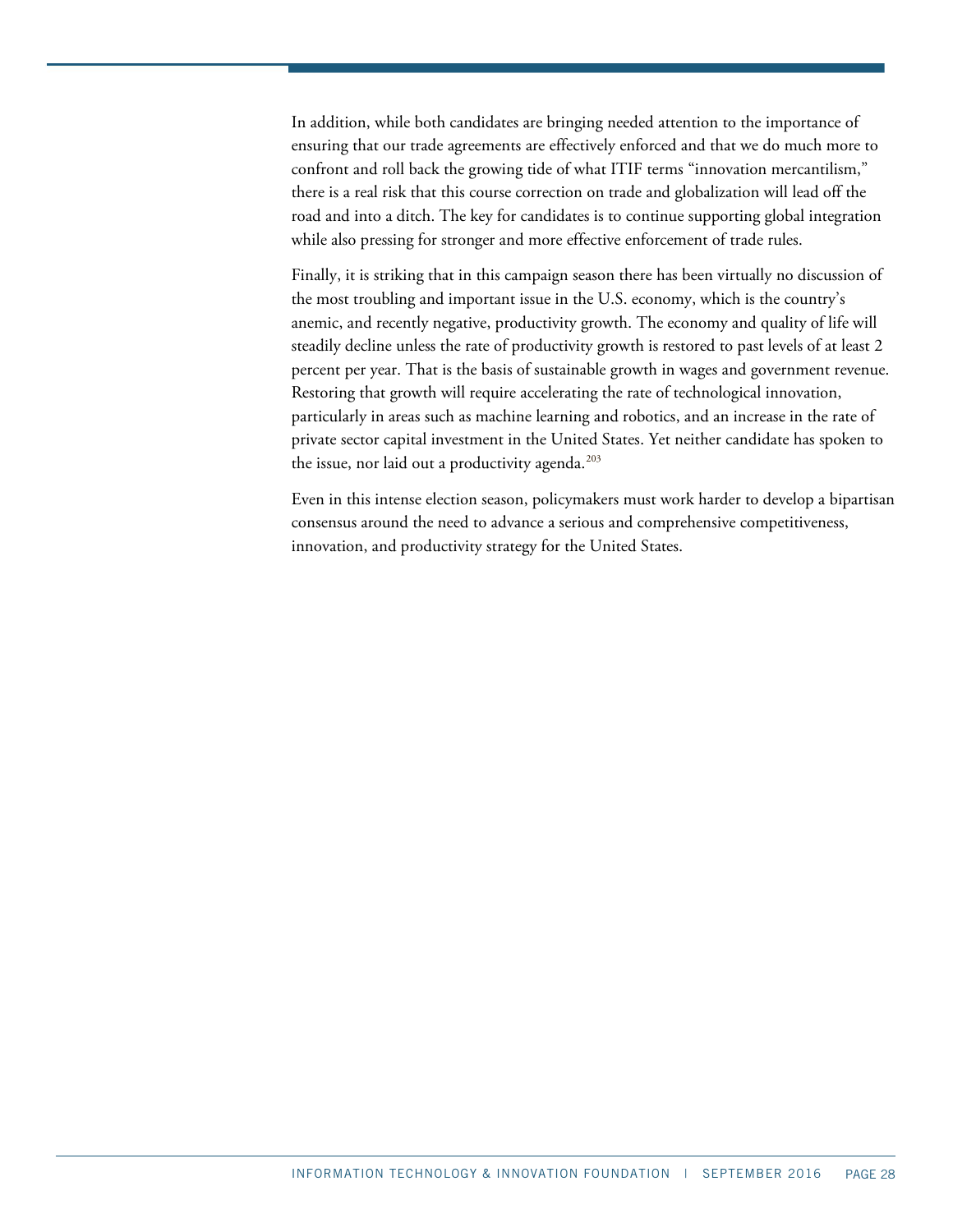## **ENDNOTES**

- <span id="page-28-0"></span>1. "Positions," official Donald Trump campaign website, accessed August 8, 2016, [https://www.donaldjtrump.com/positions.](https://www.donaldjtrump.com/positions)
- <span id="page-28-1"></span>2. "Issues," official Donald Trump campaign website, accessed August 8, 2016, [https://www.donaldjtrump.com/issues.](https://www.donaldjtrump.com/issues)
- <span id="page-28-2"></span>3. Robert D. Atkinson and Stephen J. Ezell, *Innovation Economics: The Race for Global Advantage* (New Haven, CT: Yale University Press, 2012).
- <span id="page-28-3"></span>4. Stephen J. Ezell, Frank Spring, and Katarzyna Bitka, "The Global Flourishing of National Innovation Foundations" (Information Technology and Innovation Foundation, April 2015), [http://www2.itif.org/2015-flourishing-national-innovation.pdf.](http://www2.itif.org/2015-flourishing-national-innovation.pdf)
- <span id="page-28-4"></span>5. Stephen J. Ezell, Adams Nager, and Robert D. Atkinson, "Contributors and Detractors: Ranking Countries' Impact on Global Innovation" (Information Technology and Innovation Foundation, January 2016), https://itif.org/publications/2016/01/20/contributors-and-detractors-rankingcountries%E2%80%99-impact-global-innovation.
- <span id="page-28-5"></span>6. Luke A. Stewart, Jacek Warda, and Robert D. Atkinson, "We're #27!: The United States Lags Far Behind in R&D Tax Incentive Generosity" (Information Technology and Innovation Foundation, July 2012), [http://www2.itif.org/2012-were-27-b-index-tax.pdf?\\_ga=1.50248166.1112115466.1442851983.](http://www2.itif.org/2012-were-27-b-index-tax.pdf?_ga=1.50248166.1112115466.1442851983)
- <span id="page-28-6"></span>7. Organisation for Economic Co-operation and Development (OECD), OECD.Stat (science, technology and patents, research and development statistics, expenditure, government budget appropriations or outlays for RD, millions PPP dollars – current price, 2005–2014; accessed January 12, 2015), [http://stats.oecd.org/;](http://stats.oecd.org/) "Press Release Database," European Commission, last modified February 2, 2015, [http://europa.eu/rapid/press-release\\_IP-13-1232\\_en.htm;](http://europa.eu/rapid/press-release_IP-13-1232_en.htm) Martin Grueber and Tim Studt, "2014 Global R&D Funding Forecast" (Battelle and R&D Magazine, December 2013), http://www.battelle.org/docs/tpp/2014\_global\_rd\_funding\_forecast.pdf; The World Bank, Data (population, total, 2011–2015; accessed November 1, 2015), [http://data.worldbank.org/indicator/SP.POP.TOTL.](http://data.worldbank.org/indicator/SP.POP.TOTL)
- <span id="page-28-7"></span>8. *Hearing on Leveraging the U.S. Science and Technology Enterprise Before the U.S. Senate Committee On Commerce, Science, & Transportation*, 114th Cong. (May 2016) (written testimony of Robert D. Atkinson, President, Information Technology and Innovation Foundation)[, http://www2.itif.org/2016](http://www2.itif.org/2016-senate-competes-act-testimony.pdf) [senate-competes-act-testimony.pdf.](http://www2.itif.org/2016-senate-competes-act-testimony.pdf)
- <span id="page-28-8"></span>9. Robert D. Atkinson and Luke A. Stewart, "University Research Funding: Still Lagging and Showing No Signs of Improvement" (Information Technology and Innovation Foundation, December 2013), [http://www2.itif.org/2013-university-research-funding-no-sign-improvement.pdf.](http://www2.itif.org/2013-university-research-funding-no-sign-improvement.pdf)
- <span id="page-28-9"></span>10. For example, Peter L. Singer, "Federally Supported Innovations: 22 Examples of Major Technology Advances That Stem From Federal Research Support" (Information Technology and Innovation Foundation, February 4, 2014), [https://itif.org/publications/2014/02/03/federally-supported](https://itif.org/publications/2014/02/03/federally-supported-innovations)[innovations;](https://itif.org/publications/2014/02/03/federally-supported-innovations) Fred Block and Matthew R. Keller, "Where Do Innovations Come From? Transformations in the U.S. National Innovation System 1970–2006" (Information Technology and Innovation Foundation, July 9, 2008[\) https://itif.org/publications/2008/07/09/where-do-innovations-come](https://itif.org/publications/2008/07/09/where-do-innovations-come-transformations-us-national-innovation-system-1970)[transformations-us-national-innovation-system-1970.](https://itif.org/publications/2008/07/09/where-do-innovations-come-transformations-us-national-innovation-system-1970)
- <span id="page-28-11"></span><span id="page-28-10"></span>11. Ibid.
- 12. "Hillary Clinton's Initiative on Technology & Innovation," official Hillary Clinton campaign website, accessed July 26, 2016[, https://www.hillaryclinton.com/briefing/factsheets/2016/06/27/hillary-clintons](https://www.hillaryclinton.com/briefing/factsheets/2016/06/27/hillary-clintons-initiative-on-technology-innovation/)[initiative-on-technology-innovation/.](https://www.hillaryclinton.com/briefing/factsheets/2016/06/27/hillary-clintons-initiative-on-technology-innovation/)
- <span id="page-28-13"></span><span id="page-28-12"></span>13. Ibid.
- 14. Jenna Johnson, "Donald Trump Tells 10-Year-Old That 'Space Is Terrific' but Potholes Are More Important," *The Washington Post*, November 11, 2015[, https://www.washingtonpost.com/news/post-](https://www.washingtonpost.com/news/post-politics/wp/2015/11/11/donald-trump-tells-10-year-old-that-space-is-terrific-but-potholes-are-more-important/)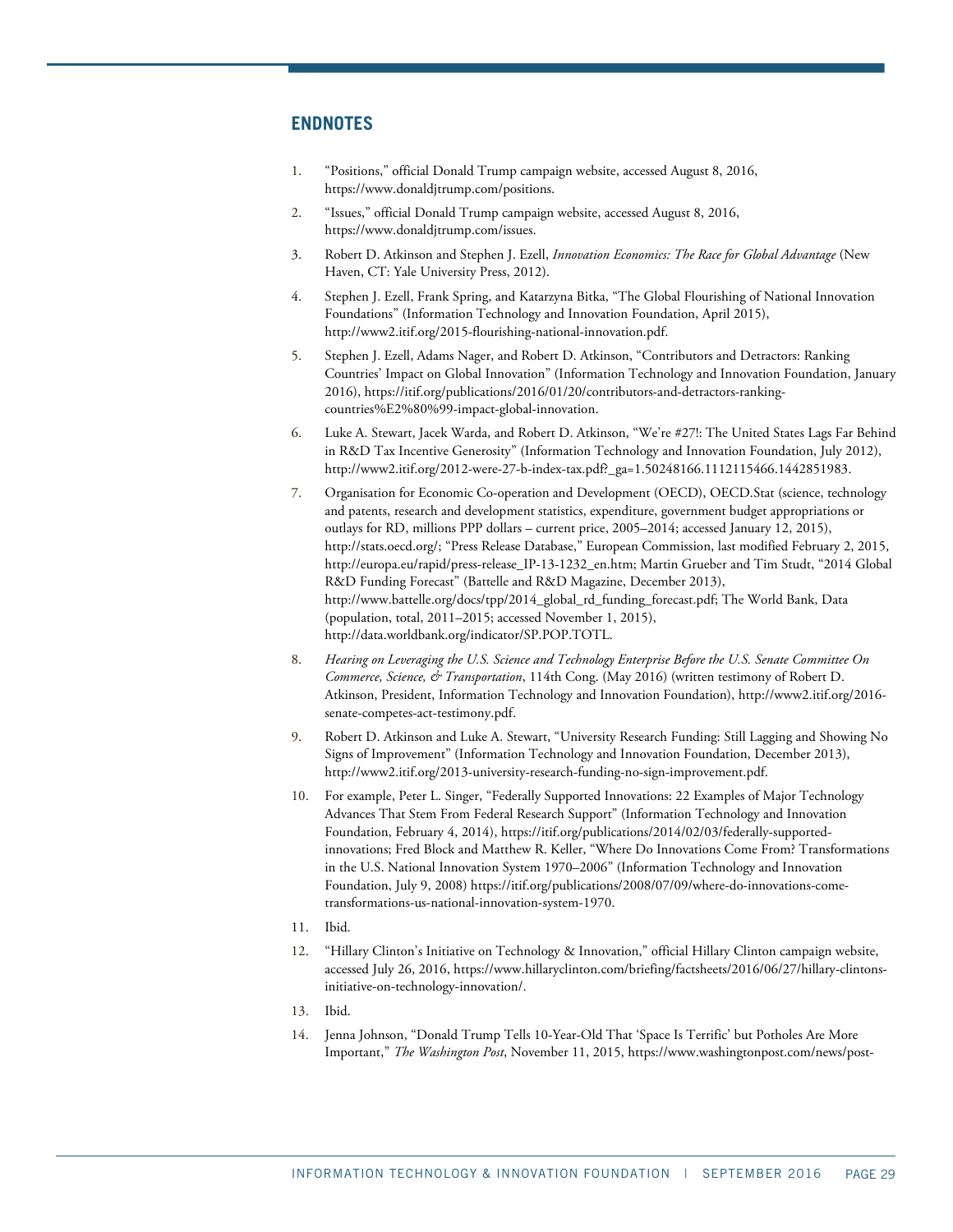[politics/wp/2015/11/11/donald-trump-tells-10-year-old-that-space-is-terrific-but-potholes-are-more](https://www.washingtonpost.com/news/post-politics/wp/2015/11/11/donald-trump-tells-10-year-old-that-space-is-terrific-but-potholes-are-more-important/)[important/.](https://www.washingtonpost.com/news/post-politics/wp/2015/11/11/donald-trump-tells-10-year-old-that-space-is-terrific-but-potholes-are-more-important/)

- <span id="page-29-1"></span><span id="page-29-0"></span>15. "Clinton's Initiative Technology & Innovation."
- 16. David Z. Morris, "Comparing Trump and Clinton on Tech Policy," *Fortune*, July 23, 2016, [http://fortune.com/2016/07/23/comparing-trump-clinton-tech/.](http://fortune.com/2016/07/23/comparing-trump-clinton-tech/)
- <span id="page-29-2"></span>17. "Clinton's Initiative Technology & Innovation."
- <span id="page-29-3"></span>18. Ibid.
- <span id="page-29-4"></span>19. Ibid.
- <span id="page-29-5"></span>20. Ibid.
- <span id="page-29-6"></span>21. Robert D. Atkinson and Merrilea Mayo, *Refueling the U.S. Innovation Economy: Fresh Approaches to Science, Technology, Engineering and Mathematics (STEM) Education* (Information Technology and Innovation Foundation, December 2010)[, http://www.itif.org/files/2010-refueling-innovation](http://www.itif.org/files/2010-refueling-innovation-economy.pdf)[economy.pdf;](http://www.itif.org/files/2010-refueling-innovation-economy.pdf) Adams Nager and Robert D. Atkinson, "The Case for Improving U.S. Computer Science Education" (Information Technology and Innovation Foundation, May 31, 2016), [https://itif.org/publications/2016/05/31/case-improving-us-computer-science-education.](https://itif.org/publications/2016/05/31/case-improving-us-computer-science-education)
- <span id="page-29-7"></span>22. Robert D. Atkinson et al., "Addressing the STEM Challenge by Expanding Specialty Math and Science High Schools" (Information Technology and Innovation Foundation, March 2007), [http://www.itif.org/files/STEM.pdf.](http://www.itif.org/files/STEM.pdf)
- <span id="page-29-8"></span>23. Adams Nager and Robert D. Atkinson, "Debunking the Top Ten Arguments Against High-Skilled Immigration" (Information Technology and Innovation Foundation, April 20, 2015), [https://itif.org/publications/2015/04/20/debunking-top-ten-arguments-against-high-skilled-immigration;](https://itif.org/publications/2015/04/20/debunking-top-ten-arguments-against-high-skilled-immigration)  David M. Hart, "Global Flows of Talent: Benchmarking the United States" (Information Technology and Innovation Foundation, November 17, 2006), 12, [http://www.itif.org/files/Hart-](http://www.itif.org/files/Hart-GlobalFlowsofTalent.pdf)[GlobalFlowsofTalent.pdf.](http://www.itif.org/files/Hart-GlobalFlowsofTalent.pdf)
- <span id="page-29-10"></span>24. Lauren C. Williams, "Clinton Calms Silicon Valley's Worries, Promises to Preserve High-Skill Visas," *Think Progress*, July 14, 2016[, https://thinkprogress.org/clinton-calms-silicon-valleys-worries-promises](https://thinkprogress.org/clinton-calms-silicon-valleys-worries-promises-to-preserve-high-skill-visas-6260d388751f#.whp19a1qe)[to-preserve-high-skill-visas-6260d388751f#.whp19a1qe.](https://thinkprogress.org/clinton-calms-silicon-valleys-worries-promises-to-preserve-high-skill-visas-6260d388751f#.whp19a1qe)
- <span id="page-29-9"></span>25. "Immigration Reform That Will Make America Great Again," official Donald Trump campaign website, accessed August 5, 2016[, https://www.donaldjtrump.com/positions/immigration-reform.](https://www.donaldjtrump.com/positions/immigration-reform)
- <span id="page-29-11"></span>26. "Clinton's Initiative Technology & Innovation."
- <span id="page-29-12"></span>27. Matt Krupnick, "How Trump's Student Loan Plan Would Impact College Students," *The Huffington Post,* July 19, 2016, [http://www.huffingtonpost.com/entry/trump-student](http://www.huffingtonpost.com/entry/trump-student-loans_us_578d1905e4b0c53d5cfa6531)[loans\\_us\\_578d1905e4b0c53d5cfa6531.](http://www.huffingtonpost.com/entry/trump-student-loans_us_578d1905e4b0c53d5cfa6531)
- <span id="page-29-13"></span>28. Cites noted STEM-shortage critic Hal Salzman, whose analysis has been previously criticized by ITIF; see Adams Nager and Robert D. Atkinson, "Debunking the Top 10 Arguments Against High-Skilled Immigration" (Information Technology and Innovation Foundation, April 2015), [http://www2.itif.org/2015-debunking-myths-high-skilled.pdf.](http://www2.itif.org/2015-debunking-myths-high-skilled.pdf)
- <span id="page-29-14"></span>29. "Clinton's Initiative Technology & Innovation."
- <span id="page-29-16"></span><span id="page-29-15"></span>30. Ibid.
- 31. Valerie Strauss, "Donald Trump on Education: Wrong, Wrong, and Wrong," *The Washington Post,* May 8, 2016[, https://www.washingtonpost.com/news/answer-sheet/wp/2016/05/08/donald-trump-on](https://www.washingtonpost.com/news/answer-sheet/wp/2016/05/08/donald-trump-on-education-wrong-wrong-and-wrong/)[education-wrong-wrong-and-wrong/.](https://www.washingtonpost.com/news/answer-sheet/wp/2016/05/08/donald-trump-on-education-wrong-wrong-and-wrong/)
- <span id="page-29-17"></span>32. Tim Fernholz, "The Trump Campaign's Stance on Debt-Free College: 'Unequivocally No'," *Quartz*, May 13, 2016, [http://qz.com/684457/the-trump-campaigns-stance-on-debt-free-college-unequivocally](http://qz.com/684457/the-trump-campaigns-stance-on-debt-free-college-unequivocally-no/)[no/.](http://qz.com/684457/the-trump-campaigns-stance-on-debt-free-college-unequivocally-no/)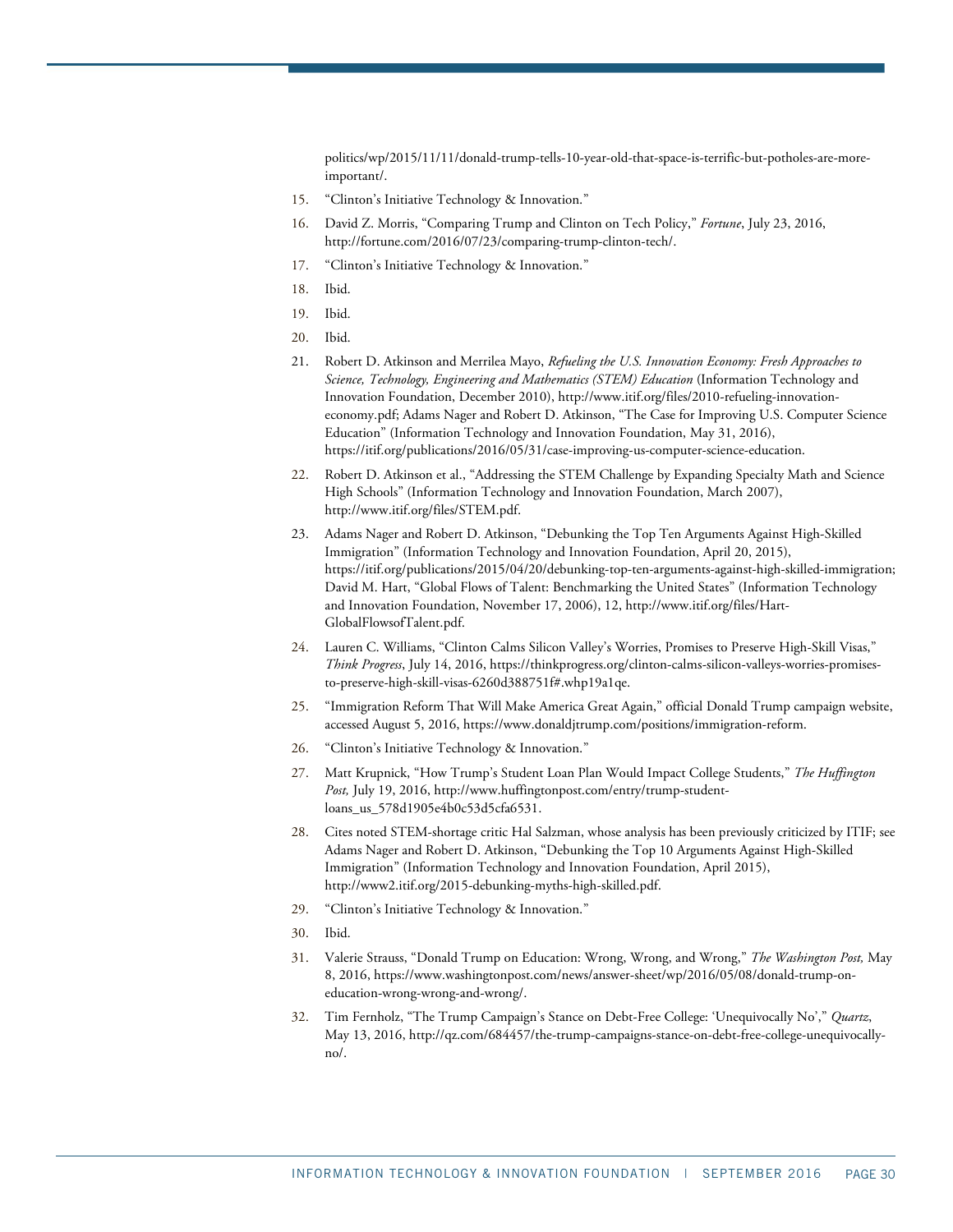- <span id="page-30-0"></span>33. Nik DeCosta-Klipa, "What College Students Should Expect from Donald Trump, Hillary Clinton, and Bernie Sanders," *Boston Globe*, May 17, 2016, [https://www.boston.com/news/politics/2016/05/17/what](https://www.boston.com/news/politics/2016/05/17/what-college-students-should-expect-from-donald-trump-hillary-clinton-and-bernie-sanders)[college-students-should-expect-from-donald-trump-hillary-clinton-and-bernie-sanders.](https://www.boston.com/news/politics/2016/05/17/what-college-students-should-expect-from-donald-trump-hillary-clinton-and-bernie-sanders)
- 34. Fernholz, "Trump Campaign's Stance College."
- <span id="page-30-2"></span><span id="page-30-1"></span>35. Robert D. Atkinson, "Effective Corporate Tax Reform in the Global Innovation Economy" (Information Technology and Innovation Foundation, July 19, 2009), [https://itif.org/publications/2009/07/19/effective-corporate-tax-reform-global-innovation-economy.](https://itif.org/publications/2009/07/19/effective-corporate-tax-reform-global-innovation-economy)
- <span id="page-30-3"></span>36. Organisation for Economic Co-operation and Development, OECD.Stat, (Table II.1. Corporate income tax rate; accessed August 11, 2016), http://stats.oecd.org/Index.aspx?QueryId=58204.
- <span id="page-30-4"></span>37. Michael Maibach, "An Atlantic Century? Will the West Remain Globally Competitive?" (presentation, European American Business Council, January 2011).
- <span id="page-30-5"></span>38. Stewart, Warda, and Atkinson, "We're #27: United States Lags."
- <span id="page-30-6"></span>39. Matthew Stepp and Robert D. Atkinson, "Creating a Collaborative R&D Tax Credit" (Information Technology and Innovation Foundation, June 2011), http://www.itif.org/files/2011-creating-r&dcredit.pdf; Robert D. Atkinson and Scott Andes, "Patent Boxes: Innovation in Tax Policy and Tax Policy for Innovation" (Information Technology and Innovation Foundation, October 2011), [http://www.itif.org/files/2011-patent-box-final.pdf.](http://www.itif.org/files/2011-patent-box-final.pdf)
- <span id="page-30-7"></span>40. Kyle Pomerleau and Michael Schuyler, "Details and Analysis of Hillary Clinton's Tax Proposals" (Tax Foundation, January 2016)[, http://taxfoundation.org/sites/taxfoundation.org/files/docs/TaxFoundation-](http://taxfoundation.org/sites/taxfoundation.org/files/docs/TaxFoundation-FF496.pdf)[FF496.pdf.](http://taxfoundation.org/sites/taxfoundation.org/files/docs/TaxFoundation-FF496.pdf)
- <span id="page-30-8"></span>41. "Hillary Clinton's Plan to Break Free From the Tyranny of Today's Earnings Report and Encourage Long-Term Growth," official Hillary Clinton campaign website, accessed August 17, 2016, [https://www.hillaryclinton.com/briefing/factsheets/2015/07/24/encourage-long-term-growth/.](https://www.hillaryclinton.com/briefing/factsheets/2015/07/24/encourage-long-term-growth/)
- <span id="page-30-9"></span>42. "Investing in America by Restoring Basic Fairness to Our Tax Code," official Hillary Clinton campaign website, accessed August 9, 2016, [https://www.hillaryclinton.com/briefing/factsheets/2016/01/12/investing-in-america-by-restoring-basic](https://www.hillaryclinton.com/briefing/factsheets/2016/01/12/investing-in-america-by-restoring-basic-fairness-to-our-tax-code/)[fairness-to-our-tax-code/.](https://www.hillaryclinton.com/briefing/factsheets/2016/01/12/investing-in-america-by-restoring-basic-fairness-to-our-tax-code/)
- <span id="page-30-10"></span>43. "Clinton's Plan to Encourage Long-Term Growth."
- 44. Ibid.
- <span id="page-30-12"></span><span id="page-30-11"></span>45. Pomerleau and Schuyler, "Hillary Clinton's Tax Proposals."
- <span id="page-30-13"></span>46. "Tax Reform That Will Make America Great Again," official Donald Trump campaign website, accessed August 4, 2016,<https://www.assets.donaldjtrump.com/trump-tax-reform.pdf> (no longer available).
- <span id="page-30-14"></span>47. Ibid.
- <span id="page-30-15"></span>48. Ibid.
- <span id="page-30-16"></span>49. Ibid.
- <span id="page-30-17"></span>50. Donald Trump, "An America First Economic Plan: Winning the Global Competition," news release, transcript of Trump speech at Detroit Economic Club, August 8, 2016, [https://www.donaldjtrump.com/press-releases/an-america-first-economic-plan-winning-the-global](https://www.donaldjtrump.com/press-releases/an-america-first-economic-plan-winning-the-global-competition)[competition.](https://www.donaldjtrump.com/press-releases/an-america-first-economic-plan-winning-the-global-competition)
- <span id="page-30-18"></span>51. Jim Nunes et al., "An Analysis of Donald Trump's Tax Plan" (Tax Policy Center, December 22, 2015), [http://www.taxpolicycenter.org/sites/default/files/alfresco/publication-pdfs/2000560-an-analysis-of](http://www.taxpolicycenter.org/sites/default/files/alfresco/publication-pdfs/2000560-an-analysis-of-donald-trumps-tax-plan.pdf)[donald-trumps-tax-plan.pdf.](http://www.taxpolicycenter.org/sites/default/files/alfresco/publication-pdfs/2000560-an-analysis-of-donald-trumps-tax-plan.pdf)
- <span id="page-30-19"></span>52. "Tax Reform Make America Great Again."
- <span id="page-30-20"></span>53. Ibid.
- <span id="page-30-21"></span>54. Ibid.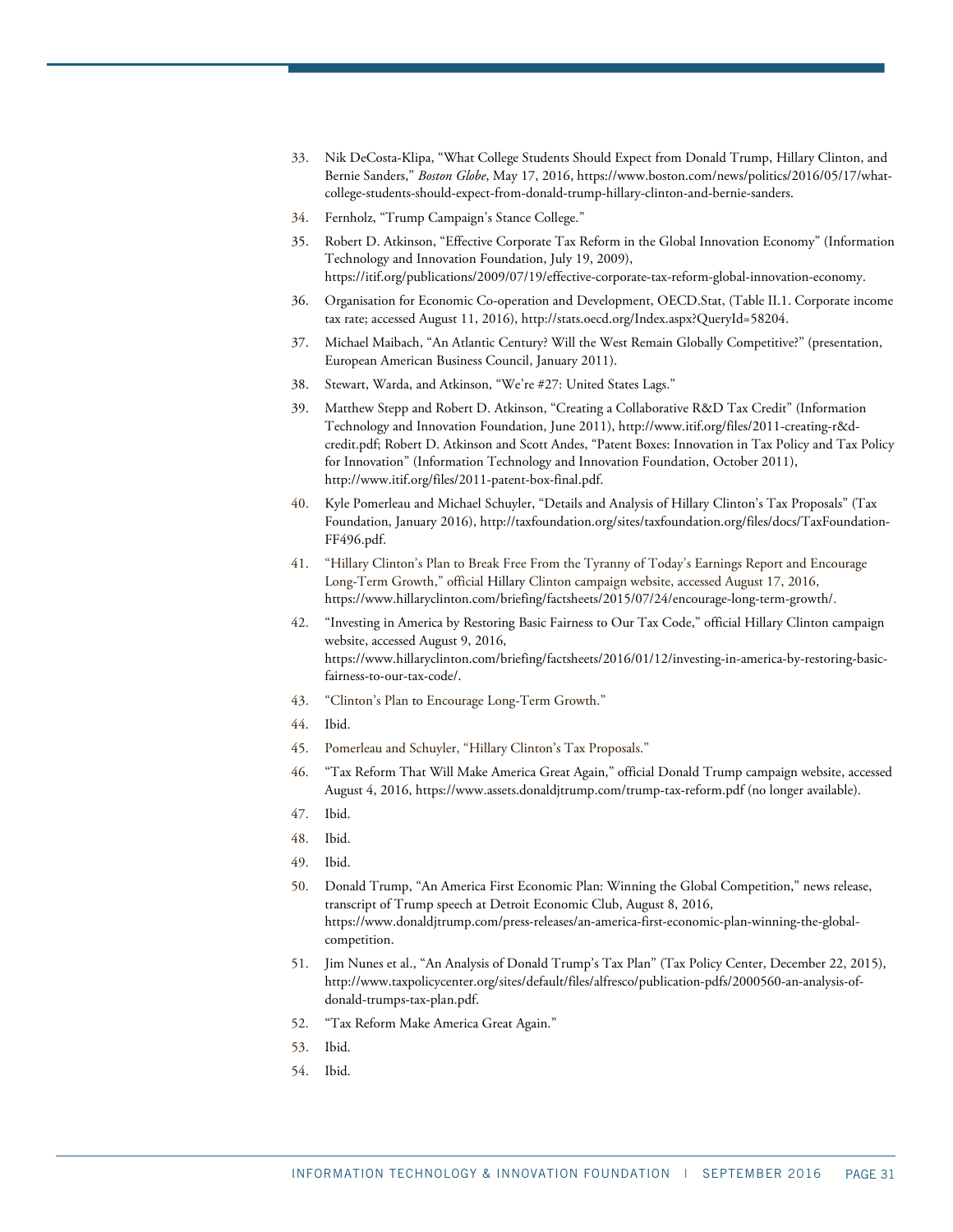- <span id="page-31-0"></span>55. "Hillary Clinton's Strategy to 'Make It in America'," official Hillary Clinton campaign website, accessed July 26, 2016, [https://www.hillaryclinton.com/briefing/factsheets/2016/04/01/hillary-clintons-strategy](https://www.hillaryclinton.com/briefing/factsheets/2016/04/01/hillary-clintons-strategy-to-make-it-in-america/)[to-make-it-in-america/.](https://www.hillaryclinton.com/briefing/factsheets/2016/04/01/hillary-clintons-strategy-to-make-it-in-america/)
- <span id="page-31-1"></span>56. Pomerleau and Schuyler, "Hillary Clinton's Tax Proposals."
- <span id="page-31-2"></span>57. "Restoring Basic Fairness Tax Code."
- 58. Ibid.
- <span id="page-31-5"></span><span id="page-31-4"></span><span id="page-31-3"></span>59. Ibid.
- 60. Ibid.
- <span id="page-31-6"></span>61. Ibid.
- <span id="page-31-7"></span>62. Pomerleau and Schuyler, "Hillary Clinton's Tax Proposals."
- <span id="page-31-8"></span>63. Ibid.
- <span id="page-31-9"></span>64. Trump, "An America First Economic Plan."
- <span id="page-31-10"></span>65. "Tax Reform Make America Great Again."
- <span id="page-31-11"></span>66. Ibid.
- 67. Ibid.
- <span id="page-31-14"></span><span id="page-31-13"></span><span id="page-31-12"></span>68. Ibid.
- 69. Ibid.
- <span id="page-31-15"></span>70. Ibid.
- <span id="page-31-17"></span><span id="page-31-16"></span>71. Ibid.
- 72. Alan Cole, "Details and Analysis of Donald Trump's Tax Plan" (Tax Foundation, September 2015), [http://taxfoundation.org/sites/taxfoundation.org/files/docs/TaxFoundation\\_FF482\\_0.pdf.](http://taxfoundation.org/sites/taxfoundation.org/files/docs/TaxFoundation_FF482_0.pdf)
- <span id="page-31-18"></span>73. Trump, "An America First Economic Plan."
- <span id="page-31-19"></span>74. Pomerleau and Schuyler, "Hillary Clinton's Tax Proposals."
- <span id="page-31-22"></span><span id="page-31-21"></span>75. "Clinton's Plan to Encourage Long-Term Growth."
- 76. Ibid.
- <span id="page-31-23"></span>77. Ibid.
- 78. Ibid.
- <span id="page-31-25"></span><span id="page-31-24"></span><span id="page-31-20"></span>79. Ibid.
- 80. "Tax Reform Make America Great Again."
- <span id="page-31-26"></span>81. "Restoring Basic Fairness Tax Code."
- <span id="page-31-27"></span>82. "Tax Reform Make America Great Again."
- <span id="page-31-28"></span>83. Robert D. Atkinson, "Designing a Global Trading System to Maximize Innovation," *Global Policy 5*, no. 1 (February 2014)[, http://onlinelibrary.wiley.com/doi/10.1111/1758-5899.12120/pdf.](http://onlinelibrary.wiley.com/doi/10.1111/1758-5899.12120/pdf)
- <span id="page-31-29"></span>84. Robert D. Atkinson, *Enough Is Enough: Confronting Chinese Innovation Mercantilism* (Information Technology and Innovation Foundation, February 2012), https://itif.org/publications/2012/02/28/enough-enough-confronting-chinese-innovation-mercantilism; Stephen J. Ezell and Robert D. Atkinson, *The Good, The Bad, and the Ugly (and the Self-Destructive) of Innovation Policy: A Policymaker's Guide to Crafting Effective Innovation Policy* (Information Technology and Innovation Foundation, 2010), http://www.itif.org/files/2010-good-bad-ugly.pdf; Stephen J. Ezell, Robert D. Atkinson, and Michelle A. Wein, *Localization Barriers to Trade: Threat to the Global Innovation Economy* (Information Technology and Innovation Foundation, September 2013), [http://www2.itif.org/2013-localization-barriers-to-trade.pdf.](http://www2.itif.org/2013-localization-barriers-to-trade.pdf)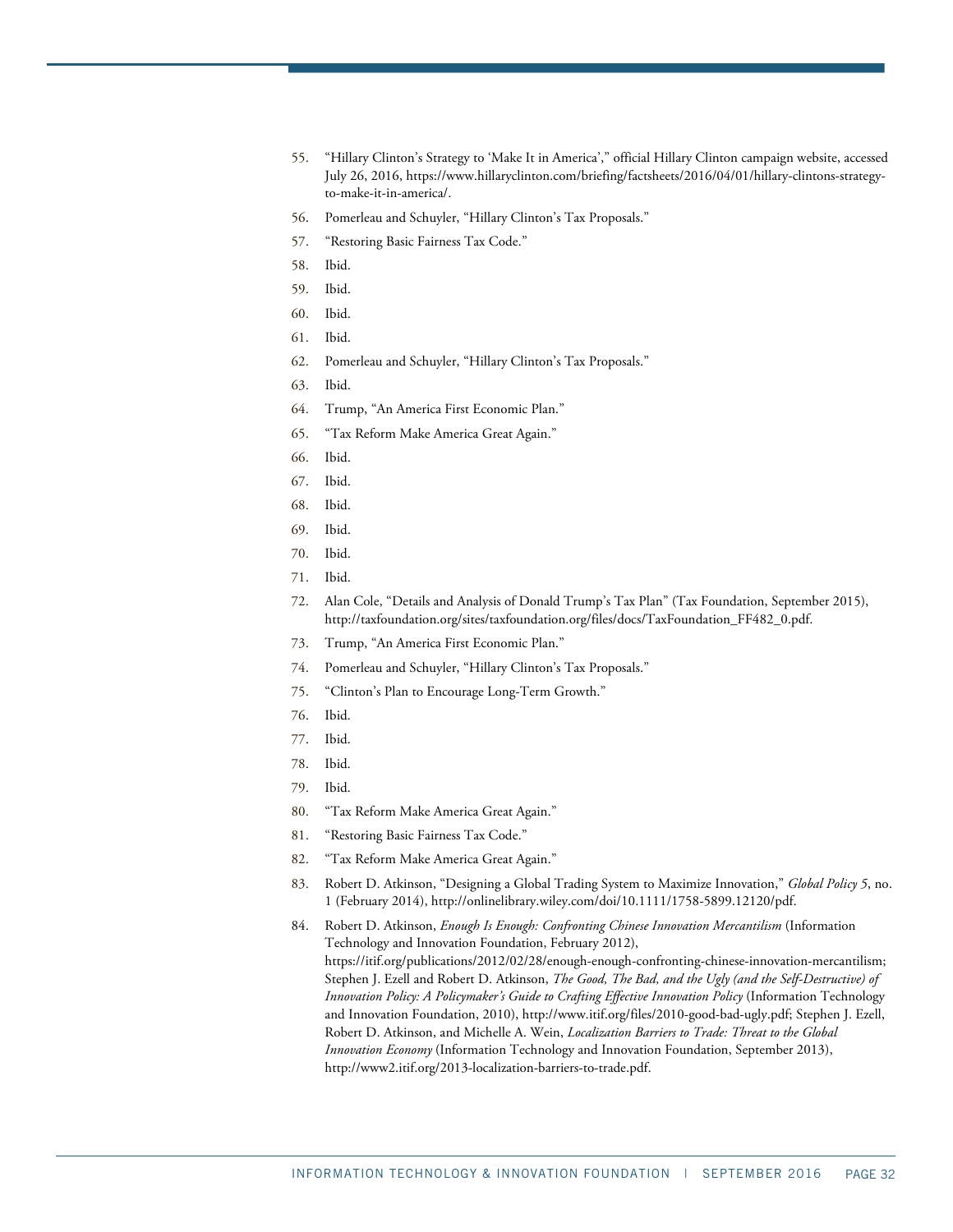- <span id="page-32-0"></span>85. Stephen J. Ezell, "Ensuring the Trans-Pacific Partnership Becomes a Gold-Standard Trade Agreement" (Information Technology and Innovation Foundation, August 28, 2012), [https://itif.org/publications/2012/08/28/ensuring-trans-pacific-partnership-becomes-gold-standard-trade](https://itif.org/publications/2012/08/28/ensuring-trans-pacific-partnership-becomes-gold-standard-trade-agreement)[agreement;](https://itif.org/publications/2012/08/28/ensuring-trans-pacific-partnership-becomes-gold-standard-trade-agreement) Michelle A. Wein and Stephen J. Ezell, ["How to Craft an Innovation Maximizing T-TIP](https://itif.org/publications/2014/12/02/how-craft-innovation-maximizing-t-tip-agreement)  [Agreement" \(](https://itif.org/publications/2014/12/02/how-craft-innovation-maximizing-t-tip-agreement)Information Technology and Innovation Foundation, October 2013), [http://www2.itif.org/2013-innovation-maximizing-ttip-agreement.pdf;](http://www2.itif.org/2013-innovation-maximizing-ttip-agreement.pdf) Nigel Cory and Stephen J. Ezell, "Crafting an Innovation-Enabling Trade in Services Agreement" (Information Technology and Innovation Foundation, June 2016)[, http://www2.itif.org/2016-tisa-services.pdf.](http://www2.itif.org/2016-tisa-services.pdf)
- <span id="page-32-1"></span>86. Terrence Dopp, "Trump Amps Up Trade War With Clinton," *Bloomberg*, June 30, 2016, [http://www.bloomberg.com/politics/articles/2016-06-30/trump-amps-up-trade-war-with-clinton.](http://www.bloomberg.com/politics/articles/2016-06-30/trump-amps-up-trade-war-with-clinton)
- <span id="page-32-2"></span>87. William Mauldin, "Trump Threatens to Pull U.S. Out of World Trade Organization," *The Wall Street Journal*, July 24, 2016[, http://blogs.wsj.com/washwire/2016/07/24/trump-threatens-to-pull-u-s-out-of](http://blogs.wsj.com/washwire/2016/07/24/trump-threatens-to-pull-u-s-out-of-world-trade-organization/)[world-trade-organization/.](http://blogs.wsj.com/washwire/2016/07/24/trump-threatens-to-pull-u-s-out-of-world-trade-organization/)
- <span id="page-32-3"></span>88. Sean Sullivan, "Trump Is Upending the Free-Trade Debate in Both Parties," *The Washington Post*, July 25, 2016, [https://www.washingtonpost.com/politics/trump-is-upending-the-free-trade-debate-in-both](https://www.washingtonpost.com/politics/trump-is-upending-the-free-trade-debate-in-both-parties/2016/07/25/727fbdb6-51bf-11e6-88eb-7dda4e2f2aec_story.html)[parties/2016/07/25/727fbdb6-51bf-11e6-88eb-7dda4e2f2aec\\_story.html.](https://www.washingtonpost.com/politics/trump-is-upending-the-free-trade-debate-in-both-parties/2016/07/25/727fbdb6-51bf-11e6-88eb-7dda4e2f2aec_story.html)
- <span id="page-32-4"></span>89. Sarah Portlock and Andrew Van Dam, "Clinton vs. Trump: Where They Stand on Economic Issues," *The Wall Street Journal*, July 19, 2016[, http://graphics.wsj.com/elections/2016/donald-trump-hillary](http://graphics.wsj.com/elections/2016/donald-trump-hillary-clinton-on-the-economy/)[clinton-on-the-economy/.](http://graphics.wsj.com/elections/2016/donald-trump-hillary-clinton-on-the-economy/)
- <span id="page-32-5"></span>90. Alex Lange, "Positions: Where Are the Candidates on TTIP?" *JKL Newsroom,* accessed August 9, 2016, [http://jklnewsroom.com/index.php/2016/05/26/candidates-on-ttip/.](http://jklnewsroom.com/index.php/2016/05/26/candidates-on-ttip/)
- <span id="page-32-6"></span>91. "Clinton Breaks with Obama, Opposes 'Fast-Track' Trade Authority as Bill Heads to Senate," *RT* News, June 19, 2015, [https://www.rt.com/usa/268417-clinton-tpp-trade-authority/.](https://www.rt.com/usa/268417-clinton-tpp-trade-authority/)
- <span id="page-32-8"></span><span id="page-32-7"></span>92. Ibid.
- 93. Bernie Woodall, "UAW Chief Says Clinton Told Him She Would Renegotiate NAFTA," *The Philadelphia Inquirer*, July 26, 2016, [http://www.philly.com/philly/news/politics/dnc/20160726\\_Reuters\\_Report\\_tagreuterscom2016newsml](http://www.philly.com/philly/news/politics/dnc/20160726_Reuters_Report_tagreuterscom2016newsmlKCN1062A9_UAW_chief_says_Clinton_told_him_she_would_renegotiate_NAFTA.html) [KCN1062A9\\_UAW\\_chief\\_says\\_Clinton\\_told\\_him\\_she\\_would\\_renegotiate\\_NAFTA.html;](http://www.philly.com/philly/news/politics/dnc/20160726_Reuters_Report_tagreuterscom2016newsmlKCN1062A9_UAW_chief_says_Clinton_told_him_she_would_renegotiate_NAFTA.html) Nikita Vladimirov, "Labor Leader: Clinton Told Me NAFTA Should Be Renegotiated," *The Hill*, July 26, 2016[, http://thehill.com/blogs/ballot-box/presidential-races/289284-labor-leader-clinton-told-me-nafta](http://thehill.com/blogs/ballot-box/presidential-races/289284-labor-leader-clinton-told-me-nafta-should-be-renegotiated)[should-be-renegotiated.](http://thehill.com/blogs/ballot-box/presidential-races/289284-labor-leader-clinton-told-me-nafta-should-be-renegotiated)
- <span id="page-32-9"></span>94. Vicki Needham, "Trump Says He Will Renegotiate or Withdraw from NAFTA," *The Hill*, June 28, 2016[, http://thehill.com/policy/finance/285189-trump-says-he-will-renegotiate-or-withdraw-from-nafta](http://thehill.com/policy/finance/285189-trump-says-he-will-renegotiate-or-withdraw-from-nafta-without-changes)[without-changes.](http://thehill.com/policy/finance/285189-trump-says-he-will-renegotiate-or-withdraw-from-nafta-without-changes)
- <span id="page-32-10"></span>95. Hillary Clinton campaign, "Hillary Clinton Condemns Unfair Chinese Action on Steel Production, Pledges to Take On Chinese Trade Abuses as President," news release, August 8, 2016, [https://www.hillaryclinton.com/briefing/statements/2016/04/11/hillary-clinton-condemns-unfair](https://www.hillaryclinton.com/briefing/statements/2016/04/11/hillary-clinton-condemns-unfair-chinese-action-on-steel-production-pledges-to-take-on-chinese-trade-abuses-as-president/)[chinese-action-on-steel-production-pledges-to-take-on-chinese-trade-abuses-as-president/.](https://www.hillaryclinton.com/briefing/statements/2016/04/11/hillary-clinton-condemns-unfair-chinese-action-on-steel-production-pledges-to-take-on-chinese-trade-abuses-as-president/)
- <span id="page-32-11"></span>96. Donald Trump, "Full Transcript: Donald Trump's Jobs Plan Speech," (speech, Monessen, PA, June 28, 2016), *Politico*, [http://www.politico.com/story/2016/06/full-transcript-trump-job-plan-speech-224891.](http://www.politico.com/story/2016/06/full-transcript-trump-job-plan-speech-224891)
- <span id="page-32-13"></span><span id="page-32-12"></span>97. Ibid.
- 98. "Clinton Vows to Impose Tariffs on China to Fight Currency Manipulation," *Investing.com*, March 4, 2016[, http://www.nasdaq.com/article/clinton-vows-to-impose-tariffs-on-china-to-fight-currency](http://www.nasdaq.com/article/clinton-vows-to-impose-tariffs-on-china-to-fight-currency-manipulation-cm588784)[manipulation-cm588784.](http://www.nasdaq.com/article/clinton-vows-to-impose-tariffs-on-china-to-fight-currency-manipulation-cm588784)
- <span id="page-32-14"></span>99. "Reforming the U.S.-China Trade Relationship to Make America Great Again," official Donald Trump campaign website, accessed August 8, 2016[, https://www.donaldjtrump.com/positions/us-china-trade](https://www.donaldjtrump.com/positions/us-china-trade-reform)[reform.](https://www.donaldjtrump.com/positions/us-china-trade-reform)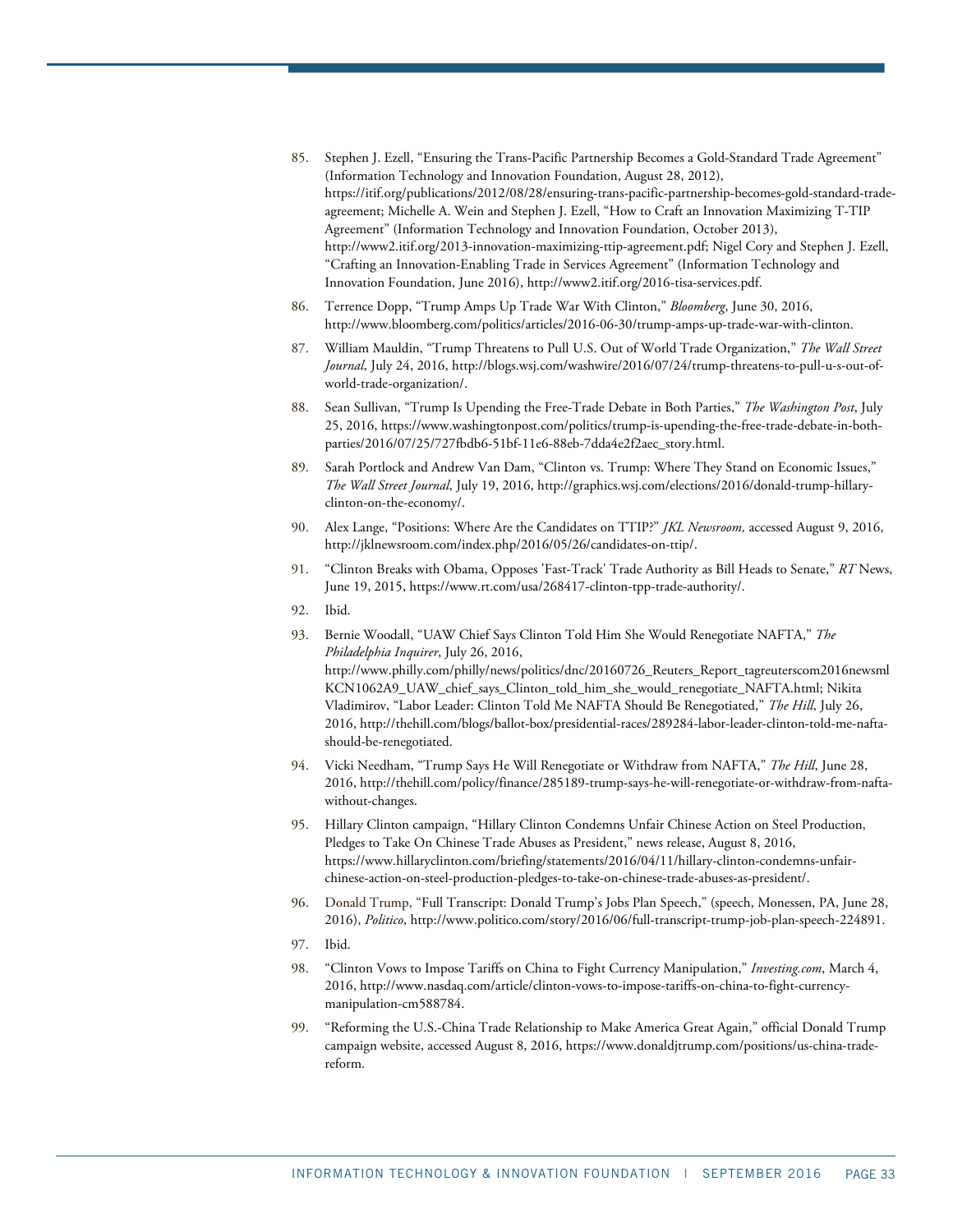- <span id="page-33-0"></span>100. Clinton campaign, "Clinton Condemns Unfair Chinese Action."
- <span id="page-33-1"></span>101. "Reforming U.S.-China Trade Relationship."
- <span id="page-33-2"></span>102. Ibid.
- <span id="page-33-4"></span><span id="page-33-3"></span>103. Ibid.
- 104. Dan Merica, "Clinton: Ending Ex-Im Bank 'Makes Absolutely No Sense'," *CNN*, October 28, 2015, [http://www.cnn.com/2015/10/28/politics/hillary-clinton-export-import-bank/.](http://www.cnn.com/2015/10/28/politics/hillary-clinton-export-import-bank/)
- <span id="page-33-5"></span>105. Patrick Brennan, "Is Donald Trump Starting to Sound a Little Serious?" *National Review*, August 4, 2015[, http://www.nationalreview.com/corner/422041/donald-trump-starting-sound-little-serious](http://www.nationalreview.com/corner/422041/donald-trump-starting-sound-little-serious-patrick-brennan)[patrick-brennan.](http://www.nationalreview.com/corner/422041/donald-trump-starting-sound-little-serious-patrick-brennan)
- <span id="page-33-6"></span>106. Jon Ralston, "Hillary Clinton on 'Ralston Live,' With Video and Transcript," *Ralston Reports*, June 18, 2015[, https://www.ralstonreports.com/blog/hillary-clinton-ralston-live-video-and-transcript.](https://www.ralstonreports.com/blog/hillary-clinton-ralston-live-video-and-transcript)
- <span id="page-33-7"></span>107. "Clinton's Strategy 'Make It in America'."
- <span id="page-33-8"></span>108. Ben Kesling and Beth Reinhard, "Donald Trump Hammers Away at Outsourcing in Indiana," *The Wall Street Journal*, April 28, 2016, [http://www.wsj.com/articles/donald-trump-hammers-away-at](http://www.wsj.com/articles/donald-trump-hammers-away-at-outsourcing-in-indiana-1461874021)[outsourcing-in-indiana-1461874021.](http://www.wsj.com/articles/donald-trump-hammers-away-at-outsourcing-in-indiana-1461874021)
- <span id="page-33-9"></span>109. "Clinton's Initiative Technology & Innovation."
- <span id="page-33-10"></span>110. Ibid.
- <span id="page-33-11"></span>111. Ibid.
- <span id="page-33-13"></span><span id="page-33-12"></span>112. "Clinton's Strategy 'Make It in America'."
- 113. Noah Bierman, "Donald Trump Pushes U.S.-Made Products in New Hampshire," *Los Angeles Times*, June 30, 2016, [http://www.latimes.com/politics/la-na-trailguide-updates-donald-trump-says-we-re](http://www.latimes.com/politics/la-na-trailguide-updates-donald-trump-says-we-re-better-off-1467320362-htmlstory.html)[better-off-1467320362-htmlstory.html.](http://www.latimes.com/politics/la-na-trailguide-updates-donald-trump-says-we-re-better-off-1467320362-htmlstory.html)
- <span id="page-33-15"></span><span id="page-33-14"></span>114. Trump, "Jobs Plan Speech."
- 115. Binyamin Appelbaum, "Experts Warn of Backlash in Donald Trump's China Trade Policies," *The New York Times*, May 2, 2016, [http://www.nytimes.com/2016/05/03/us/politics/donald-trump-trade-policy](http://www.nytimes.com/2016/05/03/us/politics/donald-trump-trade-policy-china.html)[china.html.](http://www.nytimes.com/2016/05/03/us/politics/donald-trump-trade-policy-china.html)
- <span id="page-33-16"></span>116. Stuart Minor Benjamin and Arti K. Rai, "Structuring U.S. Innovation Policy: Creating a White House Office of Innovation Policy" (Information Technology and Innovation Foundation, June 2009), [http://www.itif.org/files/WhiteHouse\\_Innovation.pdf.](http://www.itif.org/files/WhiteHouse_Innovation.pdf)
- <span id="page-33-18"></span><span id="page-33-17"></span>117. Trump, "An America First Economic Plan."
- 118. Ibid.
- <span id="page-33-19"></span>119. Ibid.
- <span id="page-33-20"></span>120. "Clinton's Initiative Technology & Innovation."
- <span id="page-33-21"></span>121. Robert D. Atkinson and Andrew S. McKay*, Digital Prosperity: Understanding the Economic Benefits of the Information Technology Revolution* ( Information Technology and Innovation Foundation, March 2007), http://www.itif.org/files/digital\_prosperity.pdf; Robert D. Atkinson and Daniel D. Castro, *Digital Quality of Life: Understanding the Personal & Social Benefits of the Information Technology Revolution* (Information Technology and Innovation Foundation, October 2008), [http://www.itif.org/files/DQOL.pdf.](http://www.itif.org/files/DQOL.pdf)
- <span id="page-33-23"></span><span id="page-33-22"></span>122. "Clinton's Initiative Technology & Innovation."
- 123. Ibid.
- <span id="page-33-24"></span>124. Ibid; "Hillary Clinton's Infrastructure Plan: Building Tomorrow's Economy Today," official Hillary Clinton campaign website, accessed August 8, 2016,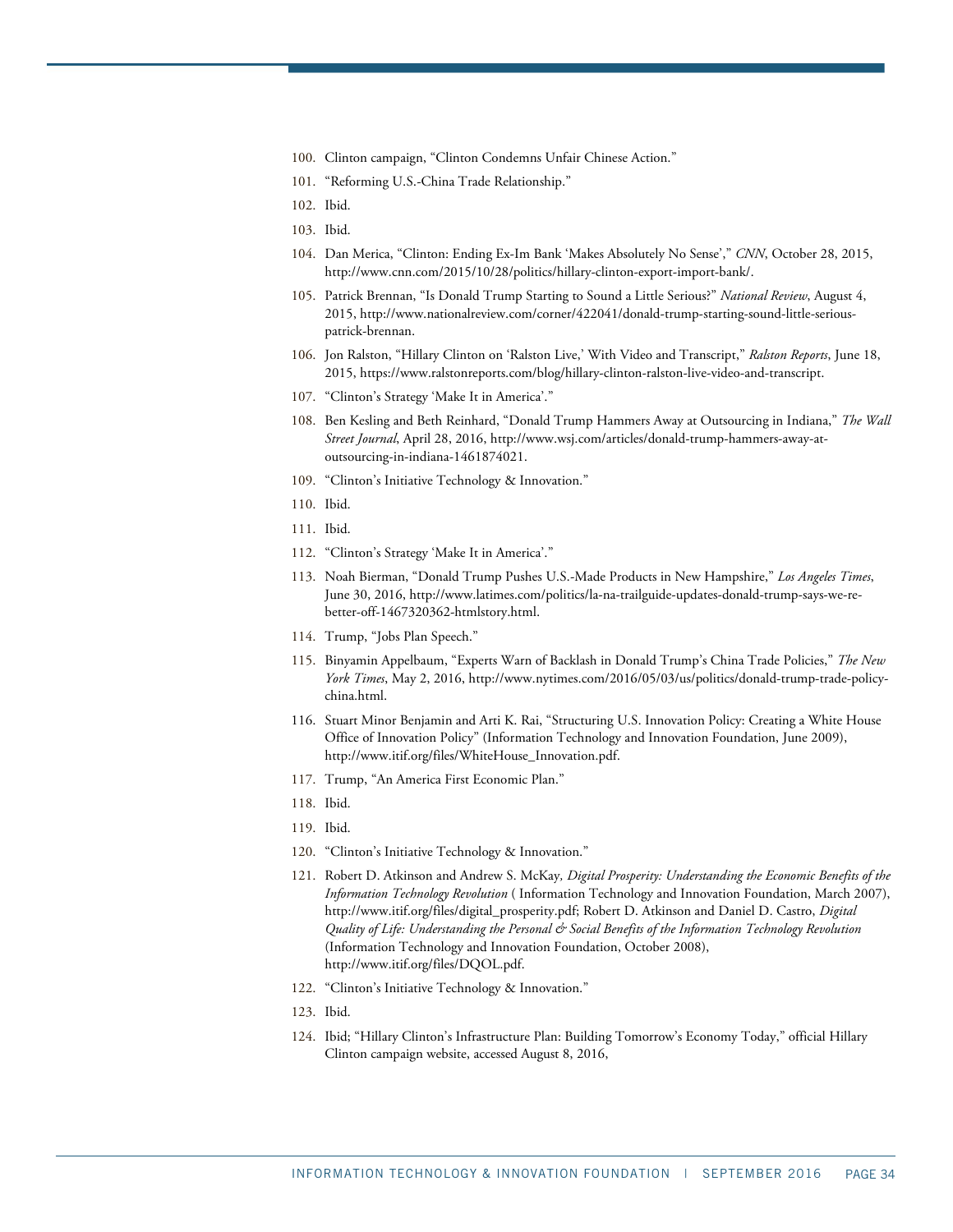[https://www.hillaryclinton.com/briefing/factsheets/2015/11/30/clinton-infrastructure-plan-builds](https://www.hillaryclinton.com/briefing/factsheets/2015/11/30/clinton-infrastructure-plan-builds-tomorrows-economy-today/)[tomorrows-economy-today/.](https://www.hillaryclinton.com/briefing/factsheets/2015/11/30/clinton-infrastructure-plan-builds-tomorrows-economy-today/)

- <span id="page-34-0"></span>125. "Clinton's Initiative Technology & Innovation."
- <span id="page-34-1"></span>126. Ibid.
- <span id="page-34-2"></span>127. Donald J. Trump's Twitter page, accessed August 9, 2016, [https://twitter.com/realdonaldtrump/status/532608358508167168?lang=en.](https://twitter.com/realdonaldtrump/status/532608358508167168?lang=en)
- <span id="page-34-3"></span>128. Hillary Clinton interview with Kara Swisher, "Hillary Clinton on Net Neutrality," YouTube video, 2:20, posted February 24, 2015, [https://www.youtube.com/watch?v=-uK4uo77i9M.](https://www.youtube.com/watch?v=-uK4uo77i9M)
- <span id="page-34-4"></span>129. "Clinton's Initiative Technology & Innovation."
- <span id="page-34-5"></span>130. Ibid.
- <span id="page-34-6"></span>131. Ibid.
- <span id="page-34-7"></span>132. "Clinton's Infrastructure Plan."
- <span id="page-34-9"></span><span id="page-34-8"></span>133. "Clinton's Initiative Technology & Innovation."
- 134. Ibid.
- <span id="page-34-10"></span>135. Ibid.
- <span id="page-34-12"></span><span id="page-34-11"></span>136. Ibid.
- 137. Joshua New and Daniel Castro, "Why Countries Need National Strategies for the Internet of Things" (Center for Data Innovation, December 16, 2015)[, https://itif.org/publications/2015/12/16/why](https://itif.org/publications/2015/12/16/why-countries-need-national-strategies-internet-things)[countries-need-national-strategies-internet-things.](https://itif.org/publications/2015/12/16/why-countries-need-national-strategies-internet-things)
- <span id="page-34-14"></span><span id="page-34-13"></span>138. "Clinton's Initiative Technology & Innovation."
- 139. "Transcript: Donald Trump Expounds on His Foreign Policy Views," *The New York Times,* March 26, 2016[, http://www.nytimes.com/2016/03/27/us/politics/donald-trump-transcript.html.](http://www.nytimes.com/2016/03/27/us/politics/donald-trump-transcript.html)
- <span id="page-34-16"></span><span id="page-34-15"></span>140. "Clinton's Initiative Technology & Innovation."
- 141. "Democratic Debate Transcript: Clinton, Sanders, O'Malley in New Hampshire," *CBS News*, December 20, 2015, [http://www.cbsnews.com/news/democratic-debate-transcript-clinton-sanders-omalley-in-new](http://www.cbsnews.com/news/democratic-debate-transcript-clinton-sanders-omalley-in-new-hampshire/)[hampshire/.](http://www.cbsnews.com/news/democratic-debate-transcript-clinton-sanders-omalley-in-new-hampshire/)
- <span id="page-34-17"></span>142. "Trump: Who Does Apple Think They Are?!" *The Fox & Friends Blog*, February 18, 2016, [http://www.foxnews.com/on-air/fox-and-friends/blog/2016/02/18/trump-who-does-apple-think-they](http://www.foxnews.com/on-air/fox-and-friends/blog/2016/02/18/trump-who-does-apple-think-they-are)[are.](http://www.foxnews.com/on-air/fox-and-friends/blog/2016/02/18/trump-who-does-apple-think-they-are)
- <span id="page-34-18"></span>143. Jeremy Diamond, "Trump Calls for Apple Boycott," *CNN Politics*, February 19, 2016, [http://www.cnn.com/2016/02/19/politics/donald-trump-apple-boycott/.](http://www.cnn.com/2016/02/19/politics/donald-trump-apple-boycott/)
- <span id="page-34-19"></span>144. "Clinton's Initiative Technology & Innovation."
- <span id="page-34-20"></span>145. Ibid.
- <span id="page-34-21"></span>146. Amanda Becker, Emily Stephenson, and Susan Heavey, "Hillary Clinton Backs Local Taxes on Internet Sales," *Reuters*, July 23, 2015, [http://www.reuters.com/article/us-usa-election-clinton-internet](http://www.reuters.com/article/us-usa-election-clinton-internet-idUSKCN0PX1X520150723)[idUSKCN0PX1X520150723.](http://www.reuters.com/article/us-usa-election-clinton-internet-idUSKCN0PX1X520150723)
- <span id="page-34-22"></span>147. In an interview with Hugh Hewitt, Trump stated, "And a lot of people think Amazon should be paying tax, and they're not, and they're destroying department stores and retailing all over the country, and that is a power tool." Donald Trump, interview by Hugh Hewitt, "Hugh and Donald Trump Talk 2016," *HughHewitt.com*, June 23, 2016[, http://www.hughhewitt.com/hugh-donald-trump-talk-2016/.](http://www.hughhewitt.com/hugh-donald-trump-talk-2016/)
- <span id="page-34-23"></span>148. Ibid.
- <span id="page-34-24"></span>149. Ibid.
- <span id="page-34-25"></span>150. Ibid.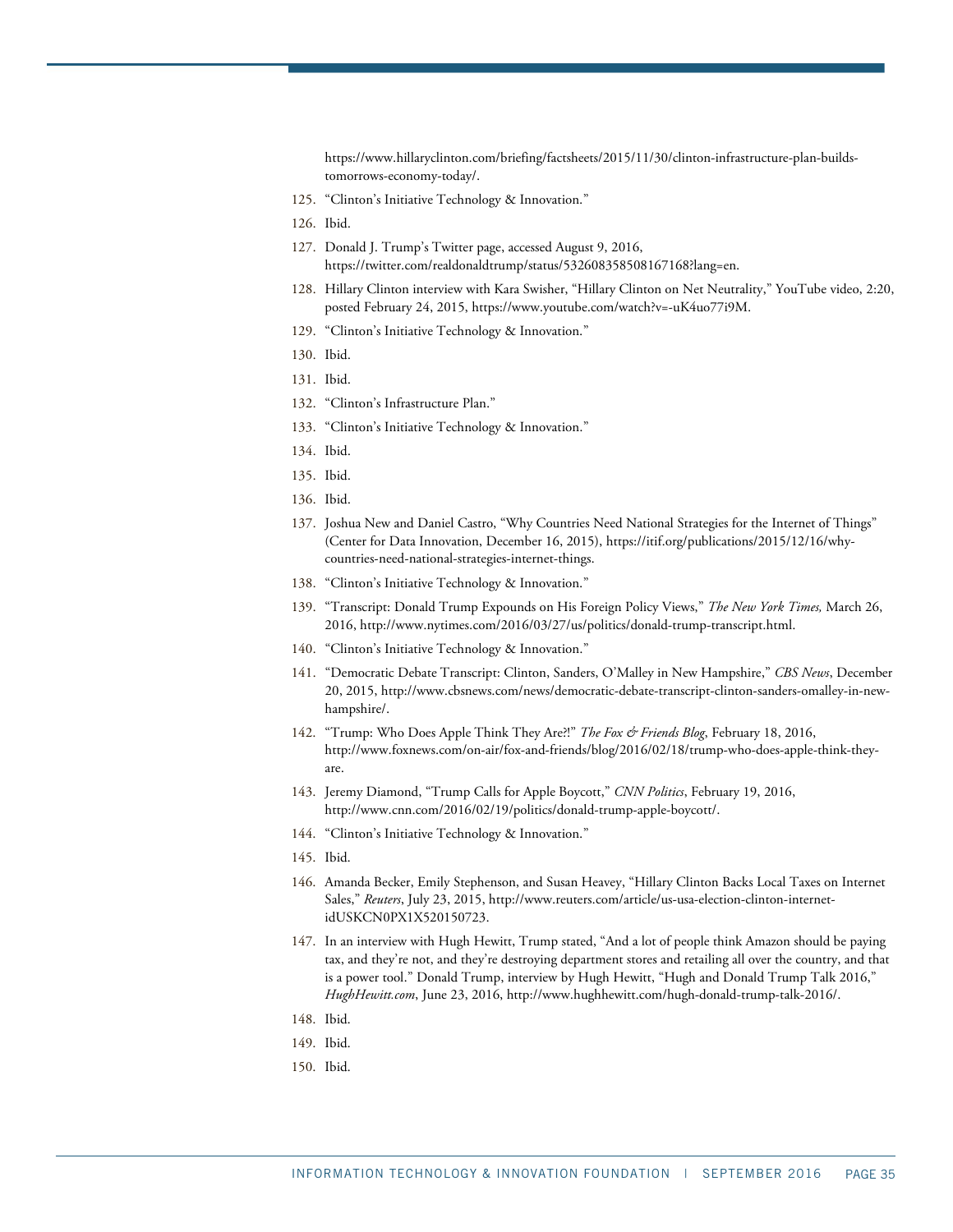- <span id="page-35-0"></span>151. "Veterans Administration Reforms That Will Make America Great Again," official Donald Trump campaign website, accessed July 14, 2016[, https://www.donaldjtrump.com/positions/veterans](https://www.donaldjtrump.com/positions/veterans-administration-reforms)[administration-reforms.](https://www.donaldjtrump.com/positions/veterans-administration-reforms)
- 152. Ibid.
- <span id="page-35-2"></span><span id="page-35-1"></span>153. "Clinton's Initiative Technology & Innovation."
- <span id="page-35-3"></span>154. Ibid.
- <span id="page-35-4"></span>155. Ibid.
- <span id="page-35-5"></span>156. Ibid.
- <span id="page-35-6"></span>157. Ibid.
- <span id="page-35-8"></span><span id="page-35-7"></span>158. Ibid.
- 159. Hillary Clinton, "Israel and the United States: Yesterday, Today, and Tomorrow" (keynote address, Washington, DC, The Brookings Institution Saban Forum, December 16, 2015), [http://www.brookings.edu/~/media/events/2015/12/04-saban-2015-israel-us-yesterday-today](http://www.brookings.edu/%7E/media/events/2015/12/04-saban-2015-israel-us-yesterday-today-tomorrow/transcripts/uncorrected-transcriptkeynote-addressformer-secretary-of-state-hillary-rodham-clinton.pdf)[tomorrow/transcripts/uncorrected-transcriptkeynote-addressformer-secretary-of-state-hillary-rodham](http://www.brookings.edu/%7E/media/events/2015/12/04-saban-2015-israel-us-yesterday-today-tomorrow/transcripts/uncorrected-transcriptkeynote-addressformer-secretary-of-state-hillary-rodham-clinton.pdf)[clinton.pdf.](http://www.brookings.edu/%7E/media/events/2015/12/04-saban-2015-israel-us-yesterday-today-tomorrow/transcripts/uncorrected-transcriptkeynote-addressformer-secretary-of-state-hillary-rodham-clinton.pdf)
- <span id="page-35-10"></span><span id="page-35-9"></span>160. Ibid.
- 161. Sam Frizell, "Donald Trump Wants to Close Off Parts of the Internet," *Time,* December 15, 2015, http://time.com/4150891/republican-debate-donald-trump-internet/
- <span id="page-35-11"></span>162. Ibid.
- 163. "Clinton's Initiative Technology & Innovation."
- <span id="page-35-16"></span><span id="page-35-13"></span><span id="page-35-12"></span>164. Ibid.
- 165. Ibid.
- <span id="page-35-14"></span>166. Duane Patterson, "Donald Trump On His Foreign Policy, Tax Policy, And the Campaign," *HughHewitt.com*, December 1, 2015, [http://www.hughhewitt.com/donald-trump-foreign-policy-tax](http://www.hughhewitt.com/donald-trump-foreign-policy-tax-policy-campaign/)[policy-campaign/.](http://www.hughhewitt.com/donald-trump-foreign-policy-tax-policy-campaign/)
- <span id="page-35-15"></span>167. Ibid.
- <span id="page-35-17"></span>168. Jenna Johnson, "Donald Trump Says He 'Absolutely' Wants a Database of Syrian Refugees," *The Washington Post,* November 21, 2015, [https://www.washingtonpost.com/news/post](https://www.washingtonpost.com/news/post-politics/wp/2015/11/21/donald-trump-says-he-absolutely-wants-a-database-of-syrian-refugees/)[politics/wp/2015/11/21/donald-trump-says-he-absolutely-wants-a-database-of-syrian-refugees/.](https://www.washingtonpost.com/news/post-politics/wp/2015/11/21/donald-trump-says-he-absolutely-wants-a-database-of-syrian-refugees/)
- <span id="page-35-18"></span>169. Robert Atkinson et al., "Worse Than the Great Depression: What Experts Are Missing About American Manufacturing Decline" (Information Technology and Innovation Foundation, March 2012), [http://www2.itif.org/2012-american-manufacturing-decline.pdf;](http://www2.itif.org/2012-american-manufacturing-decline.pdf) Adams Nager and Robert Atkinson et al., "The Myth of America's Manufacturing Renaissance: The Real State of U.S. Manufacturing" (Information Technology and Innovation Foundation, March 2012)[, http://www2.itif.org/2015-myth](http://www2.itif.org/2015-myth-american-manufacturing-renaissance.pdf)[american-manufacturing-renaissance.pdf.](http://www2.itif.org/2015-myth-american-manufacturing-renaissance.pdf)
- <span id="page-35-19"></span>170. International Trade Administration, TradeStats Express (national trade data, global patterns of U.S. merchandise trade, manufacturing, 2002 to 2015, balance; accessed August 8, 2016), [http://tse.export.gov/TSE/TSEOptions.aspx?ReportID=1&Referrer=TSEReports.aspx&DataSource=NT](http://tse.export.gov/TSE/TSEOptions.aspx?ReportID=1&Referrer=TSEReports.aspx&DataSource=NTD) [D.](http://tse.export.gov/TSE/TSEOptions.aspx?ReportID=1&Referrer=TSEReports.aspx&DataSource=NTD)
- <span id="page-35-20"></span>171. Stephen J. Ezell and Robert D. Atkinson, "The Case for a National Manufacturing Strategy" (Information Technology and Innovation Foundation, April 2011), [http://www.itif.org/files/2011](http://www.itif.org/files/2011-national-manufacturing-strategy.pdf) [national-manufacturing-strategy.pdf.](http://www.itif.org/files/2011-national-manufacturing-strategy.pdf)
- <span id="page-35-21"></span>172. Ibid; Also see Stephen J. Ezell and Robert D. Atkinson, *Fifty Ways to Leave Your Competitiveness Woes Behind: A National Traded Sector Competitiveness Strategy* (Information Technology and Innovation Foundation, September 2012), [http://www2.itif.org/2012-fifty-ways-competitiveness-woes-behind.pdf;](http://www2.itif.org/2012-fifty-ways-competitiveness-woes-behind.pdf)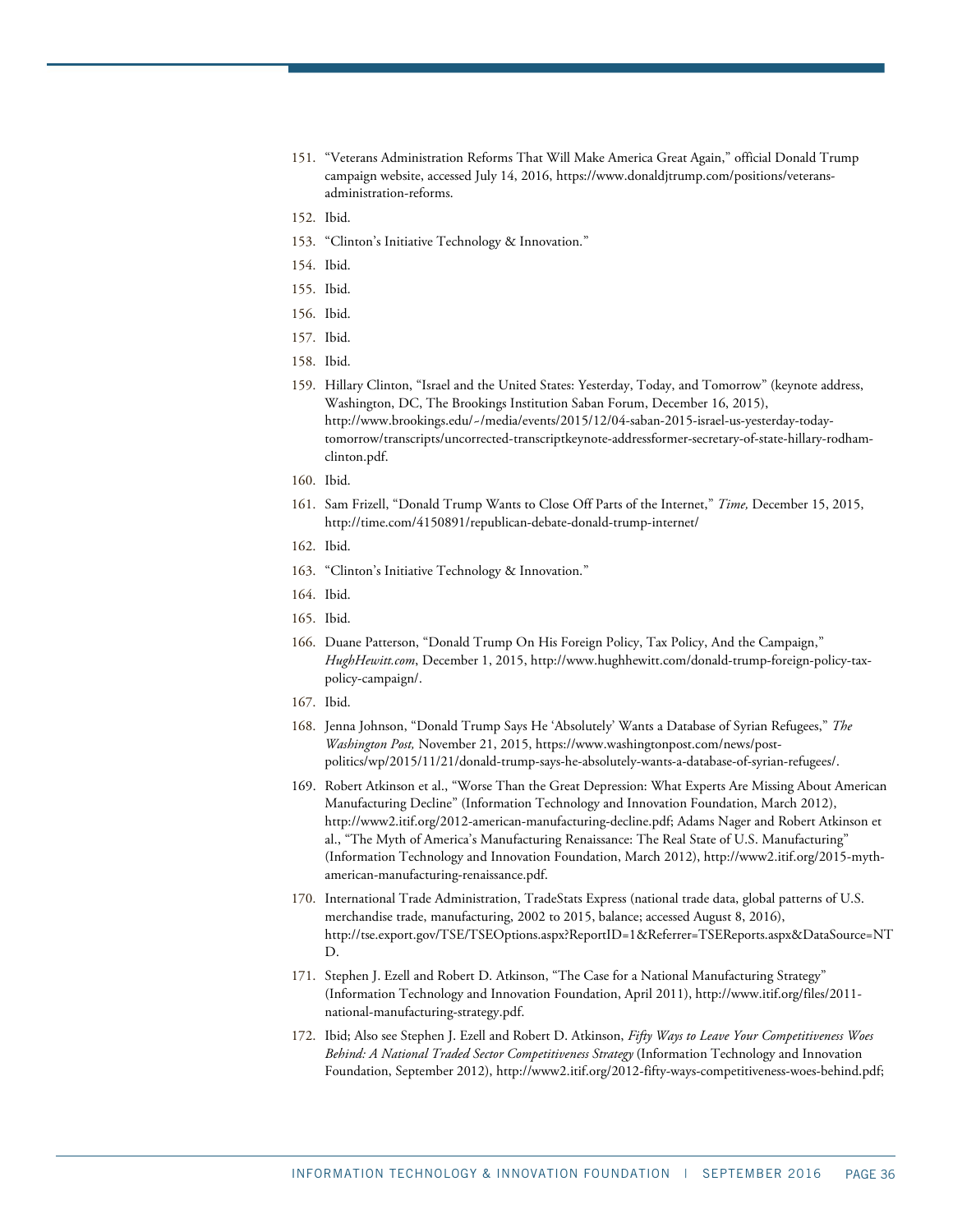"A Charter for Revitalizing American Manufacturing" (Information Technology and Innovation Foundation, December 2011), [http://www.itif.org/files/2011-a-charter-for-revitalizing](http://www.itif.org/files/2011-a-charter-for-revitalizing-manufacturing.pdf)[manufacturing.pdf.](http://www.itif.org/files/2011-a-charter-for-revitalizing-manufacturing.pdf)

- <span id="page-36-0"></span>173. David M. Hart, Stephen J. Ezell, and Robert D. Atkinson, "Why America Needs a National Network for Manufacturing Innovation" (Information Technology and Innovation Foundation, December 2012), [http://www2.itif.org/2012-national-network-manufacturing-innovation.pdf.](http://www2.itif.org/2012-national-network-manufacturing-innovation.pdf)
- <span id="page-36-1"></span>174. Stephen Ezell, "RAMI Legislation Poised to Revitalize American Manufacturing" *The Innovation Files*, July 23, 2014, [http://www.innovationfiles.org/rami-legislation-poised-to-revitalize-american](http://www.innovationfiles.org/rami-legislation-poised-to-revitalize-american-manufacturing/)[manufacturing/.](http://www.innovationfiles.org/rami-legislation-poised-to-revitalize-american-manufacturing/)
- <span id="page-36-2"></span>175. Sam Frizell, "Hillary Clinton Proposes Plan to Boost U.S. Manufacturing," *Time*, December 8, 2015, [http://time.com/4140404/hillary-clinton-manufacturing/.](http://time.com/4140404/hillary-clinton-manufacturing/)
- <span id="page-36-3"></span>176. "Clinton's Strategy 'Make It in America'."
- <span id="page-36-5"></span><span id="page-36-4"></span>177. Ibid.
- 178. Ibid.
- <span id="page-36-6"></span>179. Trump, "An America First Economic Plan."
- <span id="page-36-7"></span>180. "Clinton's Strategy 'Make It in America'."
- <span id="page-36-8"></span>181. Ibid.
- <span id="page-36-9"></span>182. Ibid.
- <span id="page-36-10"></span>183. "Clinton's Initiative Technology & Innovation."
- <span id="page-36-11"></span>184. "Hillary Clinton's Plan to Win the Global Competition for Advanced Manufacturing Jobs," official Hillary Clinton campaign website, accessed July 26, 2016, [https://www.hillaryclinton.com/briefing/factsheets/2015/12/07/winning-competition-for-global](https://www.hillaryclinton.com/briefing/factsheets/2015/12/07/winning-competition-for-global-manufacturing-jobs/)[manufacturing-jobs/.](https://www.hillaryclinton.com/briefing/factsheets/2015/12/07/winning-competition-for-global-manufacturing-jobs/)
- <span id="page-36-12"></span>185. John Wu and Stephen Ezell, "How National Policies Impact Global Biopharma Innovation: A Worldwide Ranking" (Information Technology and Innovation Foundation, April 7, 2016), [https://itif.org/publications/2016/04/07/how-national-policies-impact-global-biopharma-innovation](https://itif.org/publications/2016/04/07/how-national-policies-impact-global-biopharma-innovation-worldwide-ranking)[worldwide-ranking.](https://itif.org/publications/2016/04/07/how-national-policies-impact-global-biopharma-innovation-worldwide-ranking)
- <span id="page-36-13"></span>186. Robert D. Atkinson et al., "Leadership in Decline: Assessing U.S. International Competitiveness in Biomedical Research" (Information Technology and Innovation Foundation and United for Medical Research, May 17, 2012), [https://itif.org/publications/2012/05/17/leadership-decline-assessing-us](https://itif.org/publications/2012/05/17/leadership-decline-assessing-us-international-competitiveness-biomedical)[international-competitiveness-biomedical.](https://itif.org/publications/2012/05/17/leadership-decline-assessing-us-international-competitiveness-biomedical)
- <span id="page-36-14"></span>187. Robert D. Atkinson, "Why Life-Sciences Innovation Is Politically 'Purple'— and How Partisans Get It Wrong" (Information Technology and Innovation Foundation, February 22, 2016), [https://itif.org/publications/2016/02/22/why-life-sciences-innovation-politically-purple.](https://itif.org/publications/2016/02/22/why-life-sciences-innovation-politically-purple)
- <span id="page-36-15"></span>188. Hamilton Moses III et al., "The Anatomy of Medical Research: U.S. and International Comparisons," *The Journal of the American Medicine Association 313*, no. 2 (2015): 174, [http://jama.jamanetwork.com/article.aspx?articleid=2089358.](http://jama.jamanetwork.com/article.aspx?articleid=2089358)
- 189. Ibid., 176.
- <span id="page-36-18"></span><span id="page-36-17"></span><span id="page-36-16"></span>190. Atkinson et al., *Leadership in Decline*.
- 191. Nikos Alexandratos and Jelle Bruinsma, *World Agriculture Towards 2030/2050: The 2012 Revision* (working paper no. 12-03, Global Perspective Studies Team, FAO Agricultural Development Economics Division, Food and Agriculture Organization of the United Nations, June 2012), [http://www.fao.org/docrep/016/ap106e/ap106e.pdf.](http://www.fao.org/docrep/016/ap106e/ap106e.pdf)
- <span id="page-36-19"></span>192. L. Val Giddings, Ph.D., Matthew Stepp, and Mark Caine, "Feeding the Planet in a Warming World" (Information Technology and Innovation Foundation and the London School of Economics and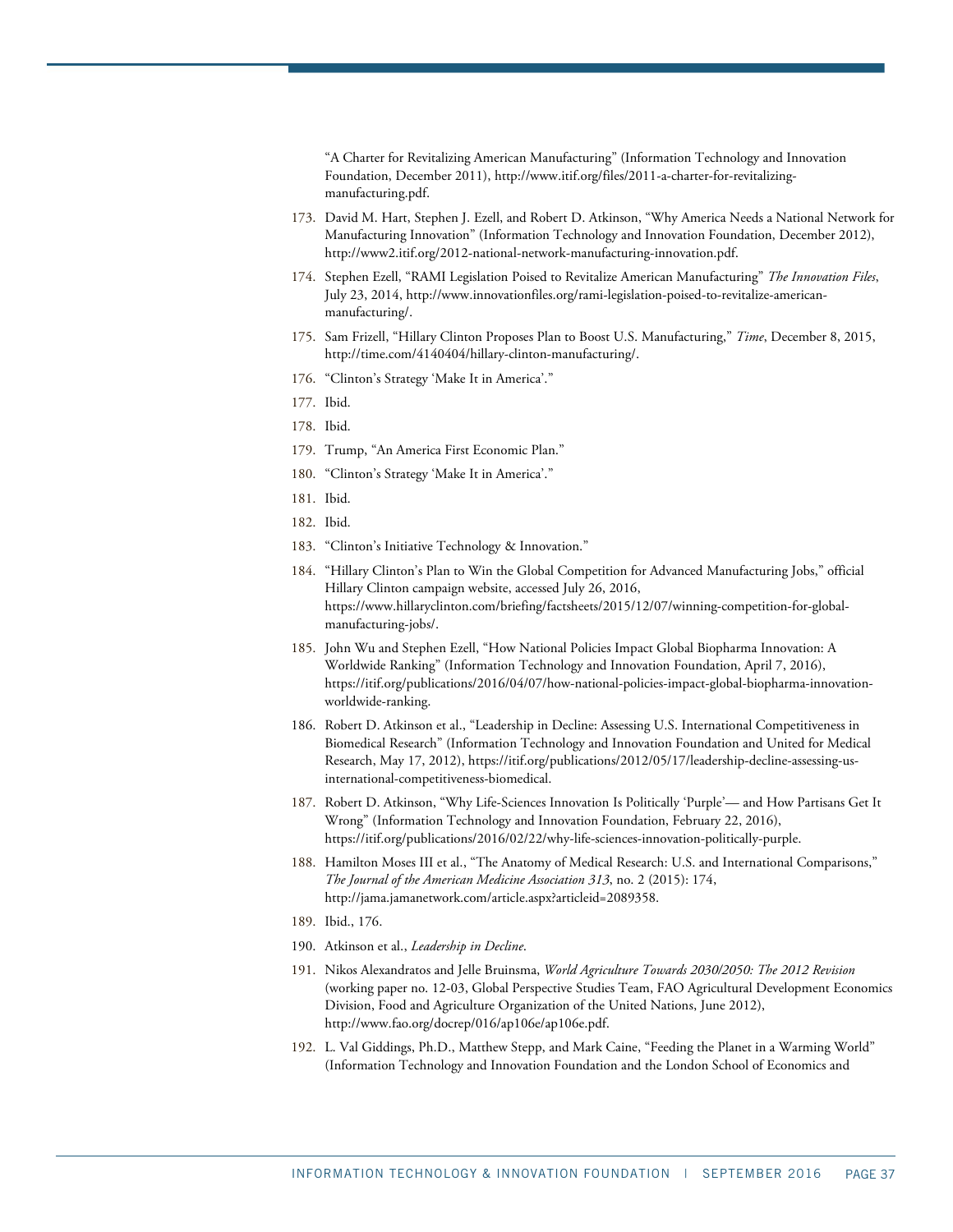Political Science, April, 2013)[, http://www2.itif.org/2013-feeding-planet-warming](http://www2.itif.org/2013-feeding-planet-warming-world.pdf?_ga=1.39700003.1082917752.1421780434)[world.pdf?\\_ga=1.39700003.1082917752.1421780434.](http://www2.itif.org/2013-feeding-planet-warming-world.pdf?_ga=1.39700003.1082917752.1421780434)

- <span id="page-37-0"></span>193. Kimberly Leonard, "What's Behind the Medical Research Momentum?" *U.S. News and World Report*, January 1, 2016[, http://www.usnews.com/news/the-report/articles/2016/01/01/whats-behind-the](http://www.usnews.com/news/the-report/articles/2016/01/01/whats-behind-the-medical-research-momentum)[medical-research-momentum.](http://www.usnews.com/news/the-report/articles/2016/01/01/whats-behind-the-medical-research-momentum)
- <span id="page-37-2"></span><span id="page-37-1"></span>194. Ibid.
- 195. Alex B. Berezow, "Science Issues 2016: Trump vs. Clinton," *Real Clear Science*, June 9, 2016, [http://www.realclearscience.com/articles/2016/06/09/science\\_issues\\_2016\\_donald\\_trump\\_vs\\_hillary\\_cli](http://www.realclearscience.com/articles/2016/06/09/science_issues_2016_donald_trump_vs_hillary_clinton_109665.html) [nton\\_109665.html.](http://www.realclearscience.com/articles/2016/06/09/science_issues_2016_donald_trump_vs_hillary_clinton_109665.html)
- <span id="page-37-3"></span>196. "Hillary Clinton's Plan for Lowering Prescription Drug Costs," official Clinton campaign website, accessed August 8, 2016[, https://www.hillaryclinton.com/briefing/factsheets/2015/09/21/hillary-clinton](https://www.hillaryclinton.com/briefing/factsheets/2015/09/21/hillary-clinton-plan-for-lowering-prescription-drug-costs/)[plan-for-lowering-prescription-drug-costs/.](https://www.hillaryclinton.com/briefing/factsheets/2015/09/21/hillary-clinton-plan-for-lowering-prescription-drug-costs/)
- <span id="page-37-5"></span><span id="page-37-4"></span>197. Ibid.
- 198. Jon Reid, "Clinton Has Evolved on Specialty Drug Pricing," *Morning Consult*, October 13, 2015, [https://morningconsult.com/2015/10/13/clinton-has-evolved-on-specialty-drug-policies/.](https://morningconsult.com/2015/10/13/clinton-has-evolved-on-specialty-drug-policies/)
- <span id="page-37-6"></span>199. Peter Sullivan, "Trump Calls for Medicare to Negotiate Drug Prices," *The Hill*, January 26, 2016, http://thehill.com/policy/healthcare/267005-trump-calls-for-medicare-to-negotiate-drug-prices.
- <span id="page-37-7"></span>200. Ibid.
- <span id="page-37-8"></span>201. Ken Stone, "Hillary Clinton Cheers Biotechers, Backing GMOs and Federal Help," *Times of San Diego,* June 25, 2014, [http://timesofsandiego.com/politics/2014/06/25/hillary-clinton-cheers-biotechers-backs](http://timesofsandiego.com/politics/2014/06/25/hillary-clinton-cheers-biotechers-backs-gmos-and-federal-help/)[gmos-and-federal-help/.](http://timesofsandiego.com/politics/2014/06/25/hillary-clinton-cheers-biotechers-backs-gmos-and-federal-help/)
- <span id="page-37-9"></span>202. Willy Blackmore, "Bernie and Hillary Support GMOs—But They Don't Want Labeling Laws to Go 'DARK'," *TakePart,* October 30, 2015, [http://www.takepart.com/article/2015/10/30/2016-campaign](http://www.takepart.com/article/2015/10/30/2016-campaign-gmos)[gmos.](http://www.takepart.com/article/2015/10/30/2016-campaign-gmos)
- <span id="page-37-10"></span>203. Robert D. Atkinson, *Think Like an Enterprise: Why Nations Need Comprehensive Productivity Strategies* (Information Technology and Innovation Foundation, May 4, 2016), [https://itif.org/publications/2016/05/04/think-enterprise-why-nations-need-comprehensive-productivity](https://itif.org/publications/2016/05/04/think-enterprise-why-nations-need-comprehensive-productivity-strategies)[strategies.](https://itif.org/publications/2016/05/04/think-enterprise-why-nations-need-comprehensive-productivity-strategies)